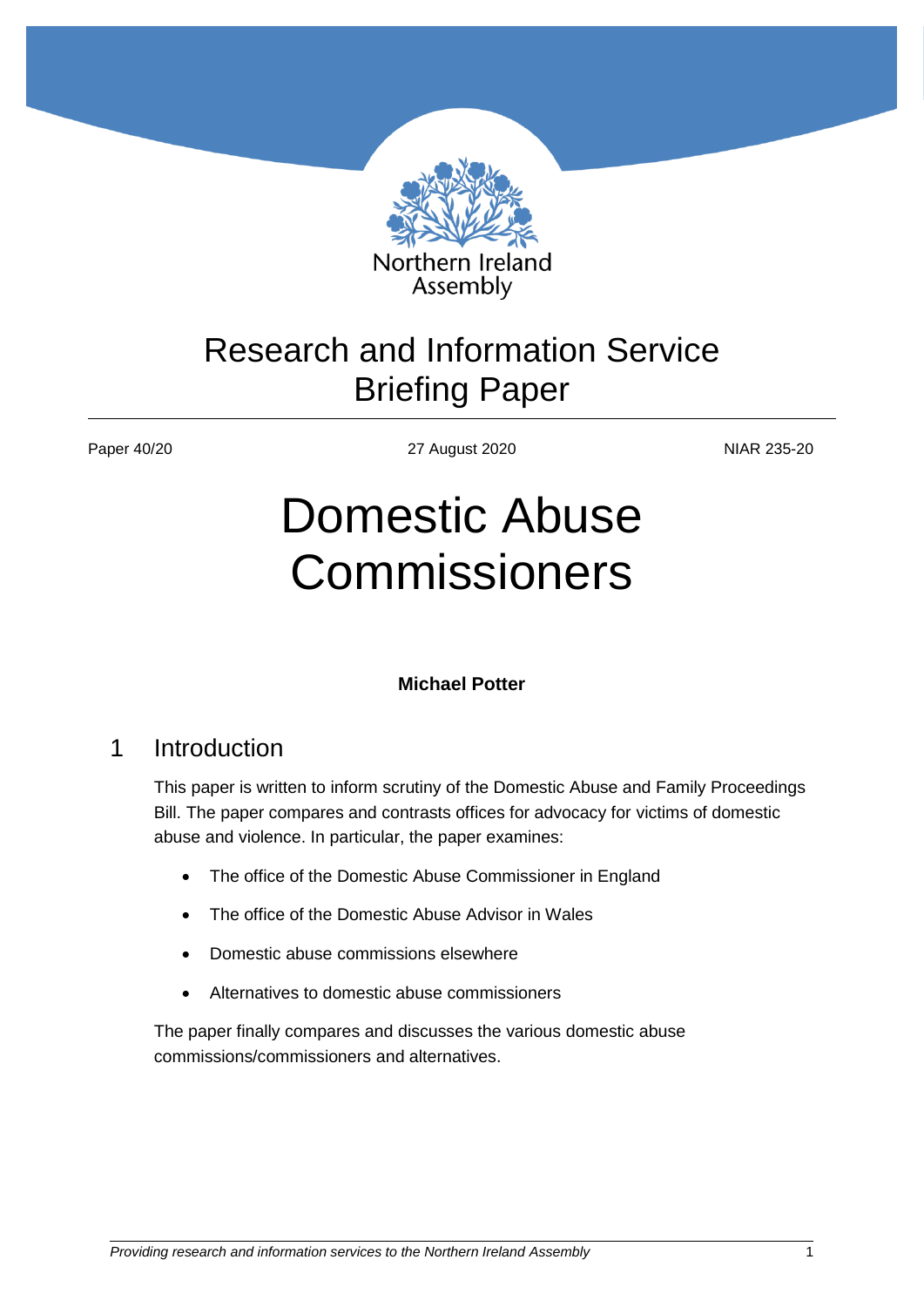## 2 Domestic Abuse Commissioner for England and Wales

Nicole Jacobs was appointed Domestic Abuse Commissioner (designate) for England and Wales in 2019<sup>1</sup>. This is a part-time post for the office provided for by Part 2 of the Domestic Abuse Bill<sup>2</sup>.

Clause 4 of the Bill establishes the office, Clause 5 provides for funding and Clause 6 staffing<sup>3</sup>. Clause 7 sets out the functions of the Commissioner:

#### *7 General functions of Commissioner*

*(1) The Commissioner must encourage good practice in—*

*(a) the prevention of domestic abuse;*

*(b) the prevention, detection, investigation and prosecution of offences involving domestic abuse;*

*(c) the identification of—*

*(i) people who carry out domestic abuse;*

*(ii) victims of domestic abuse;*

*(iii) children affected by domestic abuse;*

*(d) the provision of protection and support to people affected by domestic abuse.*

*(2) The things that the Commissioner may do in pursuance of the general duty under subsection (1) include—*

*(a) assessing, monitoring, and publishing information about, the provision of services to people affected by domestic abuse;*

*(b) making recommendations to any public authority about the exercise of its functions;*

*(c) undertaking or supporting (financially or otherwise) the carrying out of research;*

*(d) providing information, education or training;*

*(e) taking other steps to increase public awareness of domestic abuse;*

*(f) consulting public authorities, voluntary organisations and other persons;*

*(g) co-operating with, or working jointly with, public authorities, voluntary organisations and other persons, whether in England and Wales or outside the United Kingdom.*

<sup>1</sup> 'Designate Commissioner for Public Appointments', HM Public Appointments, 18 September 2019: [https://publicappointments.cabinetoffice.gov.uk/appointment/designate-commissioner-for-domestic-abuse/.](https://publicappointments.cabinetoffice.gov.uk/appointment/designate-commissioner-for-domestic-abuse/) 

<sup>2</sup> Domestic Abuse Bill[: https://services.parliament.uk/Bills/2019-21/domesticabuse/documents.html.](https://services.parliament.uk/Bills/2019-21/domesticabuse/documents.html) 

<sup>&</sup>lt;sup>3</sup> Clauses quoted in this paper are for the version on introduction to the House of Lords 7 July 2020.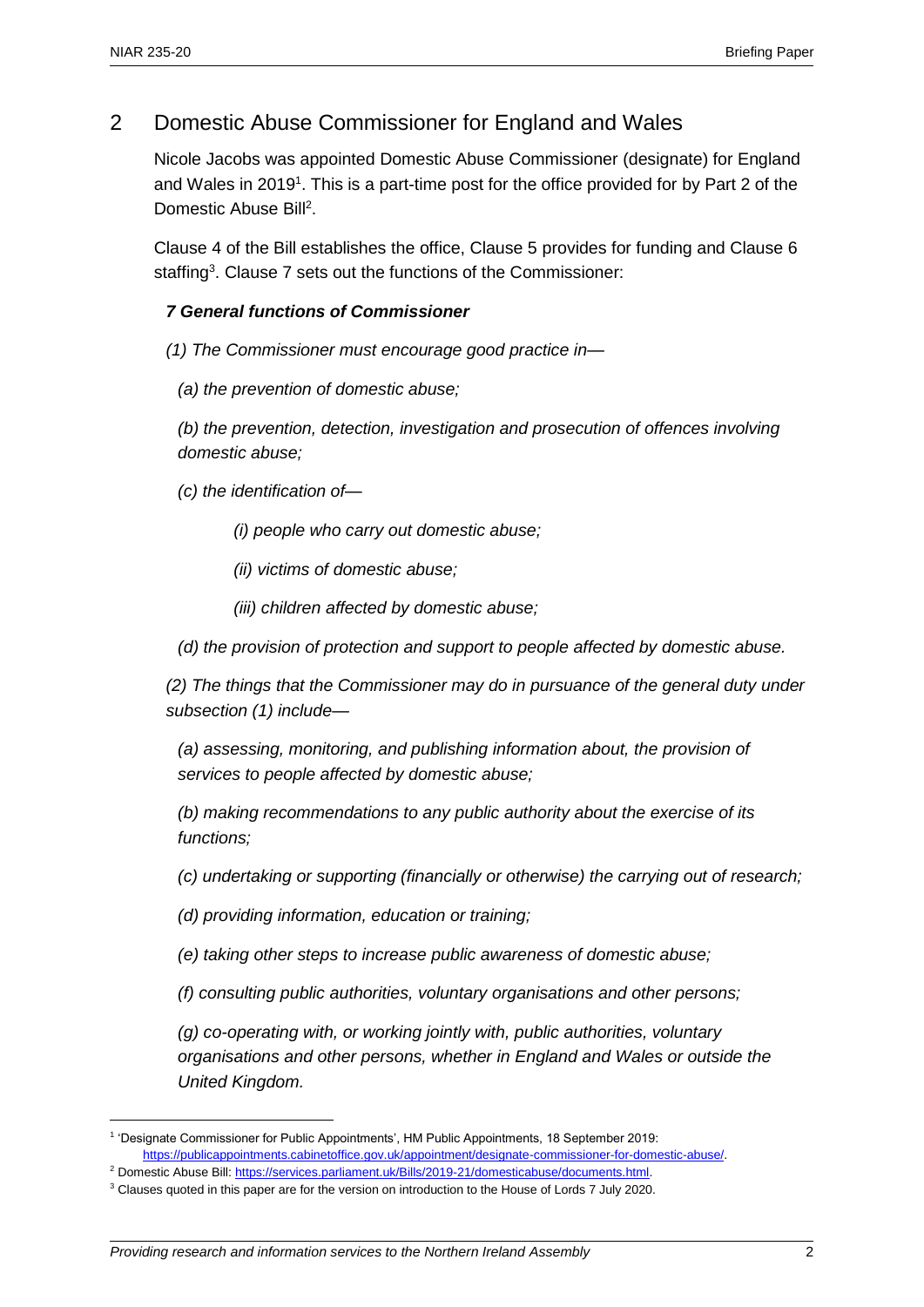The Commissioner may provide advice to the Secretary of State or 'any other person' who requests it (Clause 9).

Public authorities have a duty to co-operate with the Commissioner (Clause 15) and public authorities and Government Departments have a duty to respond to recommendations (Clause 16). However, the Commissioner does not have investigatory powers or powers of entry, nor are there offences associated with a failure to co-operate with the Commissioner.

The estimated cost of the Commissioner's office, assuming a staff of fifteen, was around £1 million per annum<sup>4</sup>. The main concerns raised in the 2018 Home Office Committee inquiry into Domestic Abuse regarding the proposals for a domestic abuse commissioner were on the one hand, there would be a risk of duplication of roles in respect of the Commissioner for Victims and Witnesses and the Children's Commissioners, and on the other, that the proposed powers of any domestic abuse commissioner were insufficient<sup>5</sup>. However, the Committee was supportive of the establishment of the office, as indeed were MPs during the Second Stage debate on the Domestic Abuse Bill in April 2020<sup>6</sup>.

Discussions in the Public Bill Committee during the passage of the Bill in the House of Commons also raised the question of whether the commissioner should have a remit specifically for domestic abuse or for violence against women in general<sup>7</sup>. The former would recognise the scope of domestic abuse experienced by men as well as women, whereas the latter would have the scope to look at all forms of violence against women and girls.

 $\overline{a}$ 

<sup>4</sup> House of Commons Home Affairs Committee (2018), *Domestic Abuse*, HC 1015, 17 October 2018, London: House of Commons, p.40.

<sup>5</sup> Ibid., pp.40-42.

<sup>6</sup> HC Deb 28 April 2020[: https://hansard.parliament.uk/commons/2020-04-28/debates/AABF0D9C-D3BC-40C5-830A-](https://hansard.parliament.uk/commons/2020-04-28/debates/AABF0D9C-D3BC-40C5-830A-52073E09ED35/DomesticAbuseBill)[52073E09ED35/DomesticAbuseBill.](https://hansard.parliament.uk/commons/2020-04-28/debates/AABF0D9C-D3BC-40C5-830A-52073E09ED35/DomesticAbuseBill)

 $7$  House of Commons Public Bill Committee, Domestic Abuse Bill, 4 June 2020 (Second Sitting): [https://hansard.parliament.uk/commons/2020-06-04/debates/53d6764e-24e5-4287-8e40](https://hansard.parliament.uk/commons/2020-06-04/debates/53d6764e-24e5-4287-8e40-fc3690d696b1/DomesticAbuseBill(SecondSitting)) [fc3690d696b1/DomesticAbuseBill\(SecondSitting\).](https://hansard.parliament.uk/commons/2020-06-04/debates/53d6764e-24e5-4287-8e40-fc3690d696b1/DomesticAbuseBill(SecondSitting))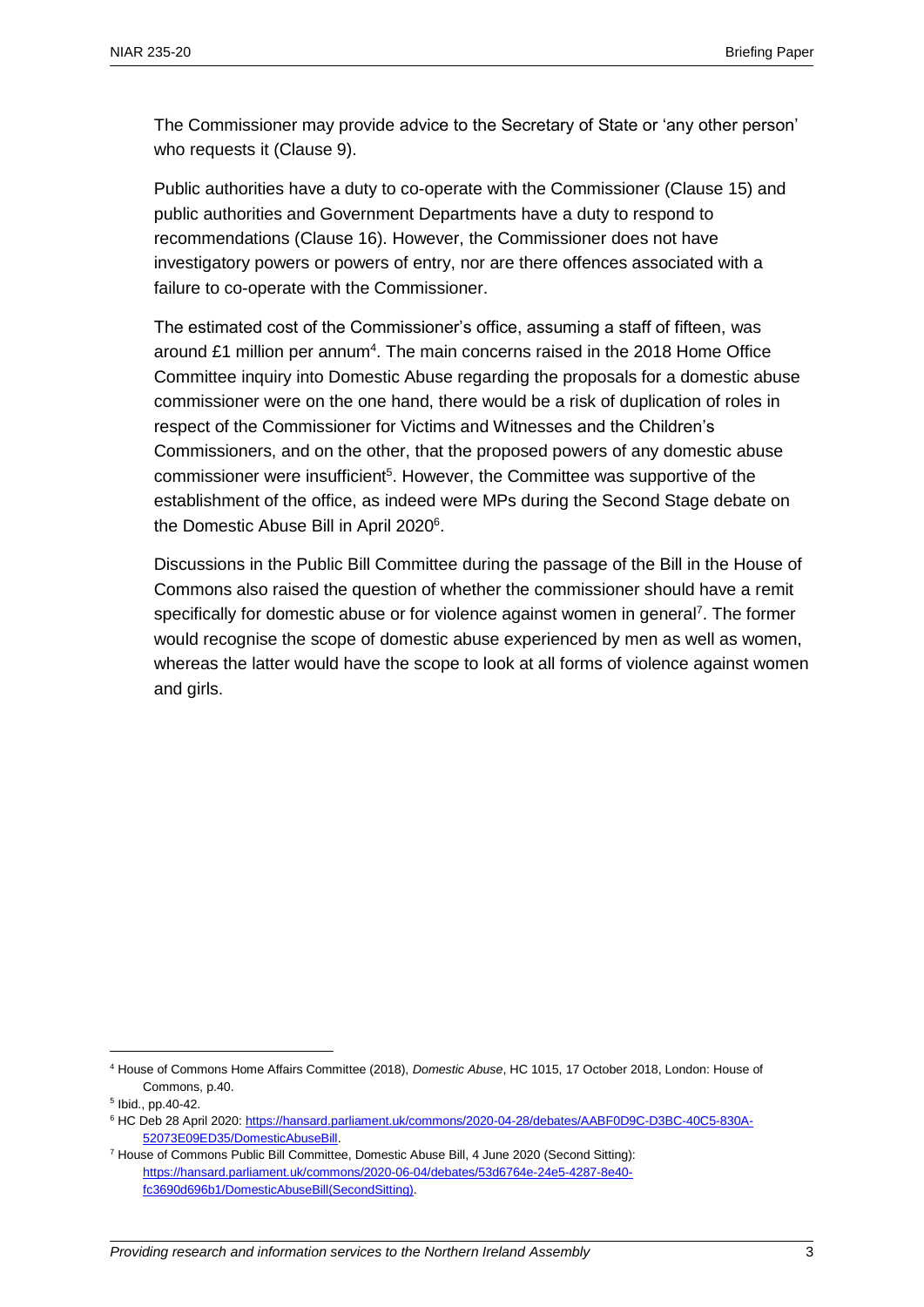## 3 Domestic Abuse Adviser for Wales

The Commissioner for England and Wales does not deal with devolved matters. Section 20 of the Violence against Women, Domestic Abuse and Sexual Violence (Wales) Act 2015<sup>8</sup> provides for the appointment of a National Adviser for Wales. The first National Adviser was Rhian Bowen-Davies, then Nazir Afzal and Yasmin Khan were jointly appointed to the post in 2017 as a job share.

Section 21 of the Act sets out the functions of the Adviser(s):

#### **21 Functions of the Adviser**

(1) The National Adviser is to exercise the following functions, subject to the direction of the Welsh Ministers—

(a) to advise the Welsh Ministers about pursuing the purpose of this Act or tackling related matters (see subsection (2));

(b) to give other assistance to the Welsh Ministers in their pursuit of the purpose of this Act or tackling related matters;

(c) to undertake research relating to pursuing the purpose of this Act, tackling related matters or examining whether abuse of any kind is related directly or indirectly to inequality of any kind between people of a different gender, gender identity or sexual orientation;

(d) to advise and give other assistance, with the agreement of the Welsh Ministers, to any person on matters relating to pursuing the purpose of this Act or tackling related matters;

(e) produce reports on any matter relating to the purpose of this Act or tackling related matters.

(2) A "related matter" for the purpose of subsection (1) is abuse which the National Adviser considers to be related directly or indirectly to inequality of any kind between people of a different gender, gender identity or sexual orientation.

(3) If the National Adviser requests that a relevant authority provides information for the purpose of the exercise of any of the Adviser's functions, the authority must comply with the request unless the authority considers that doing so would—

(a) be incompatible with the authority's own duties, or

(b) otherwise have an adverse effect on the exercise of the authority's functions.

 $\overline{a}$ 

<sup>8</sup> Violence against Women, Domestic Abuse and Sexual Violence (Wales) Act 2015: [https://www.legislation.gov.uk/anaw/2015/3/contents.](https://www.legislation.gov.uk/anaw/2015/3/contents)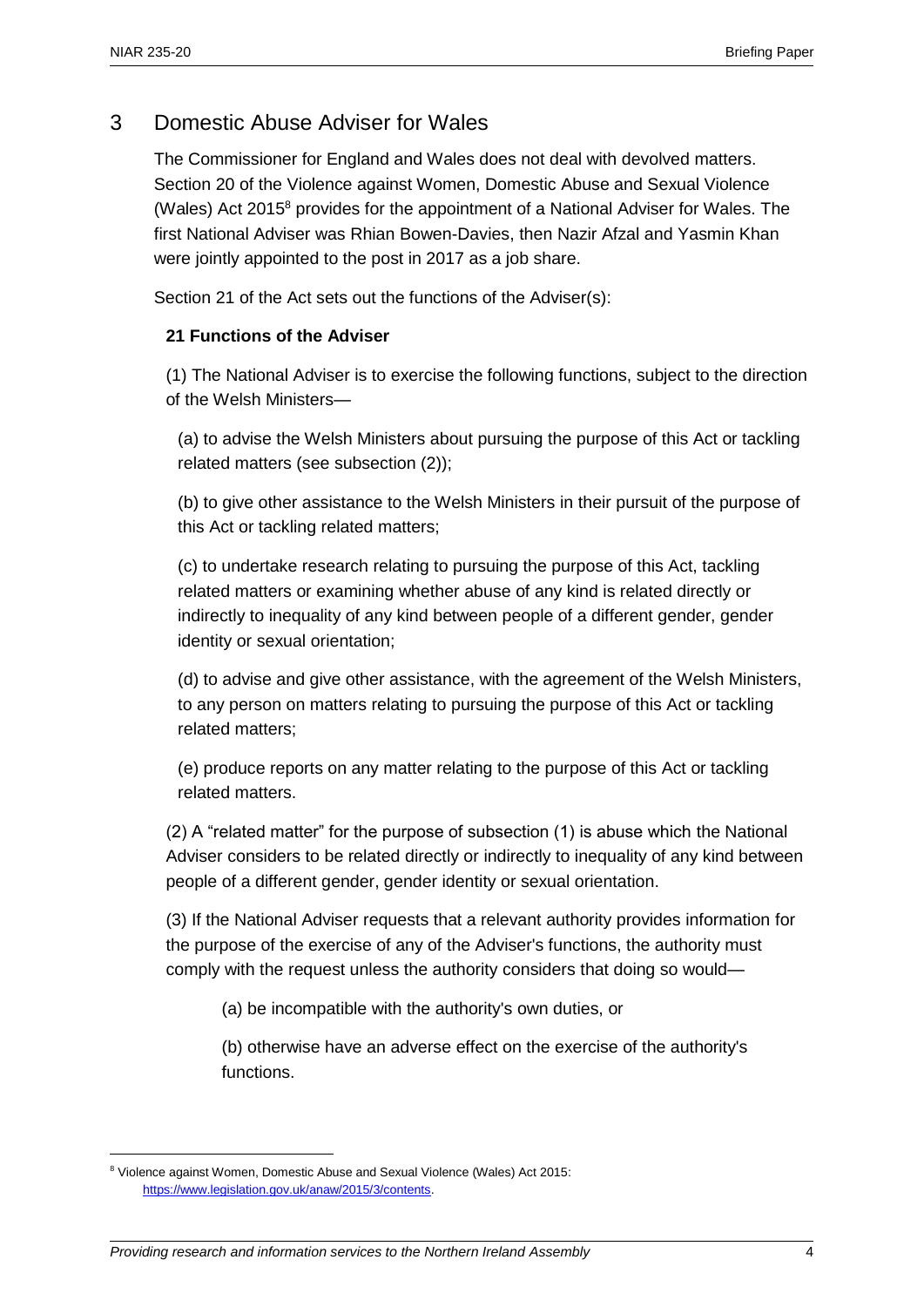(4) A relevant authority which decides not to comply with a request under subsection (3) must notify the National Adviser in writing of the reasons for the decision.

A 'relevant authority' is required to comply with a request for information, or provide reasons for not doing so (s.21(3) and (4)), but the Adviser does not have investigatory powers nor are there sanctions in the legislation associated with non-compliance to a request.

Sections 21-23 of the Act are reproduced at Appendix 2.

Post-legislative scrutiny by the Equality, Local Government and Communities Committee in 2016 identified two issues in relation to the Adviser $9$ :

- 1. Capacity the post was part-time with one part-time staff member for support
- 2. Powers there are no sanctions available to the Adviser in relation to noncompliance to a request for information

The Advisers appointed in 2017 share a full time post, but there has been no amendment to the legislation to enhance their powers.

<sup>9</sup> Equality, Local Government and Communities Committee (2016*), Is the Violence against Women, Domestic Abuse and Sexual Violence (Wales) Act 2015 working?*, Cardiff: National Assembly for Wales, pp.31-33.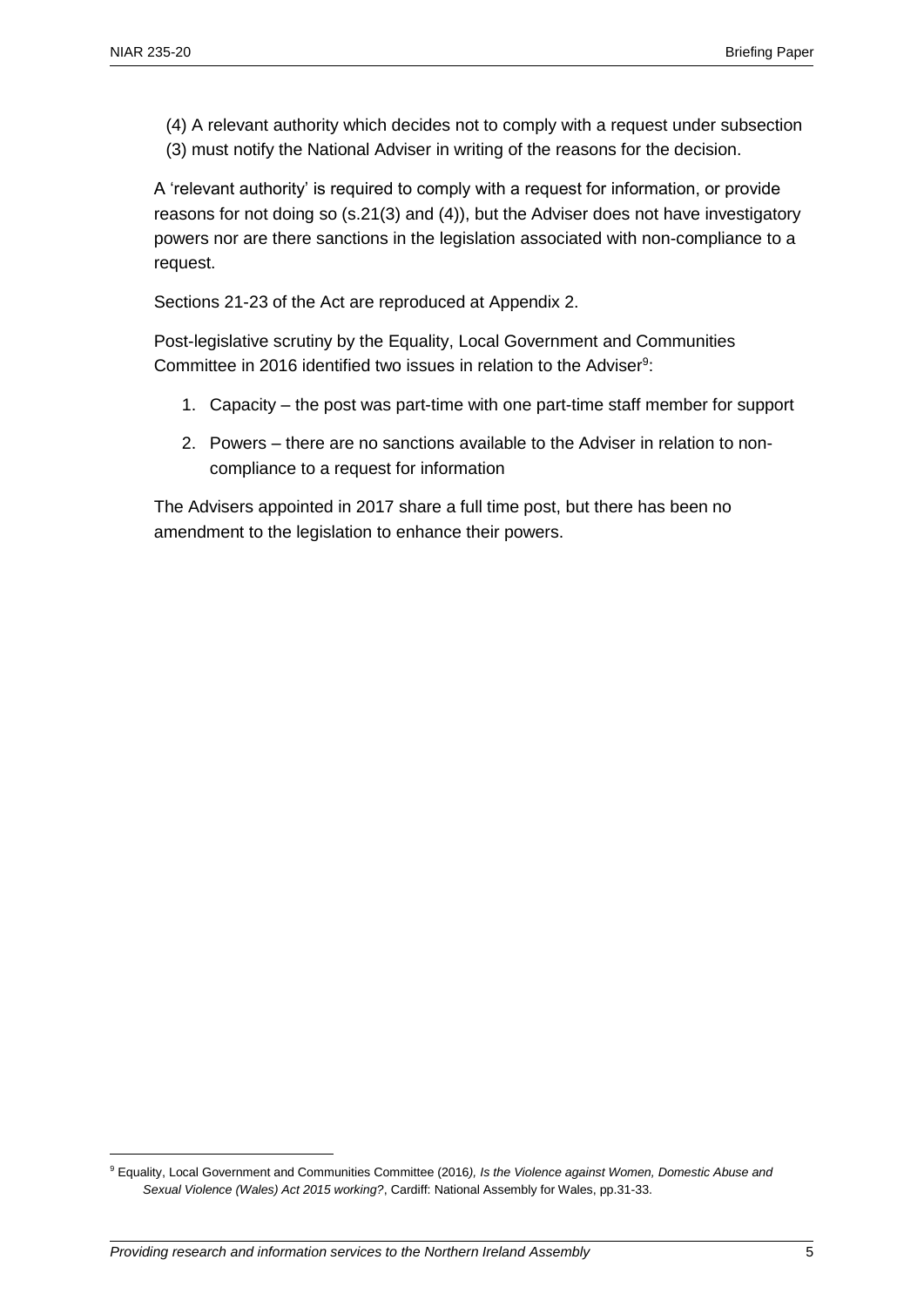## 4 Domestic Abuse Commissioners outside the UK

This section looks at commissioners and commissions on domestic abuse or violence outside the UK. The examples outlined are:

- Commission on Gender-Based Violence and Domestic Violence, Malta
- North Carolina Domestic Violence Commission
- Georgia Commission on Family Violence

#### **Commission on Gender-Based Violence and Domestic Violence, Malta**

The Maltese Commission on Domestic Violence was established in 2006<sup>10</sup>. Article 6 of the Gender-Based Violence and Domestic Violence Act 2018<sup>11</sup> provided for an extension to the remit of the Commission to gender-based violence in general.

The functions of the Commission are as follows (Article 13):

- to advise the Minister and any State institution on all issues relating to genderbased violence and domestic violence, as well as the measures deemed necessary to ensure conformity with their due diligence obligations as established in article 5 and the Convention<sup>12</sup>:
- to monitor and oversee the effective implementation of the Action Plan developed by Government in accordance with article 5<sup>13</sup>;
- to engage any relevant stakeholders, including civil society, in the effective implementation of the Action Plan mentioned in the preceding paragraph;
- to determine the appropriate financial and human resources required for the adequate implementation of the integrated policies, measures and programmes to prevent and combat all forms of gender-based violence and domestic violence covered by the scope of this Act;
- to support research in the field of gender-based violence and domestic violence in order to study its root causes and effects, incidences and conviction rates, as well as the efficacy of measures taken to implement the Convention;
- to monitor national standards for support services for victims and perpetrators of gender-based violence and domestic violence, including public or private shelter services or facilities;

<sup>10</sup> 'Overview', Commission on Domestic Violence website, accessed 17 August 2020: [https://stopviolence.gov.mt/en/Pages/Overview.aspx.](https://stopviolence.gov.mt/en/Pages/Overview.aspx) 

<sup>&</sup>lt;sup>11</sup> Act No. XIII of 2018 - Gender-Based Violence and Domestic Violence Act[: https://parlament.mt/en/13th-leg/acts/act-xiii-of-](https://parlament.mt/en/13th-leg/acts/act-xiii-of-2018/)[2018/.](https://parlament.mt/en/13th-leg/acts/act-xiii-of-2018/)

<sup>&</sup>lt;sup>12</sup> This refers to the Council of Europe Convention on Prevention and Combating of Violence against Women and Domestic Violence[: https://www.coe.int/en/web/conventions/full-list/-/conventions/treaty/210.](https://www.coe.int/en/web/conventions/full-list/-/conventions/treaty/210) The UK signed the Treaty in 2012 but at the time of writing has not ratified; Ireland signed the Treaty in 2015 and ratified in 2019.

<sup>&</sup>lt;sup>13</sup> Article 5 provides for a duty on the Maltese Government to develop an Action Plan to combat gender-based violence and Domestic violence.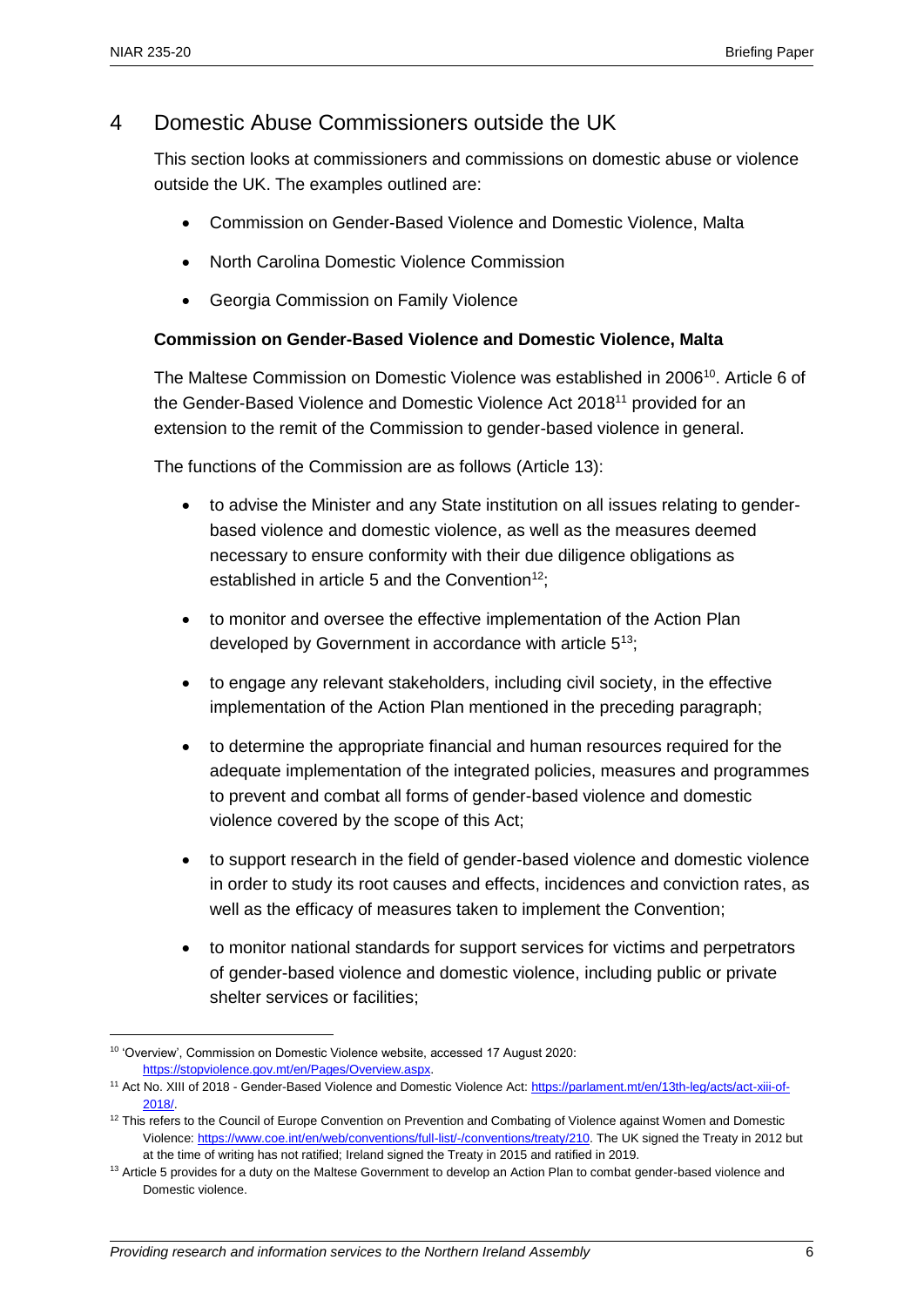- to monitor standards and protocols for professionals in the areas covered by the scope of this Act and organise specialised training for the said professionals, including, but not limited to, educators, members of the judiciary and law enforcement officers;
- to comprehensively collect and collate relevant disaggregated statistical data at regular intervals on cases of all forms of violence covered by the scope of this Act from the State, public sector, agencies and other relevant entities, as appropriate;
- to collaborate with the relevant national institutions to conduct population-based surveys at regular intervals to assess the prevalence of and trends in all forms of violence covered by the scope of this Act;
- $\bullet$  to provide the group of experts, as referred to in article 66 of the Convention<sup>14</sup>, with the information collected pursuant to this article in order to stimulate international cooperation and enable international benchmarking;
- to ensure that the information collected pursuant to this article is available to the public;
- to conduct, on a regular basis and at all levels, awareness-raising campaigns or programmes, including those in co-operation with national human rights institutions and equality bodies, civil society and non-governmental organisations to increase awareness and understanding among the general public of the different manifestations of all forms of gender-based violence and domestic violence and the need to prevent and address such violence;
- to ensure the wide dissemination among the general public of information on measures available to prevent acts of violence covered by the scope of this Act, as well as any means of redress available;
- to collaborate with the educational authorities to educate students on the forms of violence covered by this Act and the preventive measures in their regard;
- to provide guidelines to the media in relation to the prevention of the forms of violence covered by the scope of this Act.

Article 7 provides that the Commission shall comprise a Commissioner and between six and twelve Commission members 'who are knowledgeable on issues of genderbased violence and domestic violence, and, or legal and administrative issue'. Audrey Friggieri is the Commissioner in August 2020 and there are eleven Commission members.

<sup>&</sup>lt;sup>14</sup> This refers to the Council of Europe Group of experts on action against violence against women and domestic violence (GREVIO), which is responsible for monitoring implementation of the Convention.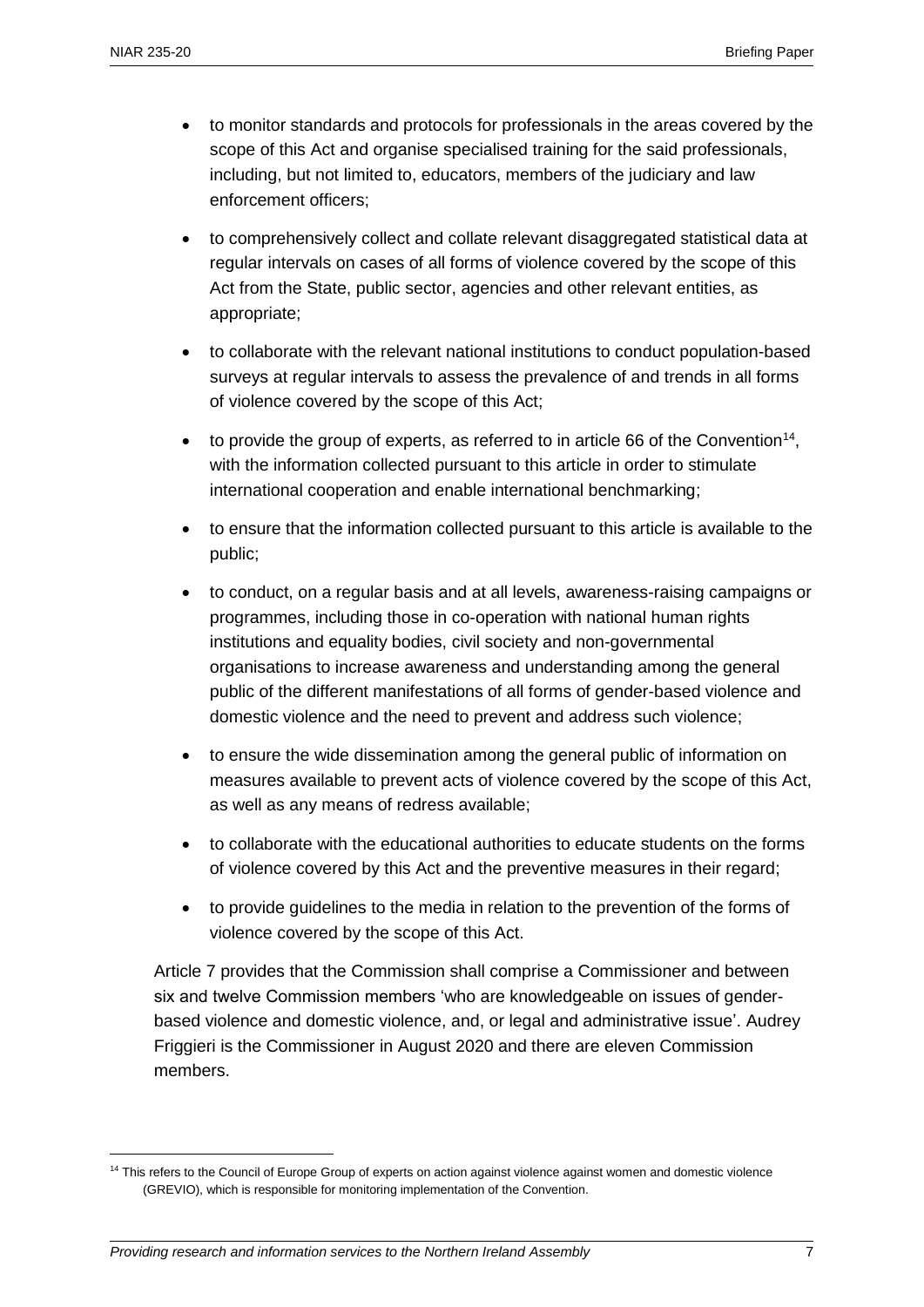The Commission does not have any investigatory powers or powers to compel the provision of information. However, the Commission has an international instrument as a reference point (the Convention) and is required to engage with the relevant monitoring mechanism (GREVIO).

Articles 6 to 18 of the 2018 Act are reproduced at Appendix 3.

#### **Domestic Violence Commissions in the USA**

A number of states and counties in the USA have established domestic or family violence commissions. These do not have the same advocacy role as a commissioner might have in the UK or Irish context, but serve more as multi-agency advisory or task groups in relation to domestic violence and abuse. Two such examples are considered here: those of North Carolina and Georgia.

#### *North Carolina Domestic Violence Commission*

The Domestic Violence Commission of the US State of North Carolina functions under the Department of Administration. Established by State Statute<sup>15</sup>, the Commission comprises:

- nine members appointed by the State Governor
- nine members recommended by the Senate
- nine members recommended by the House of Representatives
- twelve ex-officio members designated by their office

The functions of the Commission are<sup>16</sup>:

- to develop and recommend to the General Assembly the "Safe Families Act"<sup>17</sup> and to promote adequate funding to promote victim safety and accountability of perpetrators;
- to develop and recommend domestic violence training initiatives for law enforcement and judicial personnel and for all persons who provide treatment and services to domestic violence victims;
- to develop training initiatives for and make recommendations and provide information and advice to State agencies in the areas of child protection, education, employer/employee relations, criminal justice, and subsidized housing;

<sup>15</sup> § 143B-394.15[: https://www.ncleg.gov/EnactedLegislation/Statutes/PDF/BySection/Chapter\\_143B/GS\\_143B-394.15.pdf.](https://www.ncleg.gov/EnactedLegislation/Statutes/PDF/BySection/Chapter_143B/GS_143B-394.15.pdf) 

<sup>16</sup> § 143B-394.16[: https://www.ncleg.gov/EnactedLegislation/Statutes/PDF/BySection/Chapter\\_143B/GS\\_143B-394.16.pdf.](https://www.ncleg.gov/EnactedLegislation/Statutes/PDF/BySection/Chapter_143B/GS_143B-394.16.pdf) 

<sup>&</sup>lt;sup>17</sup> This refers to federal legislation, the Adoption and Safe Families Act 1997, which prioritises the safety of children over family reunification in cases of abuse, etc.: Adoption and Safe Families Act of 1997[: https://www.congress.gov/bill/105th](https://www.congress.gov/bill/105th-congress/house-bill/867/text)[congress/house-bill/867/text.](https://www.congress.gov/bill/105th-congress/house-bill/867/text)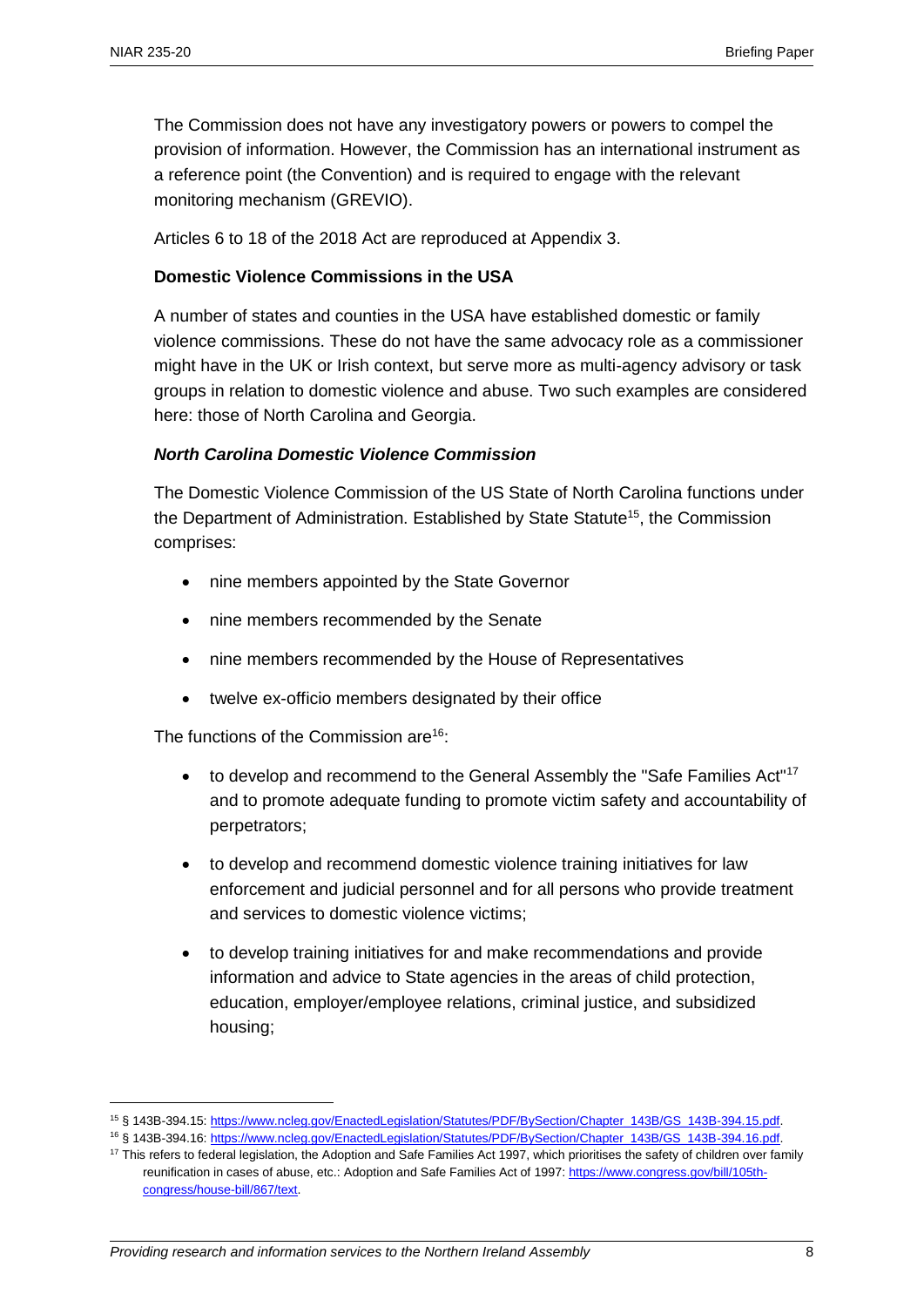- to provide information and advice to any private entities that request assistance in providing services and support to domestic violence victims;
- to design, coordinate, and oversee a statewide public awareness campaign;
- to design and coordinate improved data collection efforts for domestic violence crimes and acts in the State;
- to research, develop, and recommend proposals of how best to meet the needs of domestic violence victims and to prevent domestic violence in the State;
- to adopt rules in accordance with Article 2A of Chapter 150B of the General Statutes for the approval of abuser treatment programs as provided in G.S.  $50B-3(a)(12)<sup>18</sup>$ . The Commission shall adopt rules to establish a consistent level of performance from providers of abuser treatment programs and to ensure that approved programs enhance the safety of victims and hold those who perpetrate acts of domestic violence responsible.

The Commission is primarily an advisory body that develops models of good practice for the State. There are no specific powers associated with the Commission, but the ex-officio appointees (or those designated by them) include the State Governor, the Lieutenant Governor, the Attorney General and the Secretary of the State Administration. Rather than reporting to a minister or government department, the Commission reports directly to the State legislature.

The relevant statutes are reproduced at Appendix 4.

#### *Georgia Commission on Family Violence*

The Commission on Family Violence in the US State of Georgia is similar in structure and purpose to the North Carolina equivalent. The main differences are in the role and function of the Georgia Commission, which as an emphasis on policy and legislation oversight, compared with the focus on practice and information in North Carolina, and the Georgia Commission has elected representatives as members (three from the House of Representatives and three from the Senate).

The duties of the Commission are<sup>19</sup>:

 $\overline{a}$ 

 to study and evaluate the needs, priorities, programs, policies, and accessibility of services relating to family violence throughout this state;

<sup>&</sup>lt;sup>18</sup> This Statute provides for an element of relief in domestic abuse cases to include the provision to 'Order any party the court finds is responsible for acts of domestic violence to attend and complete an abuser treatment program if the program is approved by the Domestic Violence Commission':

[https://www.ncleg.gov/EnactedLegislation/Statutes/HTML/ByChapter/Chapter\\_50B.html.](https://www.ncleg.gov/EnactedLegislation/Statutes/HTML/ByChapter/Chapter_50B.html) <sup>19</sup> § 19-13-34: [https://advance.lexis.com/document/?pdmfid=1000516&crid=7c0a05bb-4962-45b2-94de-](https://advance.lexis.com/document/?pdmfid=1000516&crid=7c0a05bb-4962-45b2-94de-e437e07dda5a&pddocfullpath=%2Fshared%2Fdocument%2Fstatutes-legislation%2Furn%3AcontentItem%3A5YYC-7VG1-F60C-X4XK-00008-00&pdtocnodeidentifier=AATAAPAAFAAF&ecomp=sx3dk&prid=d410ba5d-bb4a-4f79-9634-57617c37a445)

[e437e07dda5a&pddocfullpath=%2Fshared%2Fdocument%2Fstatutes-legislation%2Furn%3AcontentItem%3A5YYC-](https://advance.lexis.com/document/?pdmfid=1000516&crid=7c0a05bb-4962-45b2-94de-e437e07dda5a&pddocfullpath=%2Fshared%2Fdocument%2Fstatutes-legislation%2Furn%3AcontentItem%3A5YYC-7VG1-F60C-X4XK-00008-00&pdtocnodeidentifier=AATAAPAAFAAF&ecomp=sx3dk&prid=d410ba5d-bb4a-4f79-9634-57617c37a445)[7VG1-F60C-X4XK-00008-00&pdtocnodeidentifier=AATAAPAAFAAF&ecomp=sx3dk&prid=d410ba5d-bb4a-4f79-9634-](https://advance.lexis.com/document/?pdmfid=1000516&crid=7c0a05bb-4962-45b2-94de-e437e07dda5a&pddocfullpath=%2Fshared%2Fdocument%2Fstatutes-legislation%2Furn%3AcontentItem%3A5YYC-7VG1-F60C-X4XK-00008-00&pdtocnodeidentifier=AATAAPAAFAAF&ecomp=sx3dk&prid=d410ba5d-bb4a-4f79-9634-57617c37a445) [57617c37a445.](https://advance.lexis.com/document/?pdmfid=1000516&crid=7c0a05bb-4962-45b2-94de-e437e07dda5a&pddocfullpath=%2Fshared%2Fdocument%2Fstatutes-legislation%2Furn%3AcontentItem%3A5YYC-7VG1-F60C-X4XK-00008-00&pdtocnodeidentifier=AATAAPAAFAAF&ecomp=sx3dk&prid=d410ba5d-bb4a-4f79-9634-57617c37a445)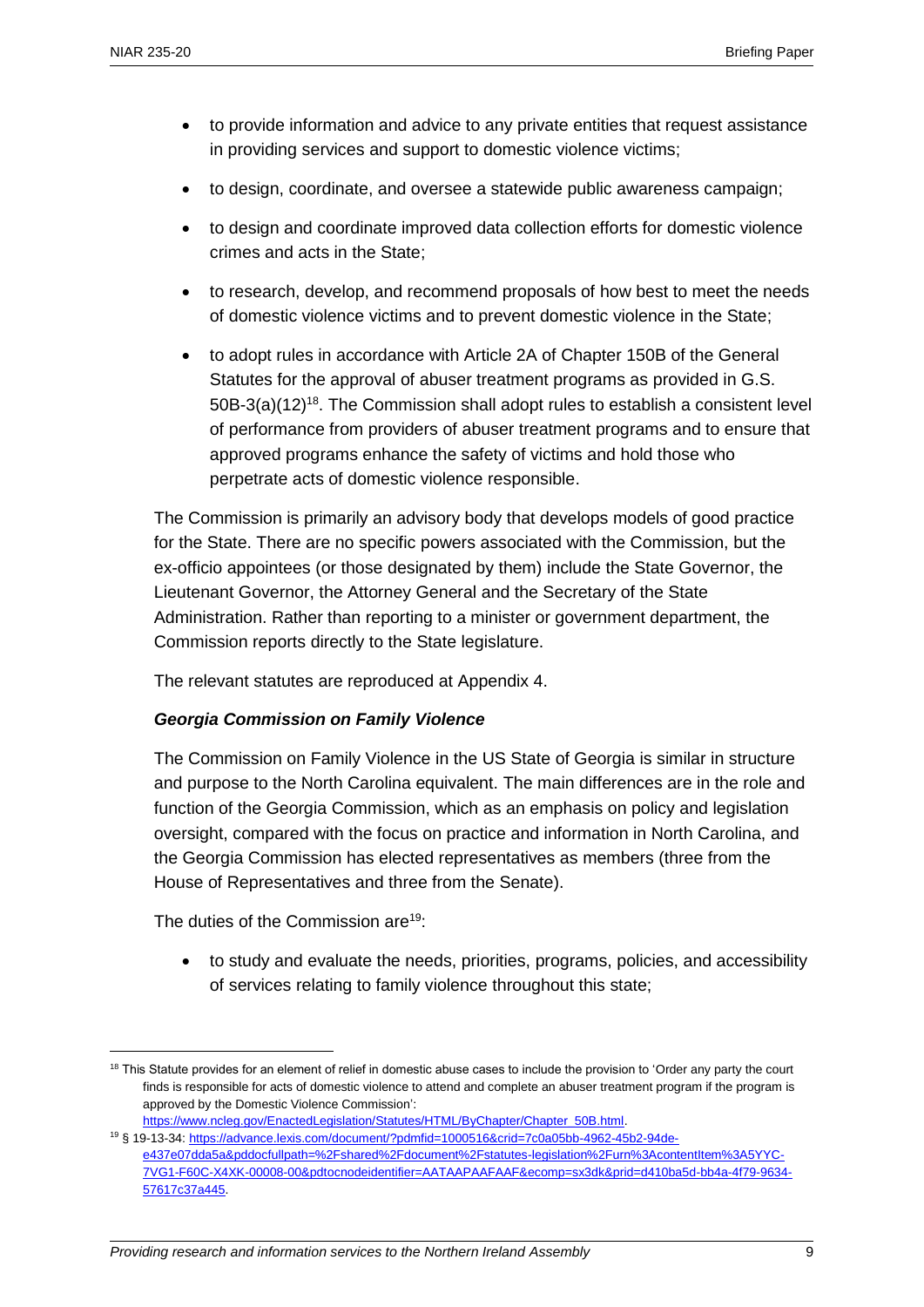- to evaluate and monitor the adequacy and effectiveness of existing family violence laws, including the response of the present civil and criminal legal systems;
- to initiate and coordinate the development of family violence legislation, as necessary;
- to monitor the implementation and enforcement of laws, regulations, and protocols concerning family violence;
- to make recommendations for education and training to ensure that all citizens and service providers, including but not limited to members of the judiciary, law enforcement personnel, and prosecuting attorneys, are aware of needs relating to family violence and of services available;
- to develop models for community task forces on family violence;
- to provide training and continuing education on the dynamics of family violence to members of the commission where appropriate and necessary;
- to report annually to the General Assembly during its existence; and
- to develop standards to be utilized by the Department of Community Supervision in the certification and regulation of family violence intervention programs.

As with the North Carolina Commission, that of Georgia reports to the State legislature. Neither the Georgia Commission nor that of North Carolina have an advocacy role.

The relevant State Statutes (19-13-30 to 35) are reproduced at Appendix 5.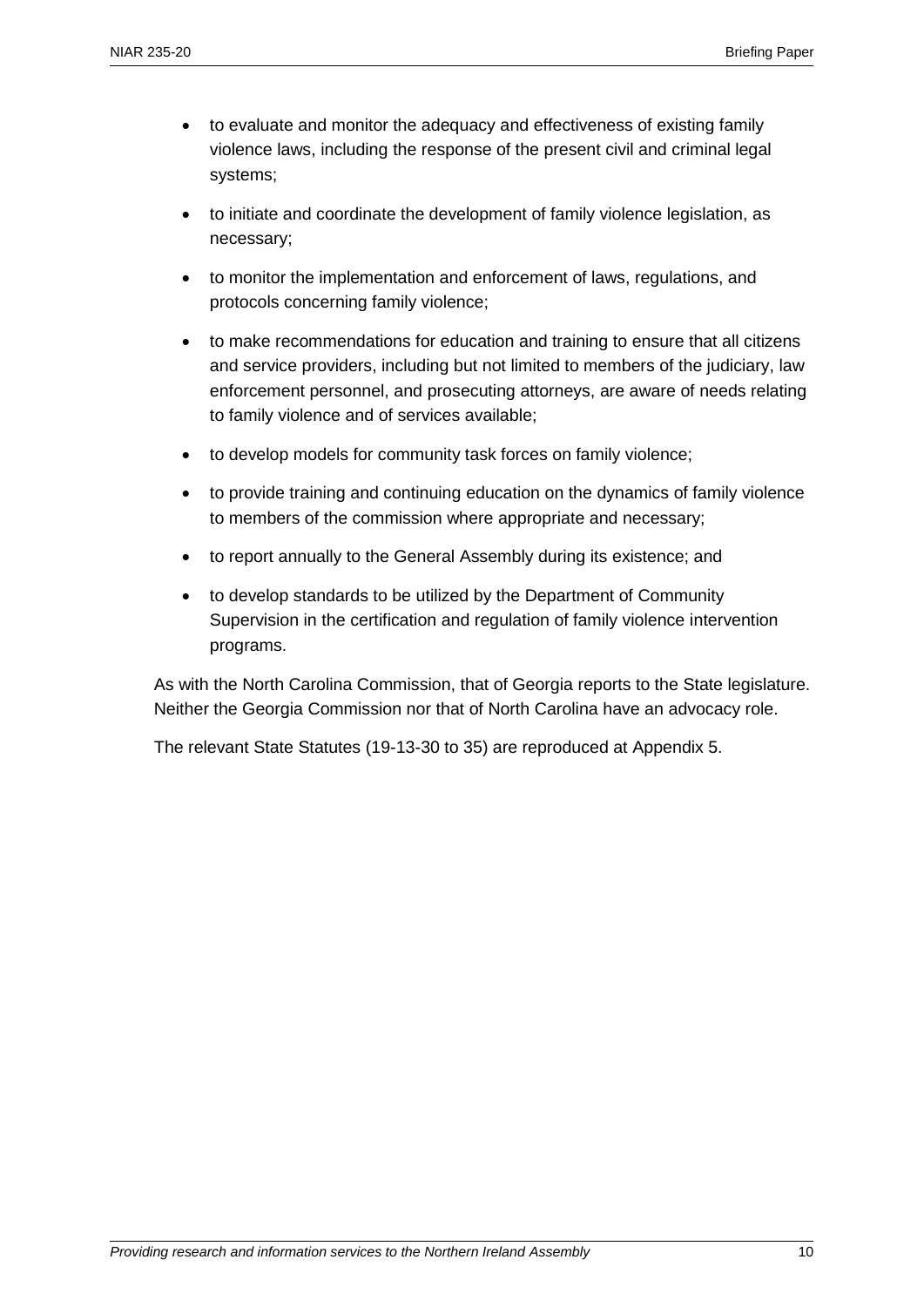### 5 Alternatives

This section considers statutory bodies other than domestic abuse commissioners that nevertheless deal with domestic abuse. One consideration is whether such bodies are needed at all.

Human rights and equality bodies in general carry out work in relation to domestic abuse in addition to other areas of work. For example, in the context of Northern Ireland, both the Equality Commission and the Human Rights Commission made reference to domestic violence in their submissions to the Committee for the Elimination of Discrimination Against Women examination of the UK in 2019<sup>20</sup>.

Apart from the commissions working on equality and human rights issues in general, two alternatives to statutory bodies with a specific remit for domestic abuse are:

- 1. Bodies working in the area of gender-based violence
- 2. Bodies working in the area of gender equality

The following are discussed in this section:

- National Commission on Violence Against Women, Indonesia
- Commission for Gender Equality, South Africa
- Gender Commission, Zimbabwe

#### **National Commission on Violence against Women, Indonesia**

The Indonesian National Commission on Violence Against Women (Komnas Perempuan) was established in 1998 by Presidential Decree 181/1998, updated by Presidential Decree  $65/2005^{21}$ . The vision of the Commission is<sup>22</sup>:

*The creation of a social order which is free from all forms of violence against women and upholds principles of justice and diversity to the highest extent*.

The mission of the Commission is twofold:

- 1. Build a condition which is conducive to the fulfilment of women's human rights and the elimination of all forms of violence against women in Indonesia.
- 2. Increase the efforts to prevent and tackle all forms of violence against women in Indonesia

<sup>&</sup>lt;sup>20</sup> Committee on the Elimination of Discrimination Against Women, 72<sup>nd</sup> Session, 18 Feb 2019 - 08 Mar 2019: https://tbinternet.ohchr.org/\_layouts/15/treatybodyexternal/SessionDetails1.aspx?SessionID=1190&Lang=en.

<sup>21</sup> 'Komnas Perempuan at a Glance', Komnas Perempuan website, accessed 20 August 2020: [https://en.komnasperempuan.go.id/pages-komnas-perempuan-at-a-glance.](https://en.komnasperempuan.go.id/pages-komnas-perempuan-at-a-glance)

<sup>&</sup>lt;sup>22</sup> 'Vision, Mission and Mandate', Komnas Perempuan website, accessed 20 August 2020: [https://en.komnasperempuan.go.id/pages-vision-mission-and-mandate.](https://en.komnasperempuan.go.id/pages-vision-mission-and-mandate)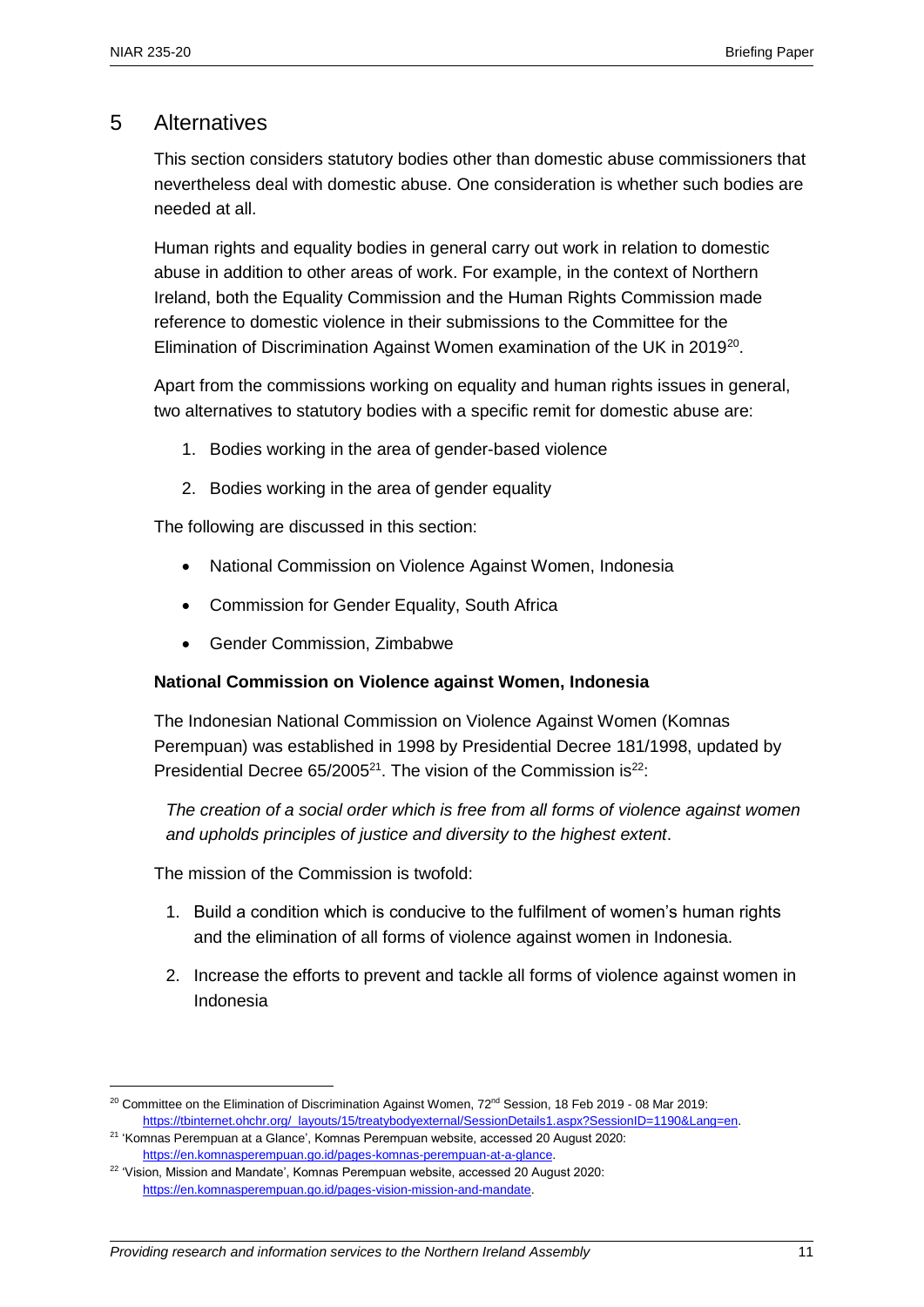The Commission comprises 15 members, who meet in plenary and in sub-committees. These sub-committees reflect the scope of the Commission's work<sup>23</sup>:

- Education
- Monitoring
- Law and Policy
- Public Participation
- Recovery

The Commission is one of three national human rights institutions and as such provides reports to UN Committees on violence against women in Indonesia.

#### **Commission for Gender Equality, South Africa**

The South African Commission for Gender Equality was established in 1996 by the Commission for Gender Equality Act<sup>24</sup>. The provides for a Chairperson and seven to eleven members (s.3). Section 7 provides for the power and functions of the Commission:

#### *Powers and functions of the Commission*

11. (1) In order to achieve its object referred to in section 119(3) of the Constitution, the Commission

- (a) shall monitor and evaluate policies and practices of
	- (i) organs of state at any level;
	- (ii) statutory bodies or functionaries;
	- (iii) public bodies and authorities; and

(iv) private businesses, enterprises and institutions, in order to promote gender equality and may make any recommendations that the Commission deems necessary;

- (b) shall develop, conduct or manage
	- (i) information programmes; and
	- (ii) education programmes, to foster public understanding of matters pertaining to the promotion of gender equality and the role and activities of the Commission;
- (c) shall evaluate

 $\overline{a}$ 

<sup>23</sup> 'Organisational Structure', Komnas Perempuan website, accessed 202 August 2020: [https://en.komnasperempuan.go.id/pages-organizational-structure.](https://en.komnasperempuan.go.id/pages-organizational-structure)

<sup>&</sup>lt;sup>24</sup> Commission for Gender Equality Act: [https://www.gov.za/documents/commission-gender-equality-act.](https://www.gov.za/documents/commission-gender-equality-act)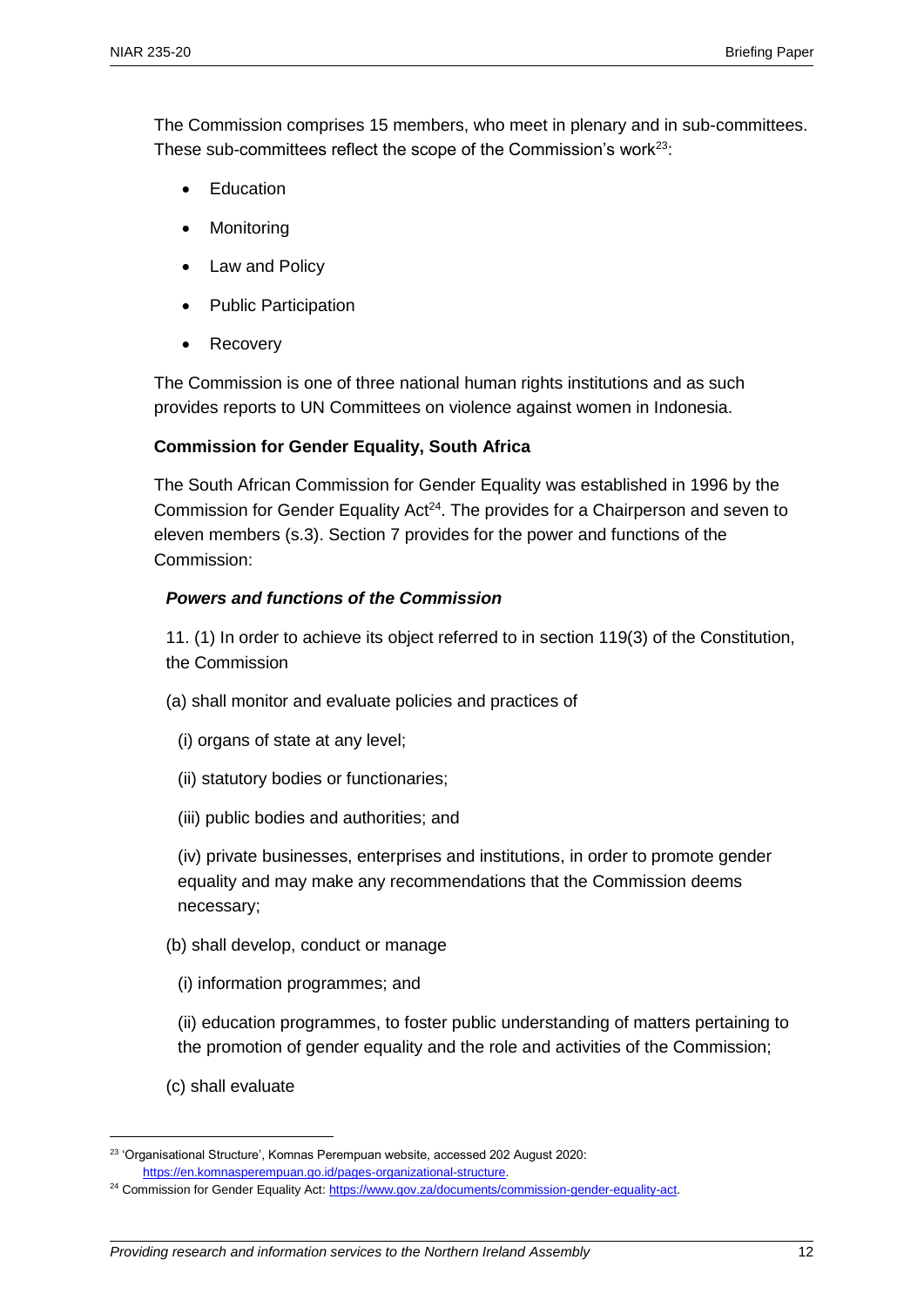(i) any Act of Parliament;

(ii) any system of personal and family law or custom;

(iii) any system of indigenous law, customs or practices; or

(iv) any other law, in force at the commencement of this Act or any law proposed by Parliament or any other legislature after the commencement of this Act, affecting or likely to affect gender equality or the status of women and make recommendations to Parliament or such other legislature with regard thereto;

(d) may recommend to Parliament or any other legislature the adoption of new legislation which would promote gender equality and the status of women;

(e) shall investigate any gender-related issues of its own accord or on receipt of a complaint, and shall endeavour to

(i) resolve any dispute; or

(ii) rectify any act or omission, by mediation, conciliation or negotiation: Provided that the Commission may at any stage refer any matter to

(aa) the Human Rights Commission to deal with it in accordance with the provisions of the Constitution and the law;

(bb) the Public Protector to deal with it in accordance with the provisions 45 of the Constitution and the law; or

(cc) any other authority, whichever is appropriate; (j) shall as far as is practicable maintain close liaison with institutions, bodies or authorities with similar objectives to the Commission, in order to foster. · common policies and practices and to promote co-operation in relation to the handling of complaints in cases of overlapping jurisdiction or other appropriate instances;

(g) shall liaise and interact with any organisation which actively promotes gender equality and other sectors of civil society to further the object of the Commission;

(h) shall monitor the compliance with international conventions, international covenants and international charters, acceded to or ratified by the Republic, relating to the object of the Commission;

(i) shall prepare and submit reports to Parliament pertaining to any such convention, covenant or charter relating to the object of the Commission;

(j) may conduct research or cause research to be conducted to further the object of the Commission;

(k) may consider such recommendations, suggestions and requests concerning the promotion of gender equality as it may receive from any source.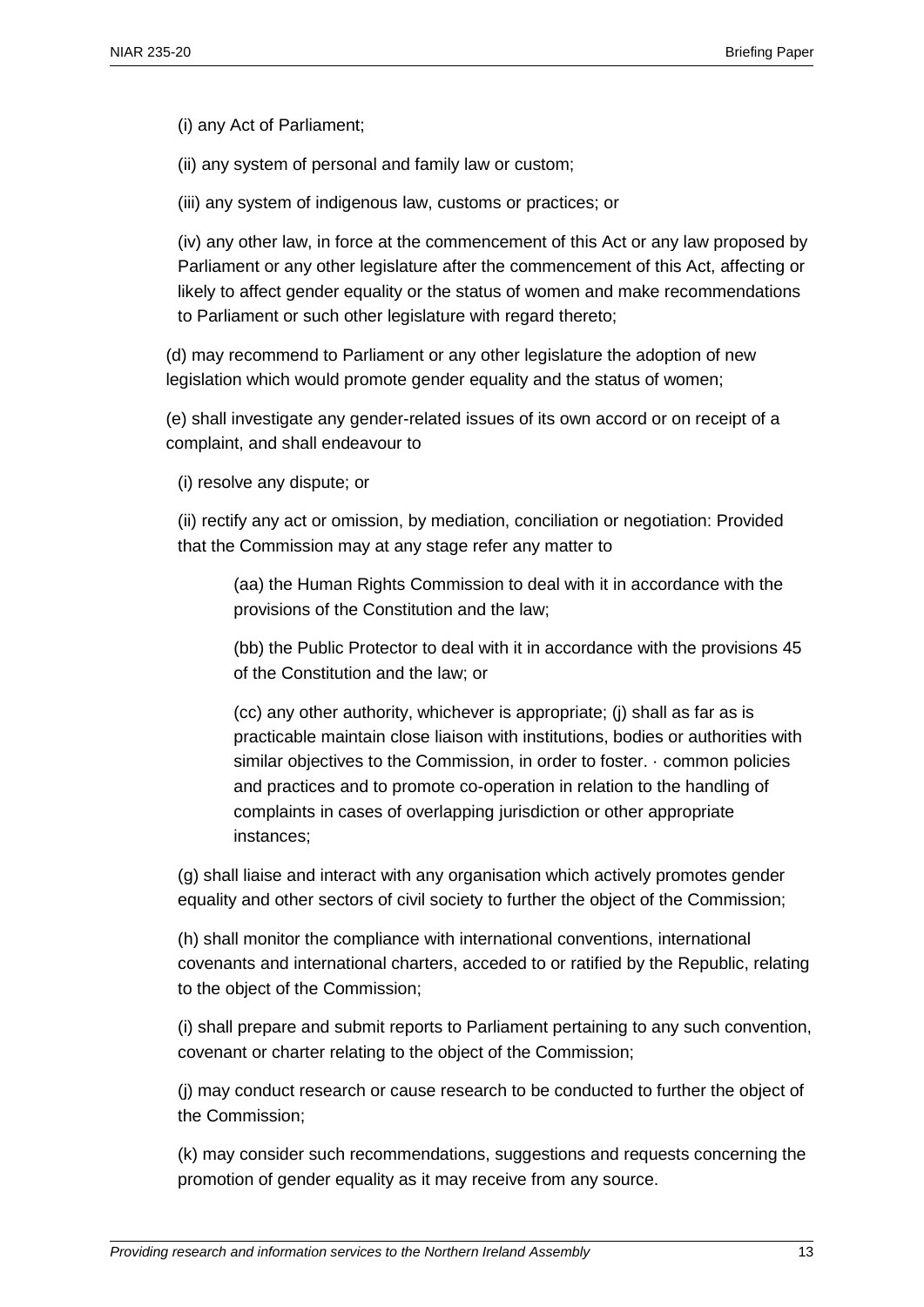The Commission therefore monitors compliance with international commitments, can recommend legislation to Parliament and can carry out investigations. Section 13 of the Act provides for powers of entry, search and removal of articles during investigations and Section 18 provides for offences for failure to co-operate with the Commission.

The Commission has a role of monitoring the implementation of the National Strategic Plan on Gender-Based Violence and Femicide<sup>25</sup> and reported to the Committee on the Elimination of Discrimination Against Women in its 2020 examination of South Africa, including reporting on sexual violence. As part of that report, the Commission offered reasons for the failure of an advisory body to the Government, the National Council on Gender-Based Violence, which existed from 2012 to 2014<sup>26</sup>:

*Among others, its failure stemmed from its unclear legal and institutional status; lack of institutional independence, limited financial and other resources (i.e. an uncertain and insecure funding) which severely affected its operational capacity, lack of diversity among its civil society component and the dominance of the government component in its decision making structures*.

#### **Gender Commission, Zimbabwe**

The Gender Commission was established by the Gender Commission Act 2015<sup>27</sup>. This legislation fulfils the obligation under Article 245 of the 2013 Constitution for the establishment of such a Commission<sup>28</sup>.

Article 246 provides for the functions of the Commission:

(a) to monitor issues concerning gender equality to ensure gender equality as provided in this Constitution;

(b) to investigate possible violations of rights relating to gender;

(c) to receive and consider complaints from the public and to take such action in regard to the complaints as it considers appropriate;

(d) to conduct research into issues relating to gender and social justice, and to recommend changes to laws and practices which lead to discrimination based on gender;

(e) to advise public and private institutions on steps to be taken to ensure gender equality;

(f) to recommend affirmative action programmes to achieve gender equality;

<sup>&</sup>lt;sup>25</sup> Department of Women, Youth and Persons with Disabilities (2020), National Strategic Plan on Gender-Based Violence and Femicide, Pretoria: DWYPD, p.20.

<sup>26</sup> Commission for Gender Equality (2020), *Statement to the CEDAW Committee Regarding South Africa's Progress in the Implementation of CEDAW Committee Recommendations*, 77th session (2-6 March 2020): [https://tbinternet.ohchr.org/Treaties/CEDAW/Shared%20Documents/ZAF/INT\\_CEDAW\\_IFS\\_ZAF\\_41747\\_E.docx.](https://tbinternet.ohchr.org/Treaties/CEDAW/Shared%20Documents/ZAF/INT_CEDAW_IFS_ZAF_41747_E.docx)

<sup>&</sup>lt;sup>27</sup> Gender Commission Act 2015: https://zimlii.org/zw/legislation/act/2015/72015.

<sup>&</sup>lt;sup>28</sup> Constitution of Zimbabwe[: https://zimlii.org/zw/legislation/act/2013/amendment-no-20-constitution-zimbabwe.](https://zimlii.org/zw/legislation/act/2013/amendment-no-20-constitution-zimbabwe)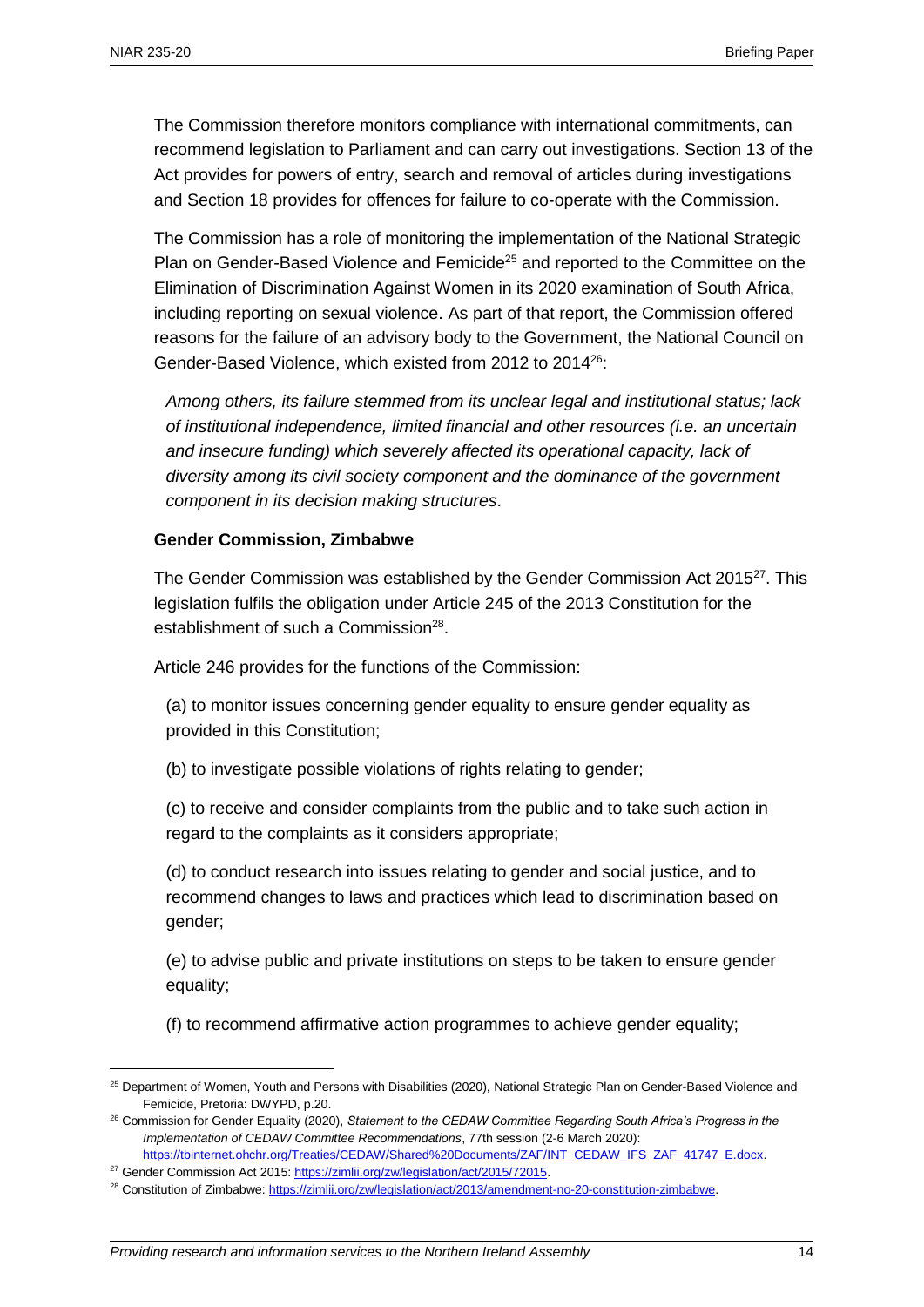(g) to recommend prosecution for criminal violations of rights relating to gender;

(h) to secure appropriate redress where rights relating to gender have been violated; and

(i) to do everything necessary to promote gender equality.

In this case, the Commission is required to monitor adherence to the gender equality aspects of the Constitution, including Article 25, which specifically refers to domestic violence:

#### **25 Protection of the family**

The State and all institutions and agencies of government at every level must protect and foster the institution of the family and in particular must endeavour, within the limits of the resources available to them, to adopt measures for—

(a) the provision of care and assistance to mothers, fathers and other family members who have charge of children; and

(b) the prevention of domestic violence.

The composition of the Commission, as appointed by the President, is as follows<sup>29</sup>:

- Seven members from a list of twelve nominated by the Committee on Standing Rules and Orders
- One member nominated by the National Council of Chiefs

The President is to appoint one of these members as chair and one as vice chair.

Part III of the 2015 Act provides for the investigative functions of the Commission and Part IV provides for a Gender Forum to be convened annually to discuss issues of concern.

 $\overline{a}$ 

<sup>29</sup> Gender Commission Act 2015, Section 3.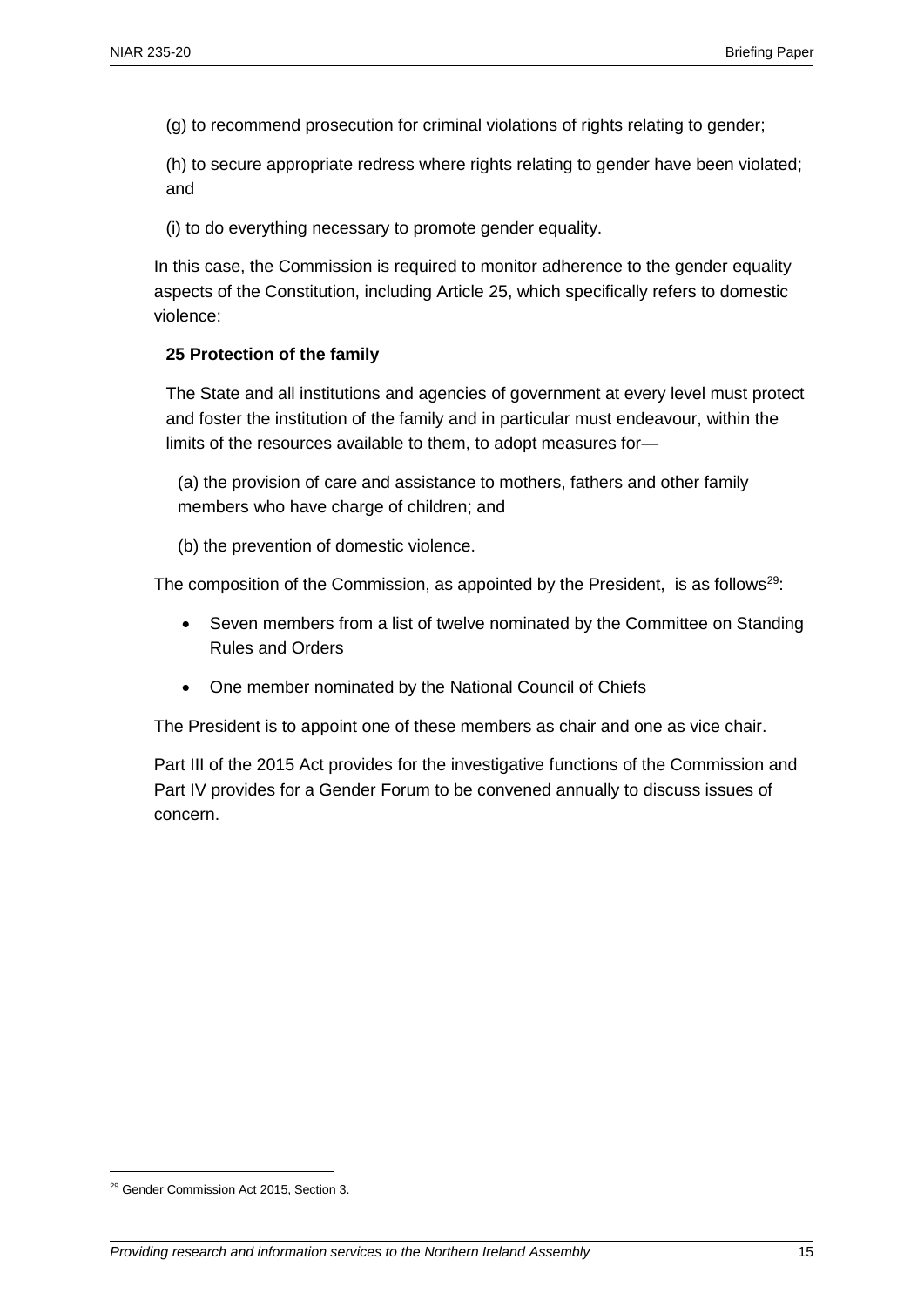## 6 Domestic Abuse Commissions and Commissioners Compared

This section briefly looks at the range of options for a domestic abuse commissioner, using the UK, Malta and US examples.

#### **Roles and Functions**

The statutory roles of the commissions and commissioners discussed above are summarised in Table 1.

|                               | England<br>and Wales | Wales | Malta | <b>North</b><br>Carolina | Georgia |
|-------------------------------|----------------------|-------|-------|--------------------------|---------|
| Encourage<br>good<br>practice | yes                  |       |       |                          |         |
| Information                   | yes                  | yes   | yes   | yes                      |         |
| Research                      | yes                  |       | yes   | yes                      | yes     |
| Training/<br>education        | yes                  |       | yes   | yes                      | yes     |
| Awareness<br>raising          | yes                  |       | yes   | yes                      |         |
| Consultation                  | yes                  |       |       |                          |         |
| Co-operation                  | yes                  |       | yes   |                          |         |
| Advice to<br>government       | yes                  | yes   | yes   |                          |         |
| Advice to<br>others           | yes                  | yes   |       | yes                      |         |
| Monitoring<br>policy          |                      |       | yes   |                          | yes     |
| Monitoring<br>legislation     |                      |       |       |                          | yes     |

*Table 1: Roles and functions of domestic abuse commissions, etc.*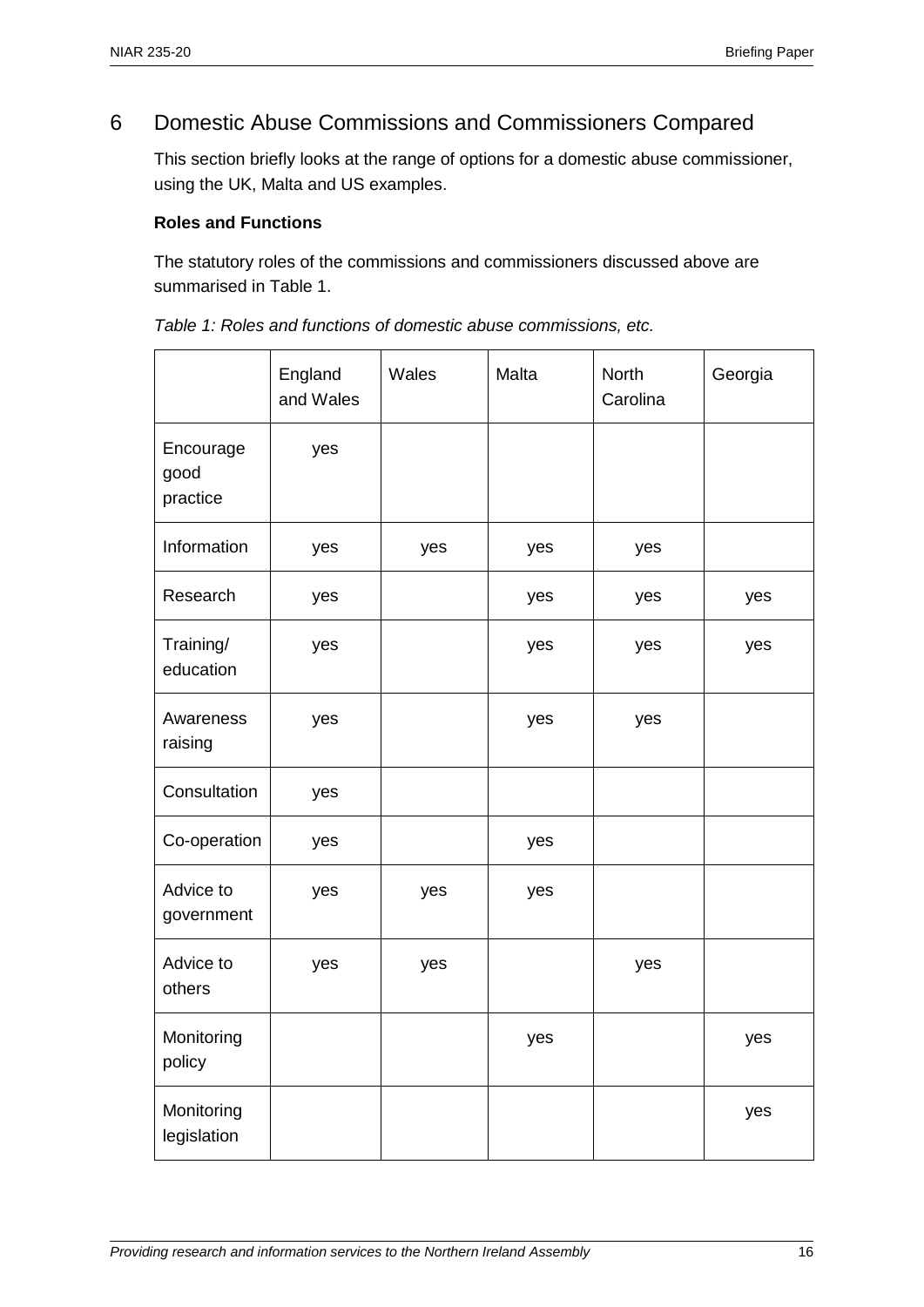| Monitoring<br>professional<br>standards |  | yes | yes | yes |
|-----------------------------------------|--|-----|-----|-----|
| External<br>reference<br>point          |  | yes |     |     |
| Media<br>guidelines                     |  | yes |     |     |
| Develop<br>policy/<br>legislation       |  |     |     | yes |

Two other considerations are those of independence and powers. The Commissioner for England and Wales is independent from government, as is the Maltese Commissioner, but reports to the Secretary of State. The Advisers in Wales have an advisory role to the Welsh Government and are likewise independent. The North Carolina and Georgia Commissions have senior government officials in their membership, so the degree of independence is questionable, serving more as task groups or advisory bodies than advocacy offices.

None of the bodies discussed has formal powers. However, the legislation for England and Wales includes duties for public bodies to co-operate with the Commissioner and to consider any recommendations made by the Commissioner.

In addition, none of the bodies discussed has an investigatory role or has legal powers to take a case to court. In the context of Northern Ireland, the Equality Commission, the Human Rights Commission, the Commissioner for Children and Young People and the Commissioner for Older People all have investigatory powers, although the Commission for Victims and Survivors does not<sup>30</sup>. The South African Commission on Gender Equality also has investigatory powers.

Another consideration in relation to a domestic abuse commissioner is the scope of the office's remit. In Malta, gender-based violence is included in the Commissioner's area of responsibility. During the passage of the Domestic Abuse Bill in the House of Commons, consideration was given to the inclusion of or replacement by violence against women and girls. There are male victims of domestic abuse that would be covered by a commissioner for domestic abuse, but a commissioner for violence

<sup>30</sup> See Research and Information Service Briefing Paper 122/11 *Equality and Human Rights Bodies: Powers and Responsibilities*, September 2011: [http://www.niassembly.gov.uk/globalassets/documents/raise/publications/2011/ofmdfm/12211.pdf.](http://www.niassembly.gov.uk/globalassets/documents/raise/publications/2011/ofmdfm/12211.pdf)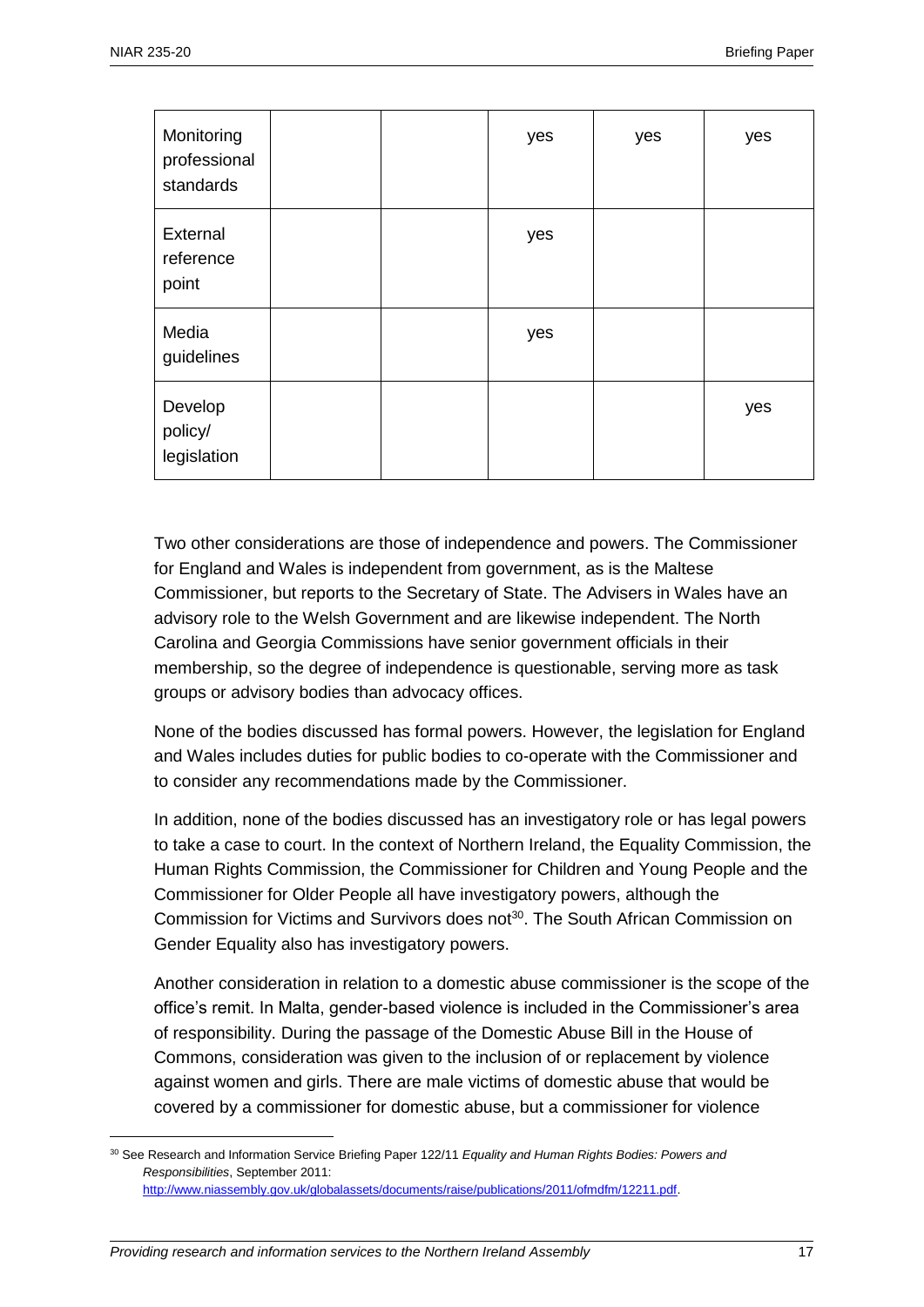against women and girls recognises the structural nature of domestic and sexual violence that affect women in particular. Indeed, in policy terms, domestic and sexual abuse and violence are included in the same strategy in Northern Ireland<sup>31</sup>.

Alternatives discussed in Section 5 above illustrate how domestic violence is included in the remit of the Commission on Violence Against Women in Indonesia and how domestic and sexual violence are included in the roles of the gender commissions in South Africa and Zimbabwe. In particular, the Commission on Gender Equality in South Africa has significant powers that are not evident in the commissions on domestic abuse discussed in this paper.

In summary, a menu of roles and functions might be as follows:

- Is it to be a commission (as in Malta), a single commissioner (as in England and Wales) or adviser (as in Wales)?
- Are there to be legal or investigative powers (as with the Human Rights Commission or Equality Commission in Northern Ireland)?
- Are public bodies to have duties in relation to compliance (as in England and Wales)?
- Is advice provided only to government (as in Georgia) or to others as well ((as in North Carolina)?
- Is there a responsibility to monitor implementation of a strategy (as in Wales), specific international obligations (as in Malta), all international obligations (as in Indonesia), constitutional guarantees (as in Zimbabwe) or all functions of the state (as in South Africa)?
- Is there a responsibility to monitor and develop legislation (as in Georgia)?
- Are standards of professional practice to be monitored and developed (as in Malta)?
- Is there an awareness-raising function (as in England and Wales)?

#### **Is a Commissioner Needed?**

 $\overline{a}$ 

Currently, policy advice and oversight on domestic abuse in Northern Ireland is provided on an informal and a formal basis by organisations which work in the area, as

<sup>31</sup> Department of Justice and Department of Health (2016), *Stopping Domestic and Sexual Violence and Abuse in Northern Ireland: A Seven Year Strategy*: [https://www.justice-ni.gov.uk/publications/stopping-domestic-and-sexual-violence-and](https://www.justice-ni.gov.uk/publications/stopping-domestic-and-sexual-violence-and-abuse-northern-ireland-seven-year-strategy-march-2016)[abuse-northern-ireland-seven-year-strategy-march-2016.](https://www.justice-ni.gov.uk/publications/stopping-domestic-and-sexual-violence-and-abuse-northern-ireland-seven-year-strategy-march-2016)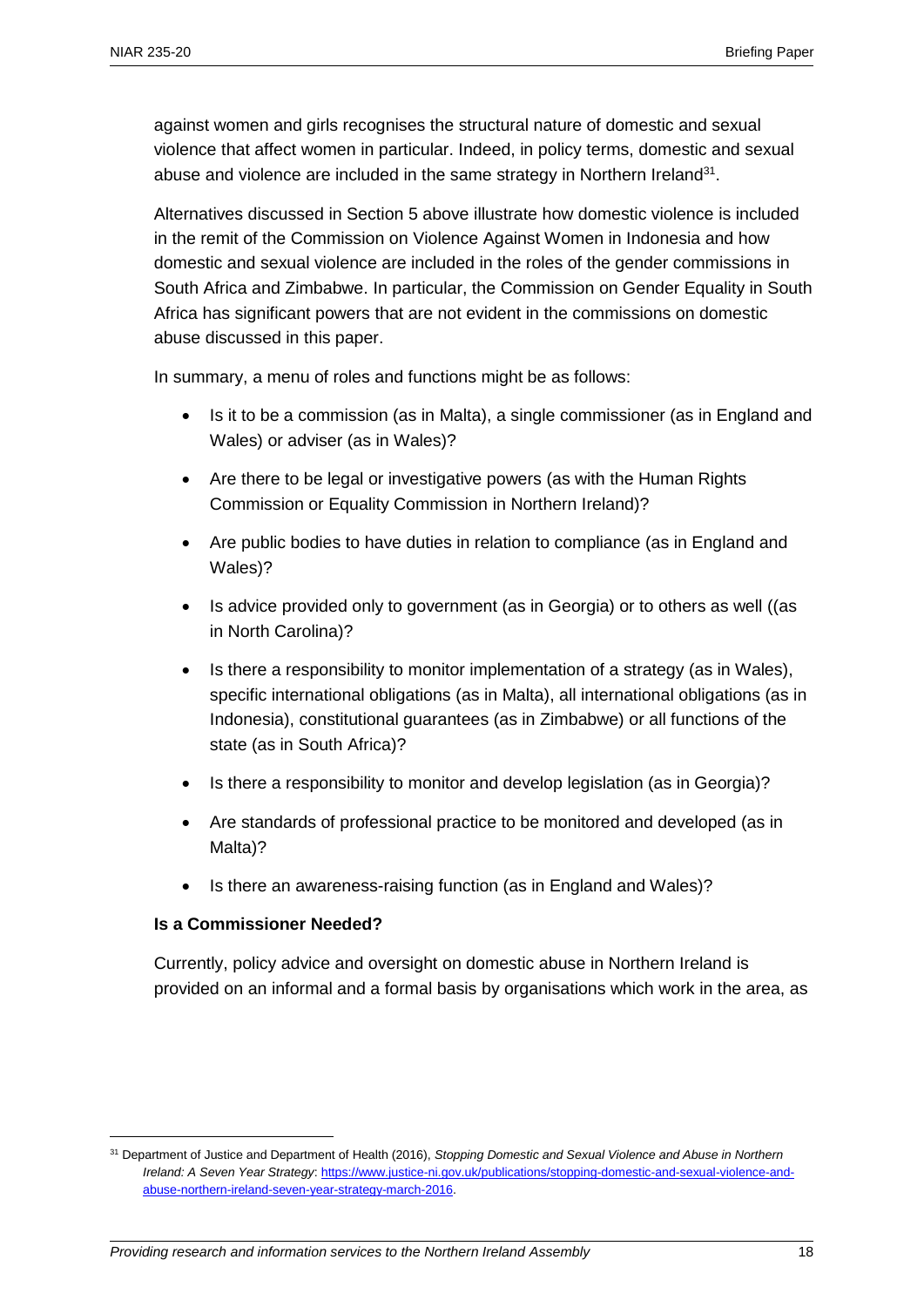is the case in Scotland<sup>32</sup> and the Republic of Ireland<sup>33</sup>. The seven year Stopping *Domestic and Sexual Violence and Abuse in Northern Ireland* strategy includes the establishment of a Stakeholder Assurance Group to oversee and support implementation<sup>34</sup>. Members of this group have specific roles in annual action plans associated with the strategy<sup>35</sup>.

These arrangements are advisory and practical, such as that formalised in the Adviser role in Wales, but stakeholder organisations may also engage in advocacy in their own right and/or provide direct support to victims of domestic abuse. However, they do not provide a single reference point for advocacy as a would a commissioner.

Another approach would be a 'domestic abuse tsar' or similar. This refers to an individual from outside government who is publicly appointed by a government minister to advise on policy development or delivery. Studies of the effectiveness of 'tsars' have found them a useful source of expertise, but their employment should be governed by certain principles, as outlined by one such study<sup>36</sup>:

- 1. Ensure that a tsar appointment is the most appropriate source of expert advice
- 2. Make a 'contract' between the client and the tsar
- 3. Ensure transparency regarding the appointment of the tsar, the outputs of the tsar's work and the minister's responses to the outputs
- 4. Identify and promulgate good practice in the recruitment, conduct and management of tsars

This role is for the shaping and implementation of policy, as is a function of the US commissions discussed in the paper, but tsars are not necessarily associated with advocacy.

<sup>32</sup> A National Advisory Council on Women and Girls was established in 2017 and Scotland's 'Equally Safe' policy commits to the establishment of a Stakeholder Reference Group on Women and Girls – Scottish Government (2018*), Equally Safe: Scotland's strategy for preventing and eradicating violence against women and girls, Edinburgh*: Scottish Government, p.49[: https://www.gov.scot/publications/equally-safe-scotlands-strategy-prevent-eradicate-violence-against-women-girls/.](https://www.gov.scot/publications/equally-safe-scotlands-strategy-prevent-eradicate-violence-against-women-girls/) 

<sup>&</sup>lt;sup>33</sup> The National Office for the Prevention of Domestic, Sexual and Gender-based Violence (COSC) is an executive office of the Department of Justice and Equality with a function to drive policy on domestic and sexual abuse, principally through interaction with interested and relevant organisations. COSC website, accessed 24 August 2020: [http://www.cosc.ie/en/COSC/Pages/WP08000082;](http://www.cosc.ie/en/COSC/Pages/WP08000082) the domestic and sexual abuse and violence strategy also refers to a 'monitoring committee composed of stakeholders from all sectors working together in partnership and a senior oversight group of senior officials' for oversight – Department of Justice and Equality (2016), *Second National Strategy on Domestic, Sexual and Gender-based Violence 2016 – 2021*, Dublin: DJE, p.5: [http://www.cosc.ie/en/COSC/Pages/WP16000018.](http://www.cosc.ie/en/COSC/Pages/WP16000018)

<sup>34</sup> Department of Justice and Department of Health, Social Service and Public Safety (2016), *Stopping Domestic and Sexual Violence and Abuse in Northern Ireland: A Seven Year Strategy*, Belfast: DoJ & DHSSPS, p.64.

<sup>35</sup> Department of Health website, 'Stopping Domestic and Sexual Violence and Abuse in Northern Ireland Strategy', accessed 24 August 2020[: https://www.health-ni.gov.uk/publications/stopping-domestic-and-sexual-violence-and-abuse-northern](https://www.health-ni.gov.uk/publications/stopping-domestic-and-sexual-violence-and-abuse-northern-ireland-strategy)[ireland-strategy.](https://www.health-ni.gov.uk/publications/stopping-domestic-and-sexual-violence-and-abuse-northern-ireland-strategy) 

<sup>36</sup> Ruth Levitt and William Solesbury (2013), 'New development: Policy tsars—Whitehall's expert advisers revealed', *Public and Money Management* 33(1), 77-80.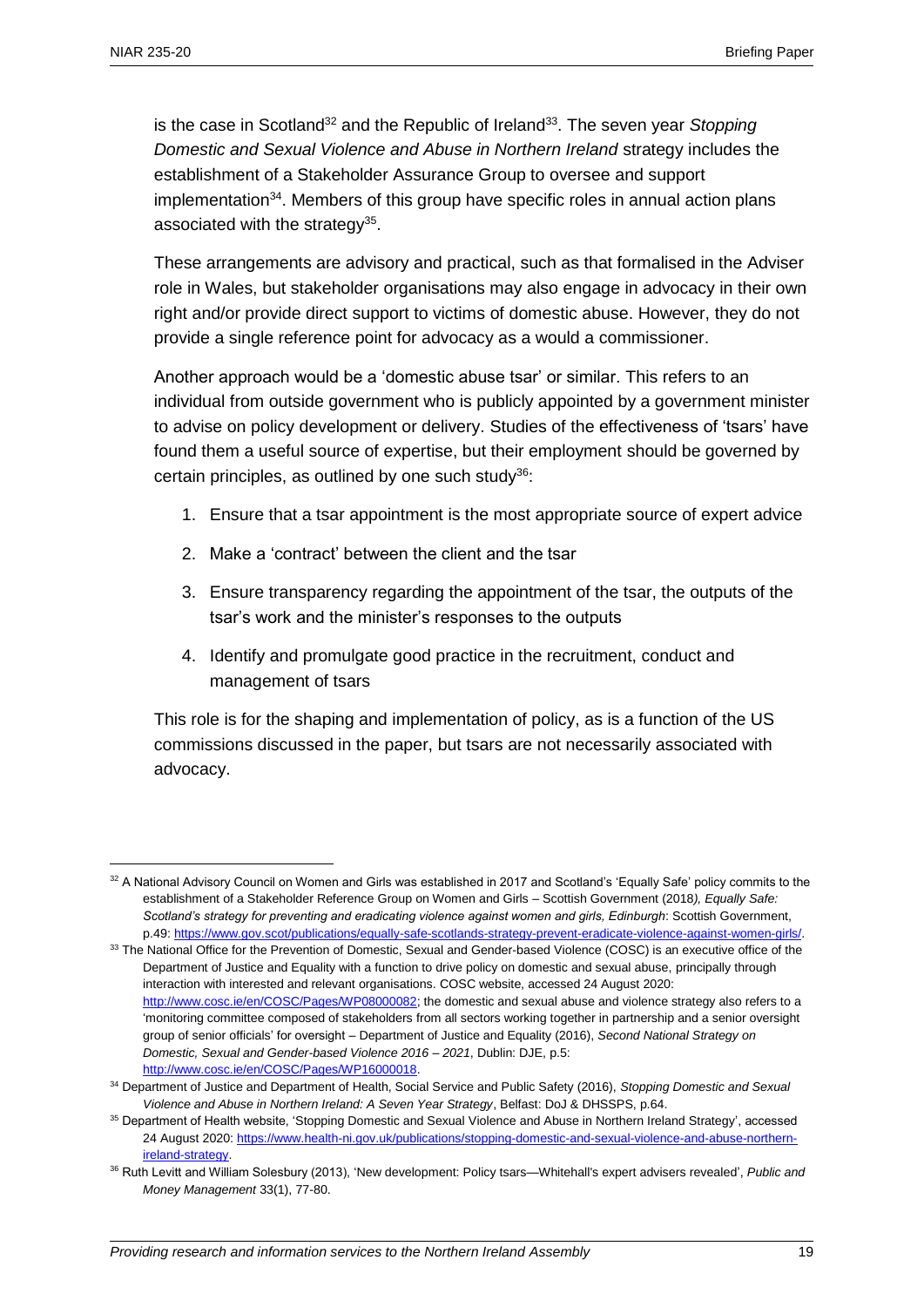In the context of Northern Ireland, a Mental Health Champion was appointed in June 2020 $37$ . The role of the Champion, as stated in the Mental Health Action Plan, is as  $follows<sup>38</sup>$ 

*The purpose of the Mental Health Champion is to further the mental health agenda across all platforms and fora to promote emotional health and wellbeing, access to evidence based support and services and promote recovery*.

It is unclear what powers the Champion will have, but such a post is another alternative to the appointment of a commissioner.

#### **How Much Does a Commissioner Cost?**

Costs associated with the operation of a commission or commissioner can vary considerably depending on the role, functions and expected activities of the body in question. As stated above, the estimated cost of the Domestic Abuse Commissioner is £1m per annum. When considering options in Wales ahead of the 2015 Bill (i.e. in 2014), is was calculated that a commissioner would cost between £585,000 and £630,000 per annum, whereas the favoured option, that of the Domestic Abuse Adviser, was £81,500 per annum<sup>39</sup>. Projected cost of the Northern Ireland Mental Health Champion, beyond the first year, is up to £500,000 per annum<sup>40</sup>.

The Maltese Commission on Gender-Based Violence and Domestic Violence cost €394,305 in the 2018-19 financial year<sup>41</sup>. However, direct cross-national comparisons, particularly with regard to finance, should be treated with caution.

Table 2 summarises the grants from sponsoring departments of the commissions and commissioners in Northern Ireland referred to in this paper. These are placed next to the estimated costs of the Commissioner in England and Wales, the Welsh Adviser and a 'champion', as modelled on the Northern Ireland Mental Health Champion.

 $\overline{a}$ 

<sup>37</sup> 'Mental health: First NI champion to 'challenge Stormont'', *BBC News* 24 June 2020: [https://www.bbc.co.uk/news/uk-northern](https://www.bbc.co.uk/news/uk-northern-ireland-53168684)[ireland-53168684.](https://www.bbc.co.uk/news/uk-northern-ireland-53168684) 

<sup>38</sup> Department of Health (2020), *Mental Health Action Plan*, Belfast: DoH, p.56[: https://www.health-ni.gov.uk/publications/mental](https://www.health-ni.gov.uk/publications/mental-health-action-plan)[health-action-plan.](https://www.health-ni.gov.uk/publications/mental-health-action-plan)

<sup>39</sup> Violence against Women, Domestic Abuse and Sexual Violence (Wales) Bill, Explanatory Memorandum, pp.46-47.

<sup>40</sup> Department of Health (2020), *Mental Health Action Plan*, Belfast: DoH, p.13.

<sup>41</sup> Commission on Gender-Based Violence and Domestic Violence Annual Report 2018-19, p.77.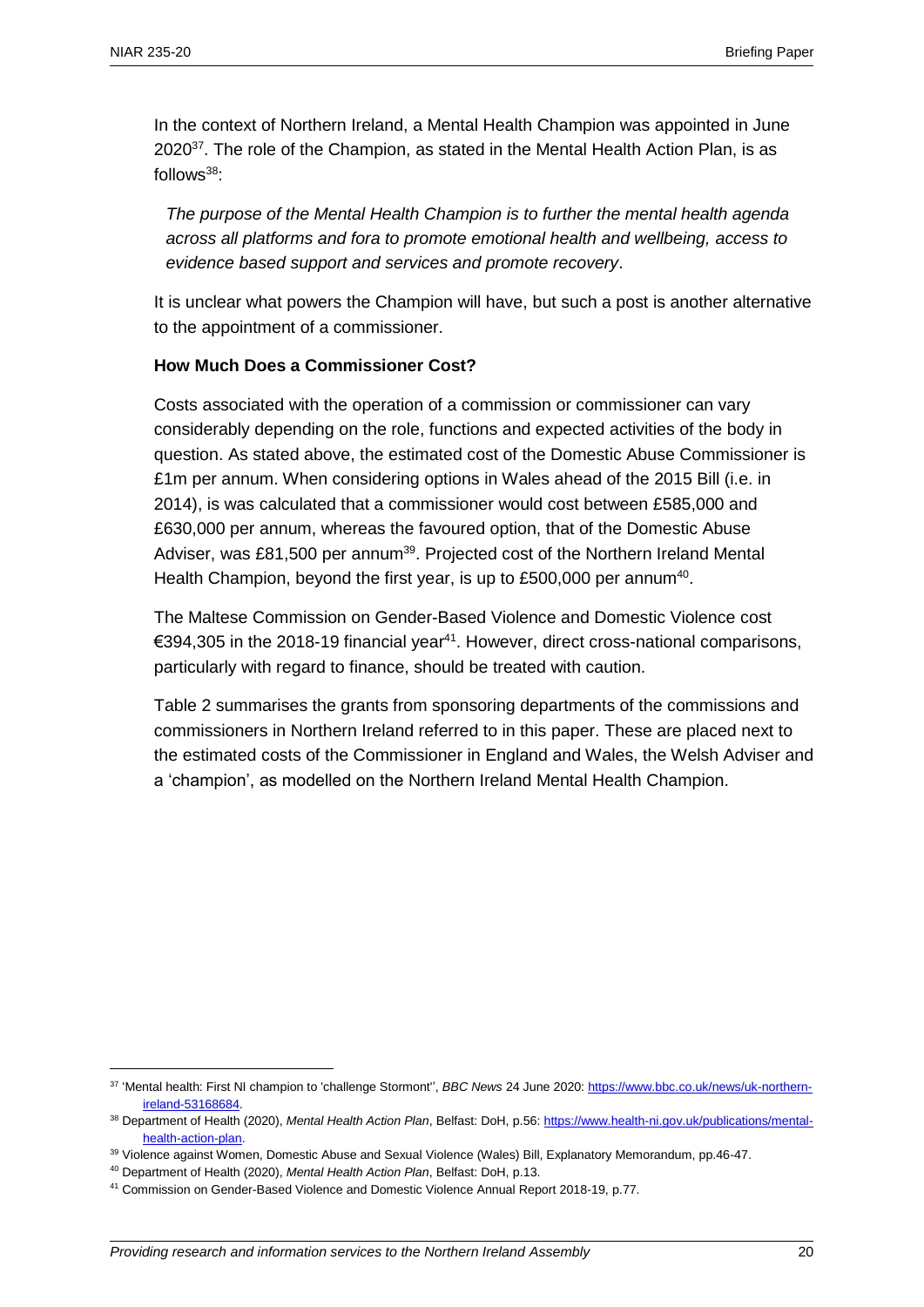| <b>Body</b>                                          | <b>Grant from Sponsoring</b><br>Department 2018-19 |  |
|------------------------------------------------------|----------------------------------------------------|--|
| Domestic Abuse Commissioner for England and<br>Wales | £1,000,000 (estimate per<br>annum 2020)            |  |
| Domestic Abuse Commissioner for Wales                | £585,000 to £630,000<br>(estimate per annum 2014)  |  |
| Domestic Abuse Adviser for Wales                     | £81,500 (estimate per<br>annum 2014)               |  |
| Champion                                             | Up to £500,000 per annum<br>(from 2021)            |  |
| <b>Equality Commission</b>                           | £5,261,000                                         |  |
| Human Rights Commission                              | £1,157,200                                         |  |
| Commissioner for Children and Young People           | £1,357,000                                         |  |
| <b>Commissioner for Older People</b>                 | £852,500                                           |  |
| <b>Commission for Victims and Survivors</b>          | £866,000                                           |  |

*Table 2: Comparative Table of Costs to Sponsoring Departments Year Ending March 2019<sup>42</sup>*

<sup>&</sup>lt;sup>42</sup> Costs extracted from the Annual Report and Accounts 2018-19 for the Equality Commission, Human Rights Commission, Commissioner for Children and Young People, Commissioner for Older People and Commissioner for Victims and Survivors.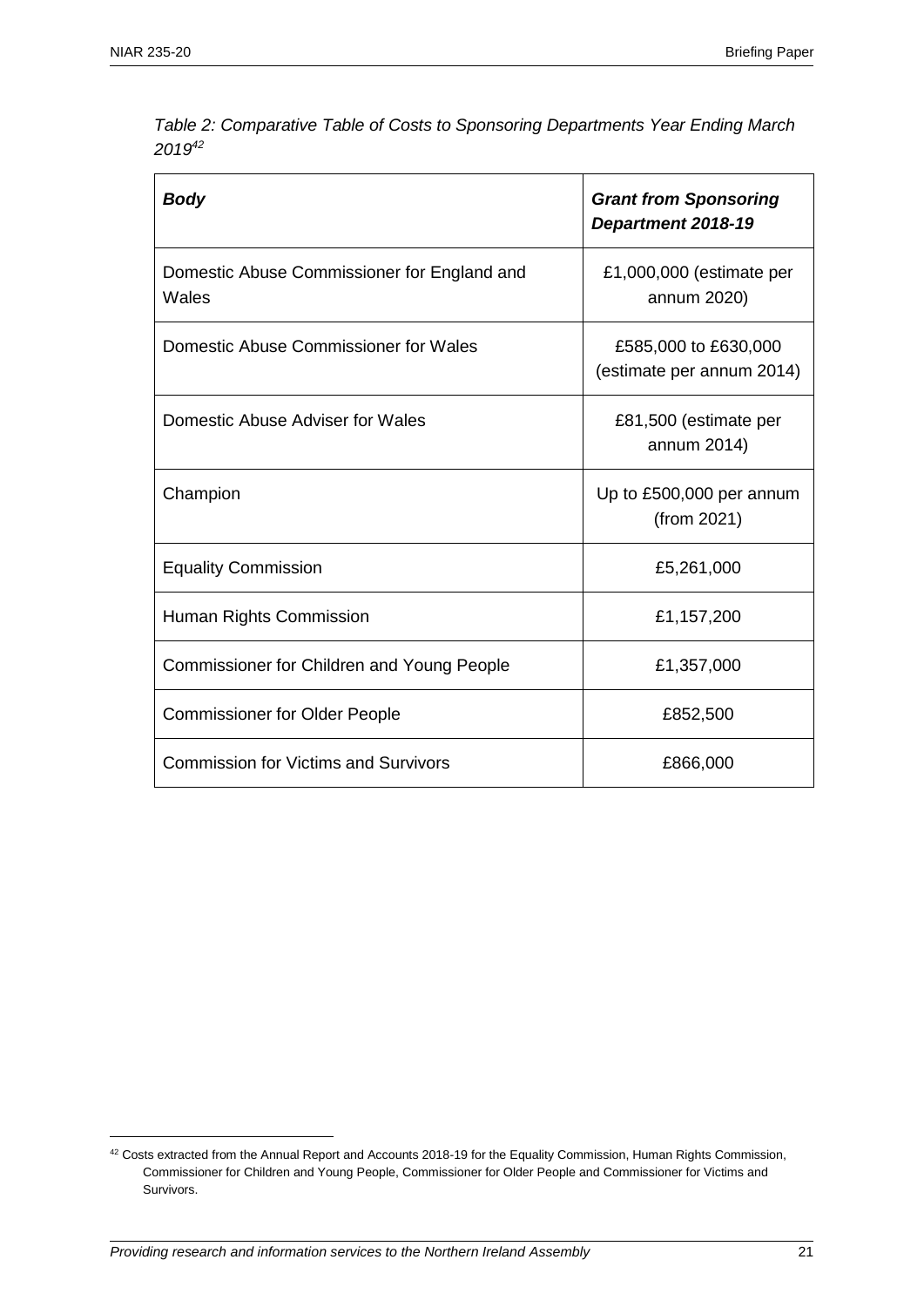## Appendix 1: Part 2 of the Domestic Abuse Bill

#### **Part 2 The Domestic Abuse Commissioner**

*Domestic Abuse Commissioner*

#### **4 Appointment of Commissioner**

(1) The Secretary of State must appoint a person as the Domestic Abuse Commissioner ("the Commissioner").

(2) The Commissioner is to hold and vacate office in accordance with the terms and conditions of the Commissioner's appointment.

(3) The Commissioner is not to be regarded as the servant or agent of the Crown or as enjoying any status, immunity or privilege of the Crown.

#### **5 Funding**

(1) The Secretary of State may make payments to the Commissioner out of money provided by Parliament for the purpose of enabling the Commissioner to meet expenditure incurred in the exercise of the Commissioner's functions.

(2) Payments are to be made at such times, and subject to any such conditions, as the Secretary of State considers appropriate.

(3) The Secretary of State may pay, or make provision for paying, to or in respect of the Commissioner—

- (a) remuneration;
- (b) allowances;
- (c) sums by way of or in respect of pensions.

#### 6 **Staff etc**

(1) The Secretary of State must provide the Commissioner with—

(a) such staff, and

(b) such accommodation, equipment and other facilities, as the Secretary of State considers necessary for the carrying out of the Commissioner's functions.

#### (2) Before providing any staff, the Secretary of State must—

(a) consult the Commissioner, and

(b) obtain the Commissioner's approval as to the persons to be provided as staff.

(3) The Secretary of State must consult the Commissioner before providing any accommodation, equipment or other facilities.

#### *Functions of Commissioner*

#### **7 General functions of Commissioner**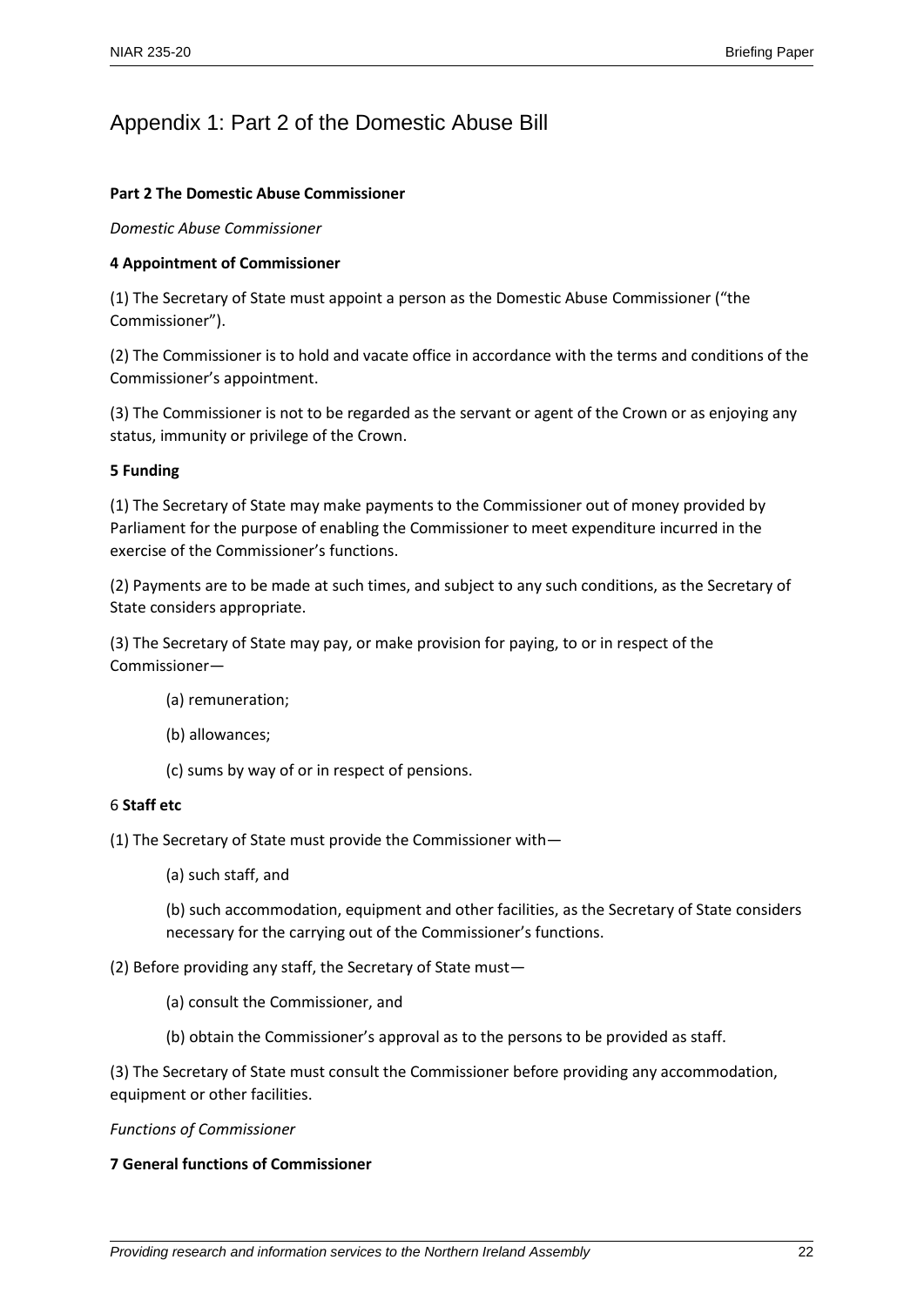(1) The Commissioner must encourage good practice in—

(a) the prevention of domestic abuse;

(b) the prevention, detection, investigation and prosecution of offences involving domestic abuse;

(c) the identification of—

(i) people who carry out domestic abuse;

(ii) victims of domestic abuse;

(iii) children affected by domestic abuse;

(d) the provision of protection and support to people affected by domestic abuse.

(2) The things that the Commissioner may do in pursuance of the general duty under subsection (1) include—

(a) assessing, monitoring, and publishing information about, the provision of services to people affected by domestic abuse;

(b) making recommendations to any public authority about the exercise of its functions;

(c) undertaking or supporting (financially or otherwise) the carrying out of research;

(d) providing information, education or training;

(e) taking other steps to increase public awareness of domestic abuse;

(f) consulting public authorities, voluntary organisations and other persons;

(g) co-operating with, or working jointly with, public authorities, voluntary organisations and other persons, whether in England and Wales or outside the United Kingdom.

(3) Subject to subsection (4), the Commissioner may not do anything in pursuance of the general duty under subsection (1) that—

(a) relates to a devolved Welsh authority, or

(b) otherwise relates to Welsh devolved matters.

(4) Subsection (3) does not prevent the Commissioner from—

(a) doing anything falling within subsection  $(2)(c)$ ,  $(d)$  or (e), to the extent that the thing done does not relate to Welsh devolved matters;

(b) doing anything falling within subsection (2)(f) or (g);

(c) disclosing information to a devolved Welsh authority, or information which relates to Welsh devolved matters, under section 17.

(5) For the purposes of this section something relates to Welsh devolved matters so far as it relates to—

(a) any matter provision about which would be within the legislative competence of Senedd Cymru if it were contained in an Act of Senedd Cymru, or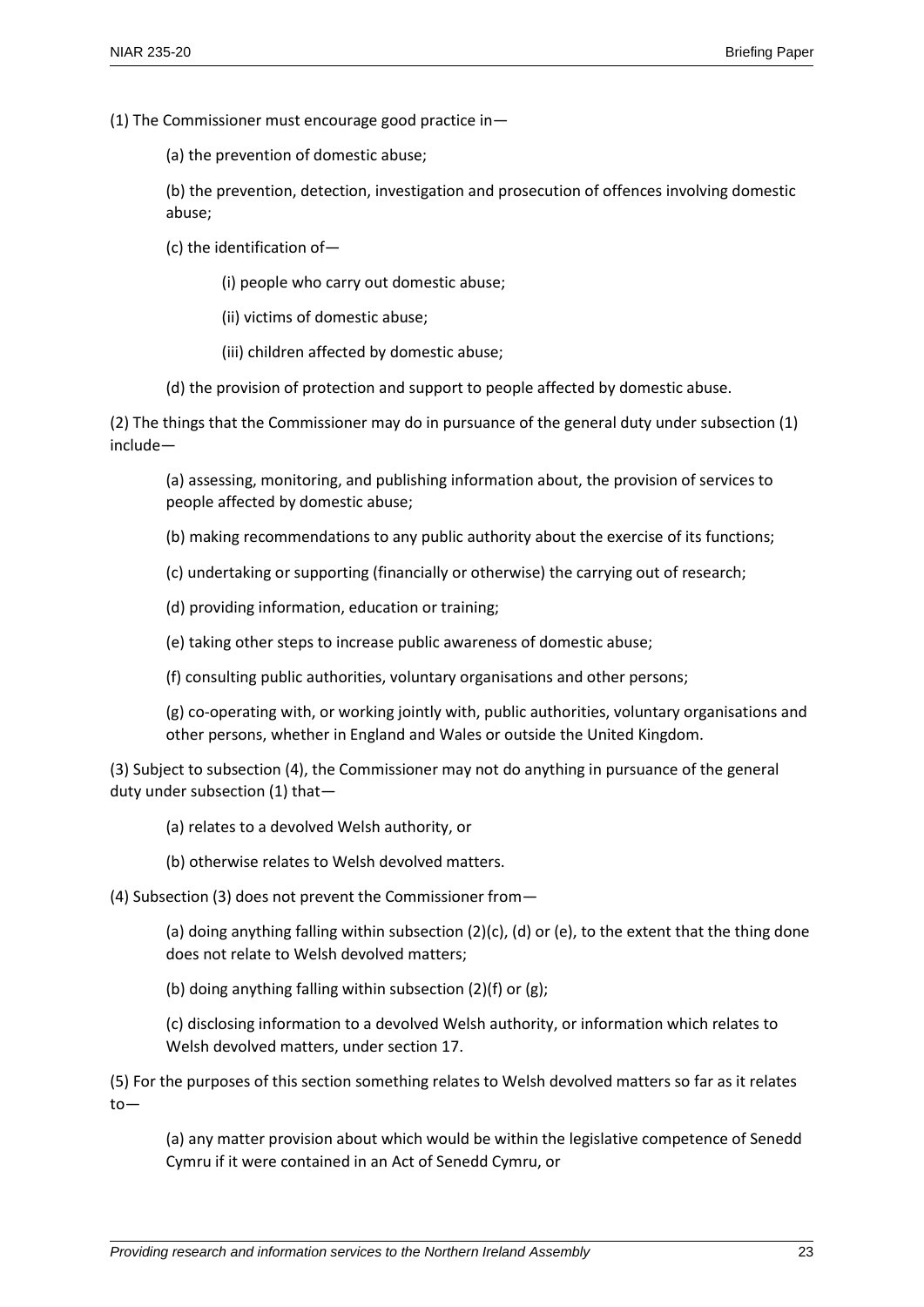(b) (so far as it is not within paragraph (a)), any matter functions with respect to which are exercisable by the Welsh Ministers, the First Minister for Wales, the Counsel General to the Welsh Government or the Senedd Commission.

(6) In this section—

- "devolved Welsh authority" has the meaning given by section 157A of the Government of Wales Act 2006;
- "public authority" means any public authority within the meaning of section 6 of the Human Rights Act 1998, other than a court or tribunal.

#### **8 Reports**

(1) The Commissioner may report to the Secretary of State on any matter relating to domestic abuse.

(2) The Commissioner must publish every report made under this section.

(3) Before publishing a report under this section, the Commissioner must send a draft of the report to the Secretary of State.

(4) The Secretary of State may direct the Commissioner to omit material from any report under this section before publication if the Secretary of State thinks the publication of that material—

(a) might jeopardise the safety of any person, or

(b) might prejudice the investigation or prosecution of an offence.

(5) The Secretary of State must consult the Commissioner before making any direction under subsection (4).

(6) The Commissioner must arrange for a copy of any report published under this section to be laid before Parliament.

#### **9 Advice and assistance**

(1) The Commissioner may provide the Secretary of State with any advice or assistance that the Secretary of State may request.

(2) The Commissioner may, at the request of any other person, provide the person with advice or assistance relating to the exercise of any of the person's functions, or the carrying out of any activities by the person, in relation to people affected by domestic abuse.

(3) The Commissioner may charge a person for providing the person with advice or assistance under subsection (2).

(4) The Commissioner must publish any advice given to a person under subsection (2).

(5) Before publishing any advice given under this section, the Commissioner must send a draft of what is proposed to be published to the Secretary of State.

(6) The Secretary of State may direct the Commissioner to omit anything contained in the advice before publication if the Secretary of State thinks the publication of that material—

- (a) might jeopardise the safety of any person, or
- (b) might prejudice the investigation or prosecution of an offence.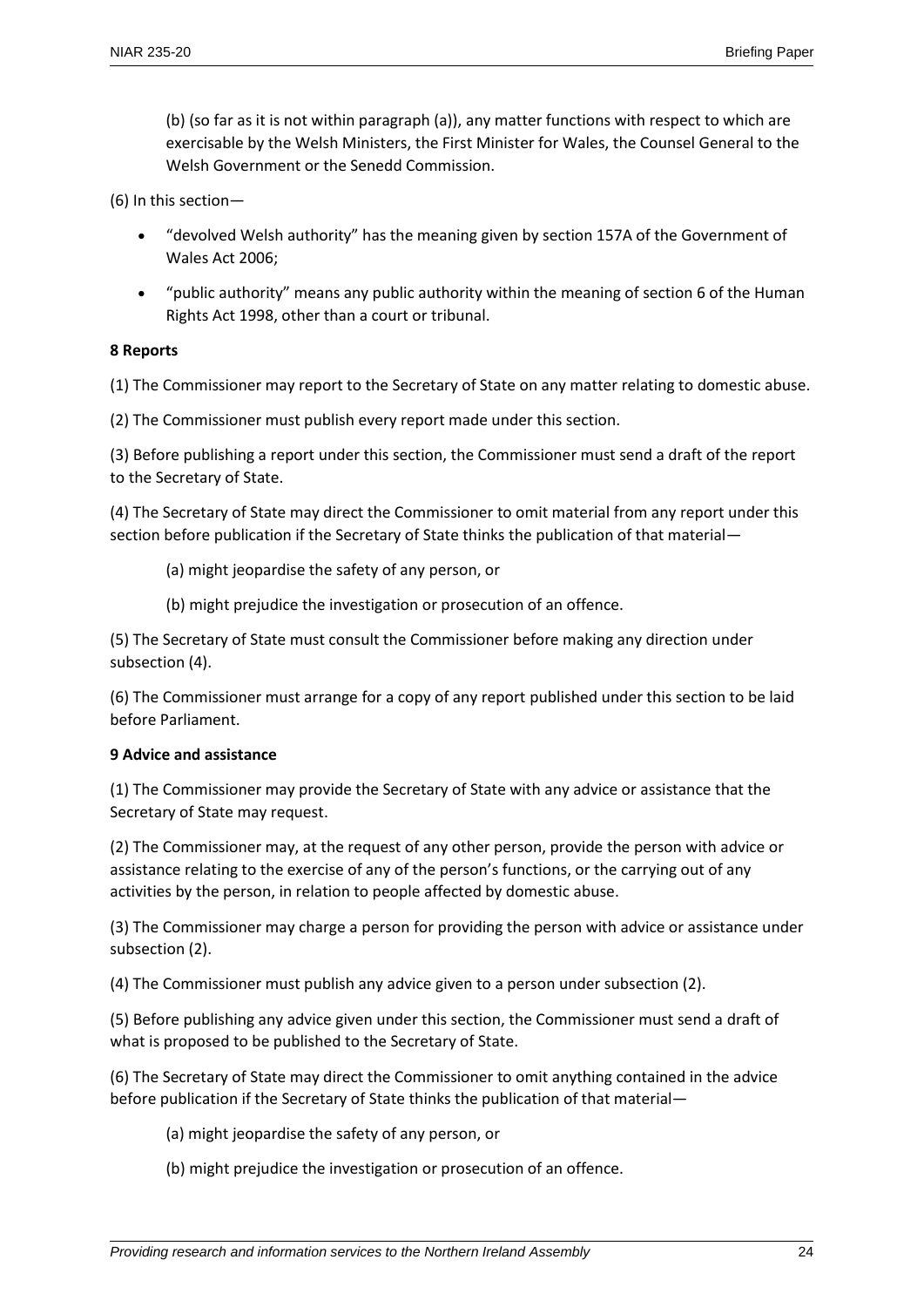(7) The Secretary of State must consult the Commissioner before making any direction under subsection (6).

#### **10 Incidental powers**

(1) The Commissioner may do anything which the Commissioner considers will facilitate, or is incidental or conducive to, the carrying out of the Commissioner's functions.

(2) But the Commissioner may not borrow money.

#### *Framework document*

#### **11 Framework document**

(1) The Secretary of State must issue a document (a "framework document") that deals with matters relating to the Commissioner.

(2) The matters that may be dealt with by a framework document include (among other things)—

- (a) matters relating to governance, funding and staffing;
- (b) matters relating to the exercise of functions of the Commissioner;
- (c) matters relating to scrutiny of the Commissioner's activities by Parliament or by Senedd Cymru.

(3) The Commissioner must have regard to the framework document when exercising any of the Commissioner's functions.

(4) The Secretary of State must have regard to the framework document when exercising any functions in relation to the Commissioner.

(5) The Secretary of State—

- (a) must keep the framework document under review, and
- (b) may issue a revised framework document.
- (6) The Secretary of State—
	- (a) must consult the Commissioner in preparing or revising a framework document, and
	- (b) may not issue a framework document without the agreement of the Commissioner.
- (7) The Secretary of State must consult the Welsh Ministers before issuing—
- (a) the first framework document under this section, or

(b) any other framework document which is, in the opinion of the Secretary of State, significantly different from the framework document it replaces.

- (8) The Secretary of State must—
	- (a) arrange for any framework document issued under this section to be published in the manner which the Secretary of State considers appropriate,
	- (b) send a copy of the framework document to the Welsh Ministers, and
	- (c) lay a copy of the framework document before Parliament.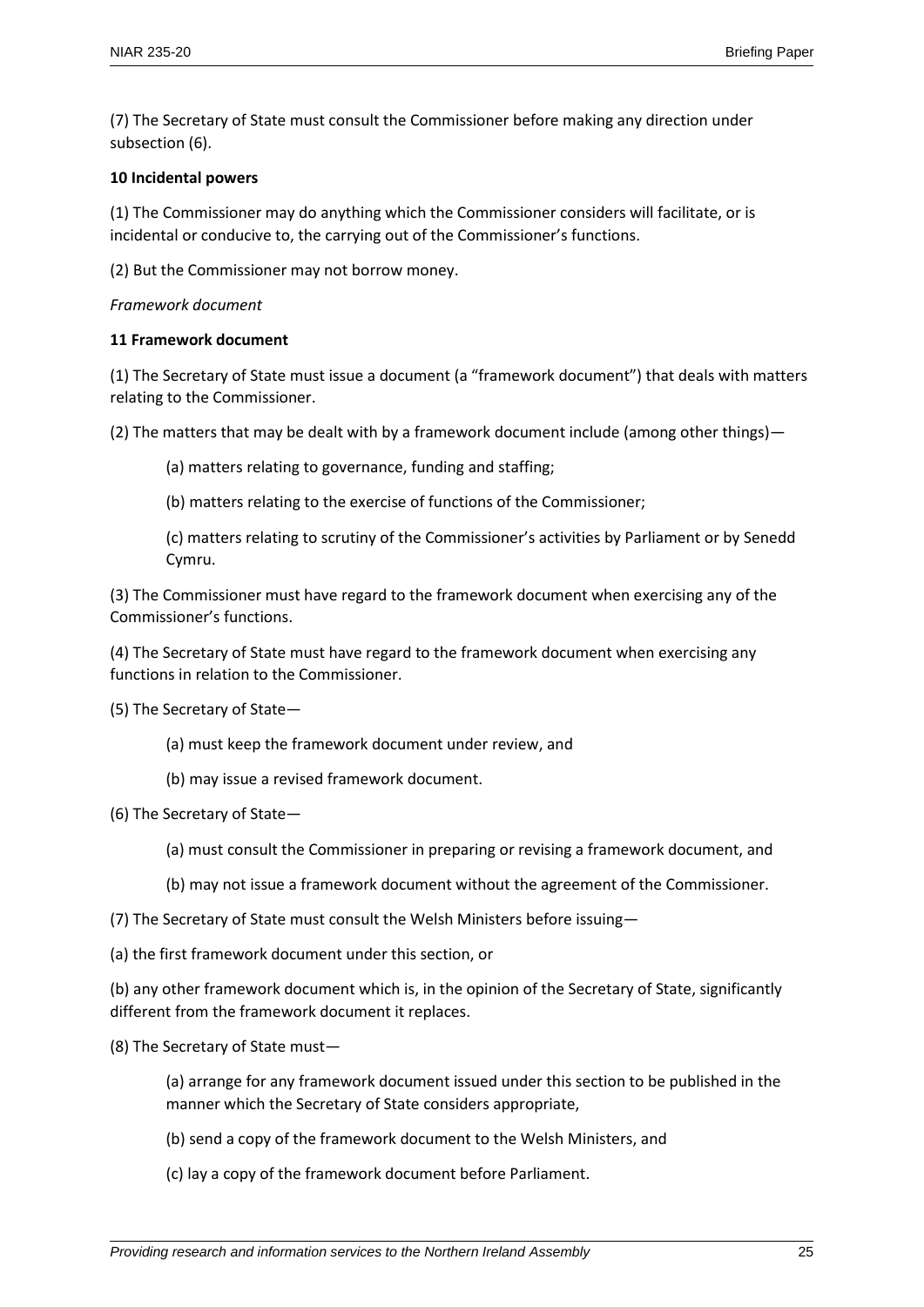(9) The Welsh Ministers must lay before Senedd Cymru a copy of any framework document sent to them under subsection (8)(b).

#### *Advisory Board*

#### **12 Advisory Board**

(1) The Commissioner must establish an Advisory Board ("the Board") for the purposes of providing advice to the Commissioner about the exercise of the Commissioner's functions.

(2) The Board is to consist of not fewer than six and not more than ten members appointed by the Commissioner.

(3) Each member of the Board is to hold and vacate office in accordance with the terms and conditions of the member's appointment.

(4) The members of the Board must include—

(a) at least one person appearing to the Commissioner to represent the interests of victims of domestic abuse;

(b) at least one person appearing to the Commissioner to represent the interests of charities and other voluntary organisations that work with victims of domestic abuse in England;

(c) at least one person appearing to the Commissioner to represent the interests of persons who provide, or have functions relating to, health care services in England;

(d) at least one person appearing to the Commissioner to represent the interests of persons who provide, or have functions relating to, social care services in England;

(e) at least one person appearing to the Commissioner to represent the interests of persons with functions relating to policing or criminal justice;

(f) at least one person appearing to the Commissioner to have academic expertise in relation to domestic abuse.

(5) The Commissioner may pay such remuneration or allowances to members of the Board as the Commissioner may determine.

(6) In this section—

- "health care services" means services relating to health care (within the meaning of section 9 of the Health and Social Care Act 2008);
- "social care services" means services relating to social care (within the meaning of that section).

#### *Strategic plans and annual reports*

#### **13 Strategic plans**

(1) The Commissioner must, as soon as reasonably practicable after the Commissioner's appointment, prepare and publish a strategic plan.

(2) A strategic plan is a plan setting out how the Commissioner proposes to exercise the Commissioner's functions in the period to which the plan relates, which must be not less than one year and not more than three years.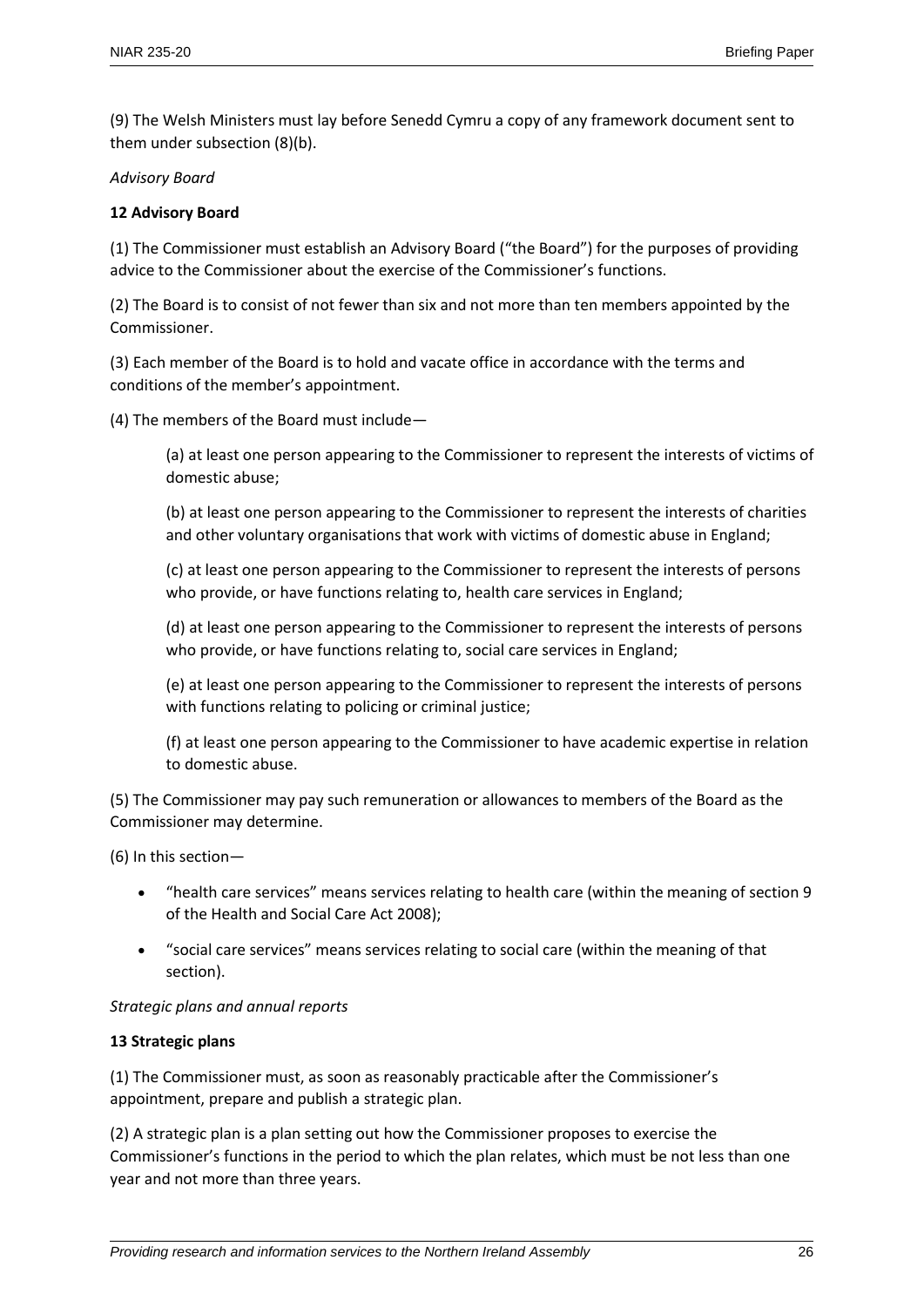(3) A strategic plan must in particular—

(a) state the Commissioner's objectives and priorities for the period to which the plan relates;

(b) state any matters on which the Commissioner proposes to report under section 8 during that period;

(c) state any other activities the Commissioner proposes to undertake during that period in the exercise of the Commissioner's functions.

(4) The Commissioner must, before the end of the period to which a strategic plan relates ("the current period")—

- (a) prepare a strategic plan for a period immediately following the current period, and
- (b) publish that plan.

(5) At any time during the period to which a strategic plan relates, the Commissioner—

- (a) may revise the strategic plan, and
- (b) must publish any revised plan.

(6) In preparing or revising a strategic plan, the Commissioner must consult—

(a) the Secretary of State,

- (b) the Advisory Board established under section 12, and
- (c) such other persons as the Commissioner considers appropriate.

(7) The Commissioner must arrange for a copy of any plan (or revised plan) published under this section to be laid before Parliament.

#### **14 Annual reports**

(1) As soon as reasonably practicable after the end of each financial year, the Commissioner must submit to the Secretary of State an annual report on the exercise of the Commissioner's functions during the year.

(2) The annual report must include—

(a) an assessment of the extent to which the Commissioner's objectives and priorities have been met in that year;

(b) a statement of the matters on which the Commissioner has reported under section 8 during the year;

(c) a statement of the other activities the Commissioner has undertaken during the year in the exercise of the Commissioner's functions.

(3) The Commissioner must arrange for a copy of every annual report under this section to be laid before Parliament (but see subsection (4)).

(4) The Secretary of State may direct the Commissioner to omit material from any report under this section before it is laid before Parliament if the Secretary of State thinks the publication of that material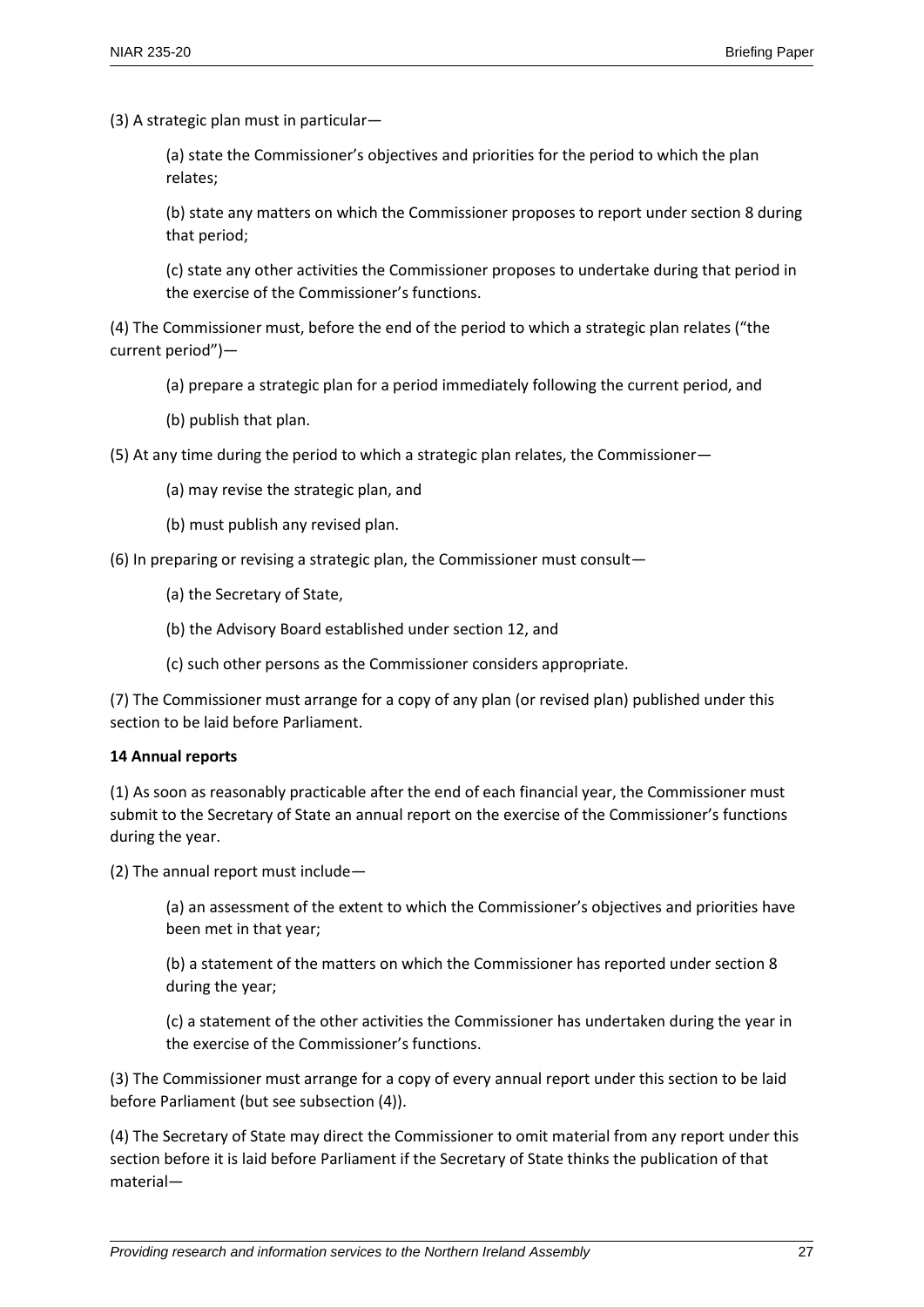(a) might jeopardise the safety of any person, or

(b) might prejudice the investigation or prosecution of an offence.

(5) The Secretary of State must consult the Commissioner before making any direction under subsection (4).

(6) In this section "financial year" means—

(a) the period beginning with the day on which the first Domestic Abuse Commissioner takes office and ending with the following 31 March, and

(b) each successive period of 12 months.

*Duties of public authorities in relation to Commissioner*

#### **15 Duty to co-operate with Commissioner**

(1) The Commissioner may request a specified public authority to co-operate with the Commissioner in any way that the Commissioner considers necessary for the purposes of the Commissioner's functions.

(2) A specified public authority must, so far as reasonably practicable, comply with a request made to it under this section.

(3) In this section "specified public authority" means any of the following—

(a) a chief officer of police of a police force maintained for a police area in England and Wales;

- (b) a local policing body;
- (c) the Chief Constable of the British Transport Police Force;
- (d) the British Transport Police Authority;
- (e) the Ministry of Defence Police;

(f) an immigration officer or other official of the Secretary of State exercising functions in relation to immigration or asylum;

- (g) the Crown Prosecution Service;
- (h) the Parole Board;
- (i) the Criminal Cases Review Commission;
- (j) an English local authority;
- (k)an NHS body in England;
- (l) Her Majesty's Inspectors of Constabulary;
- (m) Her Majesty's Chief Inspector of the Crown Prosecution Service;

(n) Her Majesty's Chief Inspector of Education, Children's Services and Skills;

(o) a body approved as an independent inspectorate under section 106 of the Education and Skills Act 2008 (inspection of registered independent educational institutions);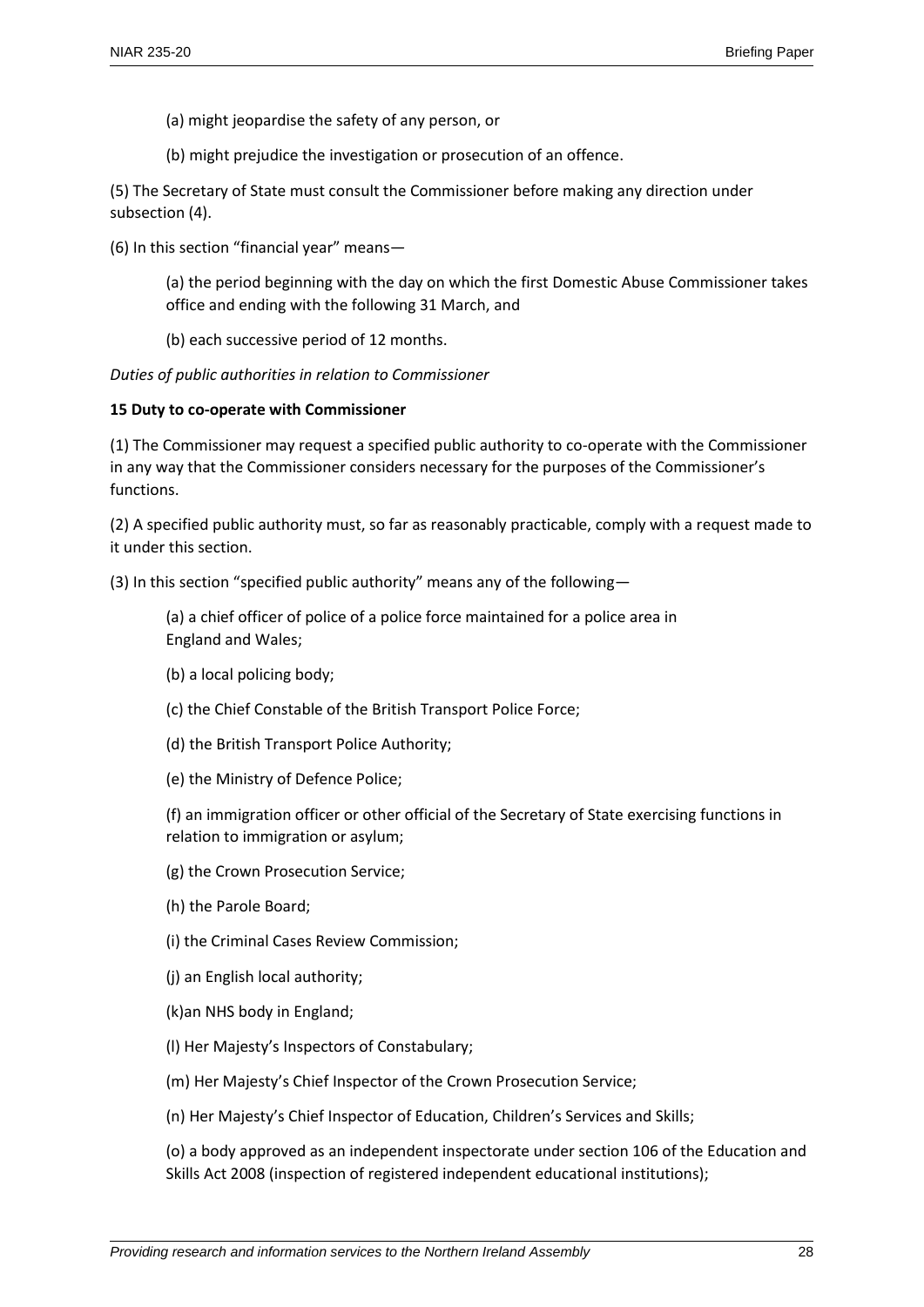- (p) the Care Quality Commission;
- (q) Monitor.
- (4) The Secretary of State may by regulations amend this section so as to—
	- (a) add a public authority as a specified public authority for the purposes of this section;
	- (b) remove a public authority added by virtue of paragraph (a);
	- (c) vary any description of a public authority.

(5) Before making regulations under subsection (4) the Secretary of State must consult the Commissioner.

(6) Regulations under subsection (4) may not contain provision adding a devolved Welsh authority as a specified public authority for the purposes of this section.

(7) In this section—

- "devolved Welsh authority" has the meaning given by section 157A of the Government of Wales Act 2006;
- "English local authority" means—

(a) a county council or district council in England,

- (b) a London borough council,
- (c) the Greater London Authority,

(d) the Common Council of the City of London in its capacity as a local authority, or

(e) the Council of the Isles of Scilly;

- "immigration officer" means a person appointed as an immigration officer under paragraph 1 of Schedule 2 to the Immigration Act 1971;
- "NHS body in England" means—

(a) a National Health Service trust in England established under section 25 of the National Health Service Act 2006,

- (b) an NHS foundation trust within the meaning given by section 30 of that Act,
- (c) the National Health Service Commissioning Board,
- (d) a clinical commissioning group established under section 14D of that Act, or
- (e) the National Health Service Trust Development Authority;
- "public authority" means any public authority within the meaning of section 6 of the Human Rights Act 1998, other than a court or tribunal.

#### **16 Duty to respond to Commissioner's recommendations**

(1) This section applies where the Commissioner publishes a report under section 8 containing recommendations in relation to—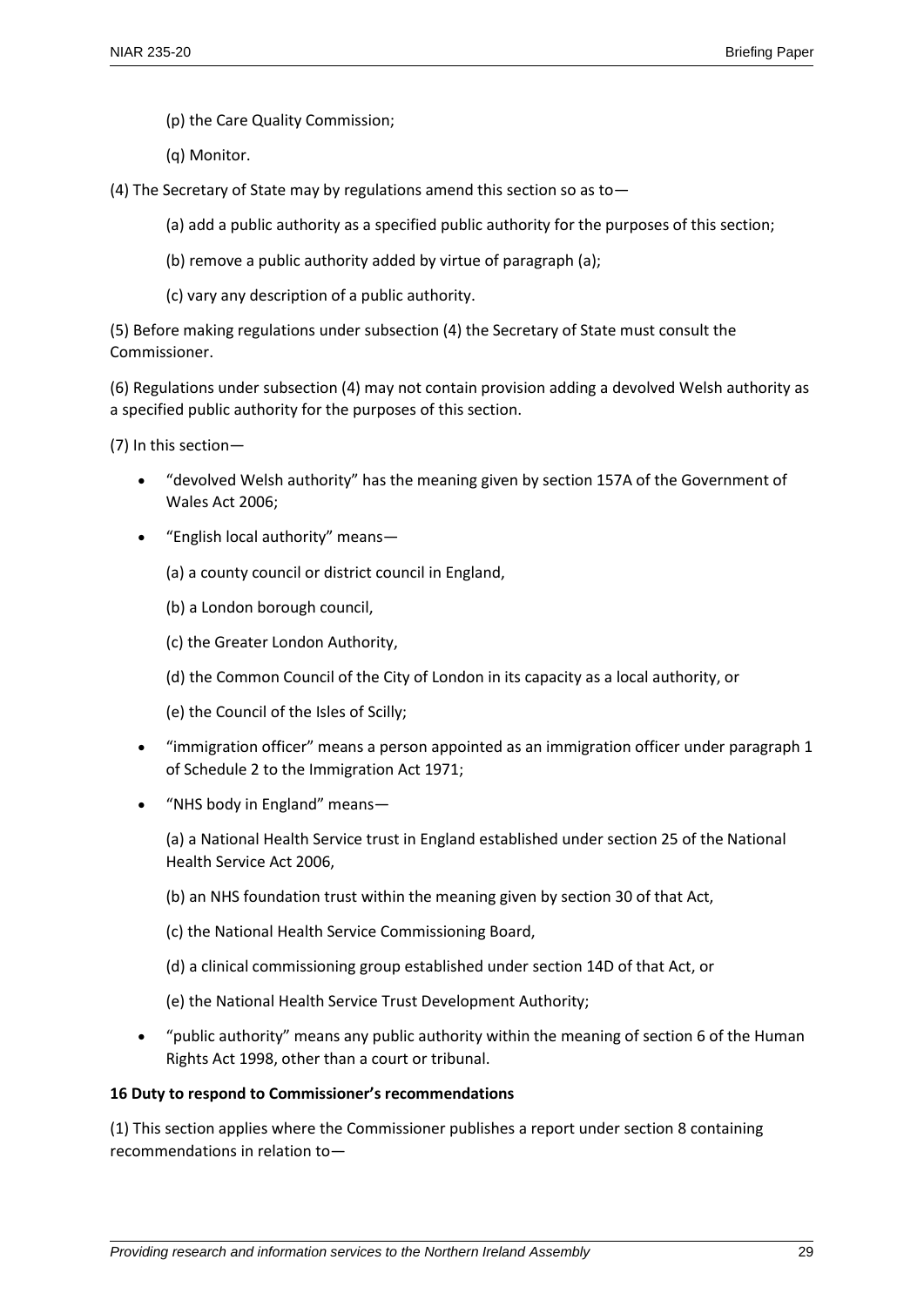(a) any public authority that is a specified public authority for the purposes of section 15;

(b) any government department in the charge of a Minister.

(2) The relevant person must prepare comments on the report.

(3) In this section "the relevant person" means—

(a) the public authority, or

(b) the Minister in charge of the government department, as the case may be.

(4) The comments must include, in respect of each recommendation made in the report, an explanation of—

(a) the action which the relevant person has taken, or proposes to take, in response to the recommendation, or

(b) why the relevant person has not taken, or does not propose to take, any action in response.

(5) The relevant person must arrange for the comments to be published in such manner as the person considers appropriate.

(6) The comments must be published before the end of the period of 56 days beginning with the day on which the report is published.

(7) The relevant person must send a copy of anything published under subsection (5) to  $-$ 

(a) the Commissioner, and

(b) where the relevant person is a specified public authority for the purposes of section 15, the Secretary of State.

*Disclosure of information*

#### **17 Disclosure of information**

(1) The Commissioner may disclose to a person any information received by the Commissioner in connection with the Commissioner's functions if the disclosure is made for a purpose connected with a function of the Commissioner.

(2) A person may disclose any information to the Commissioner if the disclosure is made for the purposes of enabling or assisting the Commissioner to exercise any function.

(3) A disclosure of information authorised by this section does not breach—

(a) any obligation of confidence owed by the person making the disclosure in relation to that information, or

(b) any other restriction on the disclosure of information (however imposed).

(4) But nothing in this Part requires or authorises any of the following—

(a) the disclosure of any patient information (see subsection (5));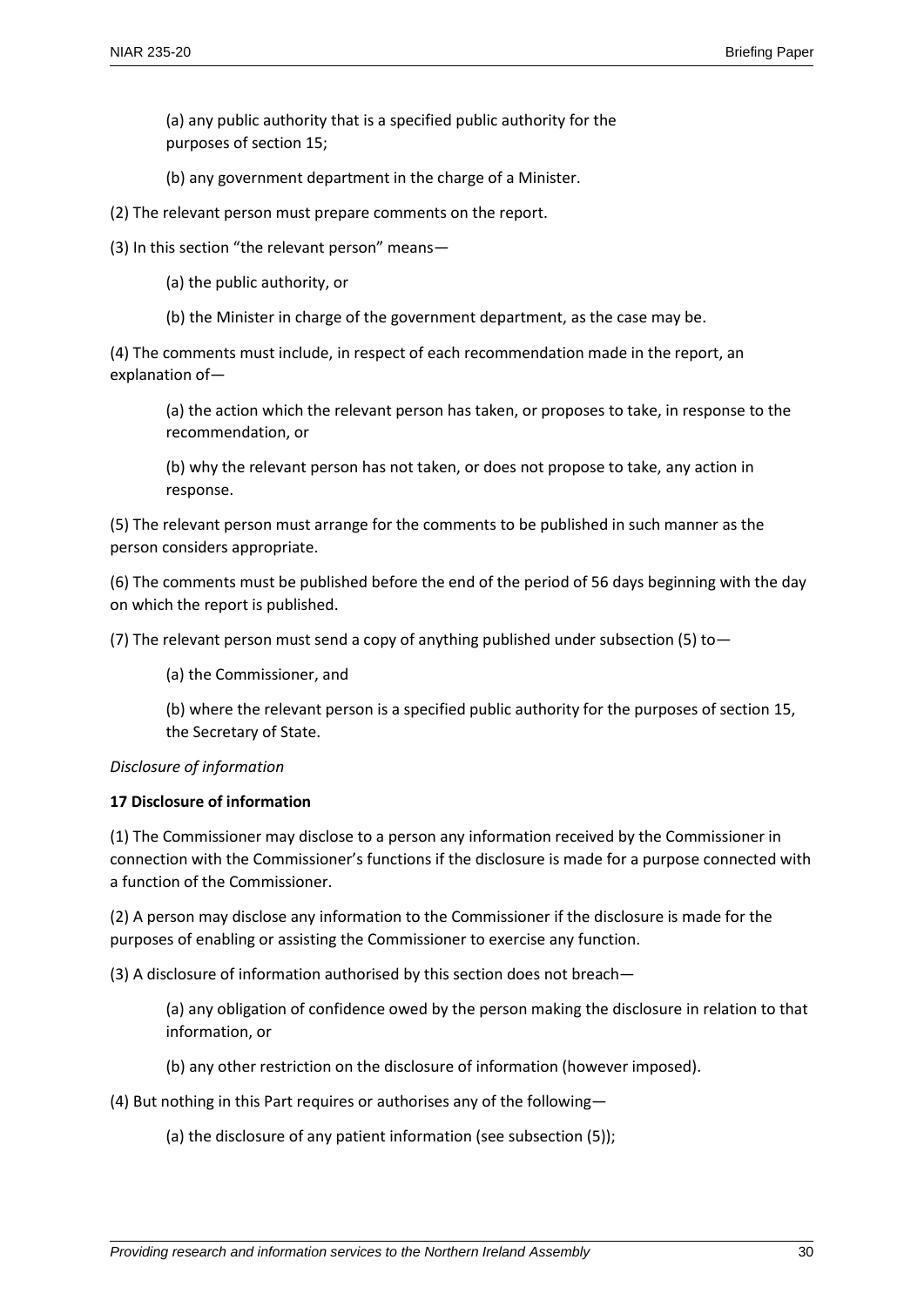(b) the making of a disclosure which, although made in the exercise of a function under this Part, would contravene the data protection legislation (see subsection (6));

(c) the making of a disclosure which is prohibited by any of Parts 1 to 7 or Chapter 1 of Part 9 of the Investigatory Powers Act 2016.

(5) "Patient information" means information (however recorded) which—

(a) relates to—

(i) the physical or mental health or condition of an individual,

(ii) the diagnosis of an individual's condition, or

(iii) an individual's care or treatment,

or is (to any extent) derived directly or indirectly from information relating to any of those matters, and

(b) identifies the individual or enables the individual to be identified (either by itself or in combination with other information).

(6) In this section "the data protection legislation" has the same meaning as in the Data Protection Act 2018 (see section 3 of that Act).

(7) This section does not affect any power to disclose that exists apart from this section.

*Miscellaneous and supplementary*

#### **18 Restriction on exercise of functions in individual cases**

(1) The Commissioner may not exercise any function in relation to an individual case.

(2) But subsection (1) does not prevent the Commissioner considering individual cases and drawing conclusions about them for the purpose of, or in the context of, considering a general issue.

#### **19 Amendments relating to Commissioner**

(1) In Part 3 of Schedule 1 to the House of Commons Disqualification Act 1975 (offices disqualifying for membership), at the appropriate place insert—

"Domestic Abuse Commissioner."

(2) In Part 6 of Schedule 1 to the Freedom of Information Act 2000 (other public bodies and offices: general), at the appropriate place insert—

"The Domestic Abuse Commissioner."

(3) In section 37 of the Government of Wales Act 2006 (power of the Senedd to call witnesses etc), after subsection (6A) insert—

"(6B) Subsection (1) applies in relation to things done by the Domestic Abuse Commissioner by virtue of section  $\frac{7}{4}$ (b) or (c) of the Domestic Abuse Act 2020 (functions exercisable in relation to devolved Welsh authorities etc) as it applies in relation to the exercise by the Welsh Ministers of their functions."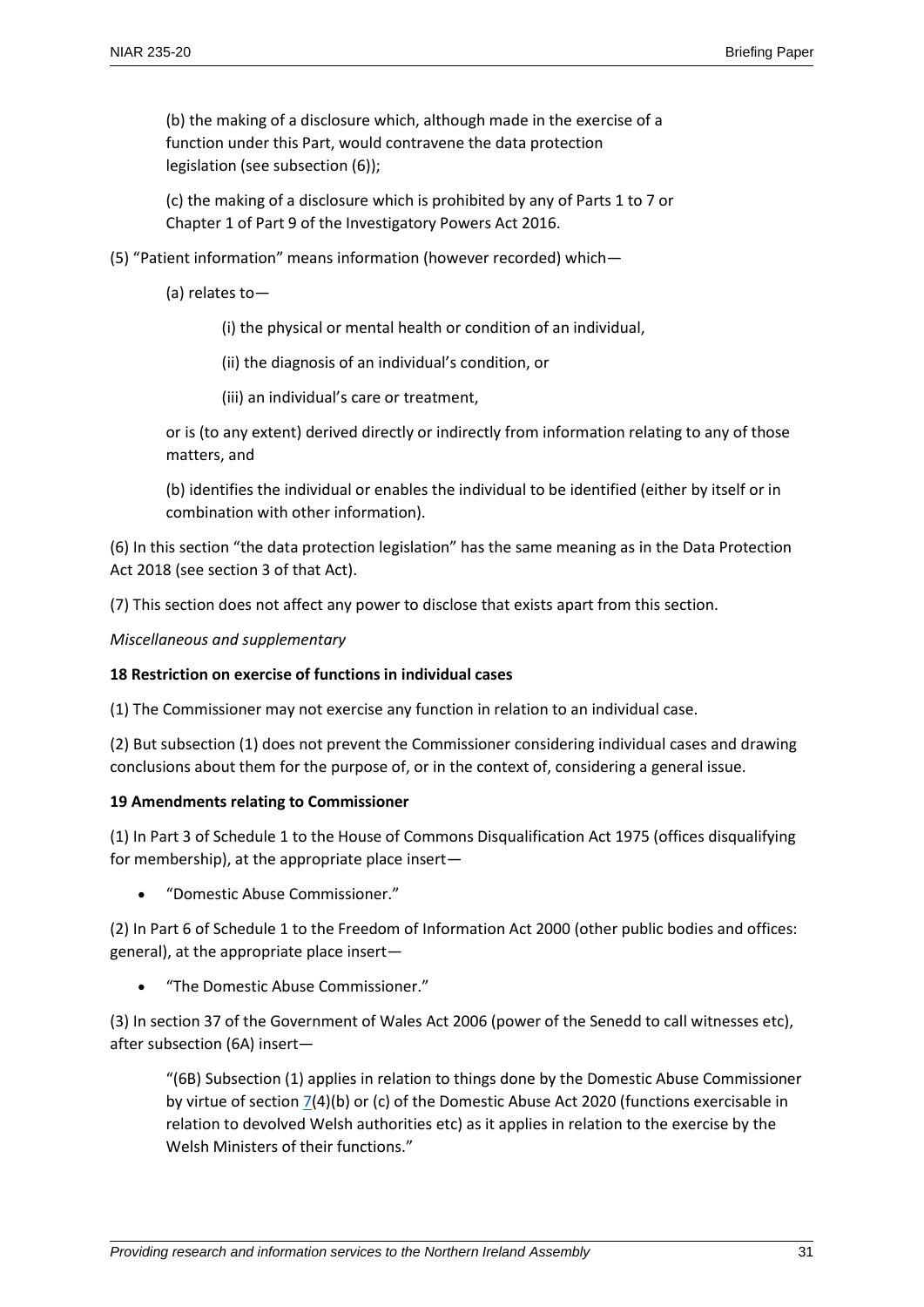Appendix 2: Sections 21-23 of the Violence against Women, Domestic Abuse and Sexual Violence (Wales) Act 2015

#### **21 Functions of the Adviser**

(1) The National Adviser is to exercise the following functions, subject to the direction of the Welsh Ministers—

(a) to advise the Welsh Ministers about pursuing the purpose of this Act or tackling related matters (see subsection (2));

(b) to give other assistance to the Welsh Ministers in their pursuit of the purpose of this Act or tackling related matters;

(c) to undertake research relating to pursuing the purpose of this Act, tackling related matters or examining whether abuse of any kind is related directly or indirectly to inequality of any kind between people of a different gender, gender identity or sexual orientation;

(d) to advise and give other assistance, with the agreement of the Welsh Ministers, to any person on matters relating to pursuing the purpose of this Act or tackling related matters;

(e) produce reports on any matter relating to the purpose of this Act or tackling related matters.

(2) A "related matter" for the purpose of subsection (1) is abuse which the National Adviser considers to be related directly or indirectly to inequality of any kind between people of a different gender, gender identity or sexual orientation.

(3) If the National Adviser requests that a relevant authority provides information for the purpose of the exercise of any of the Adviser's functions, the authority must comply with the request unless the authority considers that doing so would—

(a) be incompatible with the authority's own duties, or

(b) otherwise have an adverse effect on the exercise of the authority's functions.

(4) A relevant authority which decides not to comply with a request under subsection (3) must notify the National Adviser in writing of the reasons for the decision.

#### **22 Annual plan and annual reports**

(1) Before 30 November in each financial year the Ministerial Adviser must—

(a) prepare an annual plan setting out how the Ministerial Adviser proposes to exercise the Ministerial Adviser's functions during the following financial year, and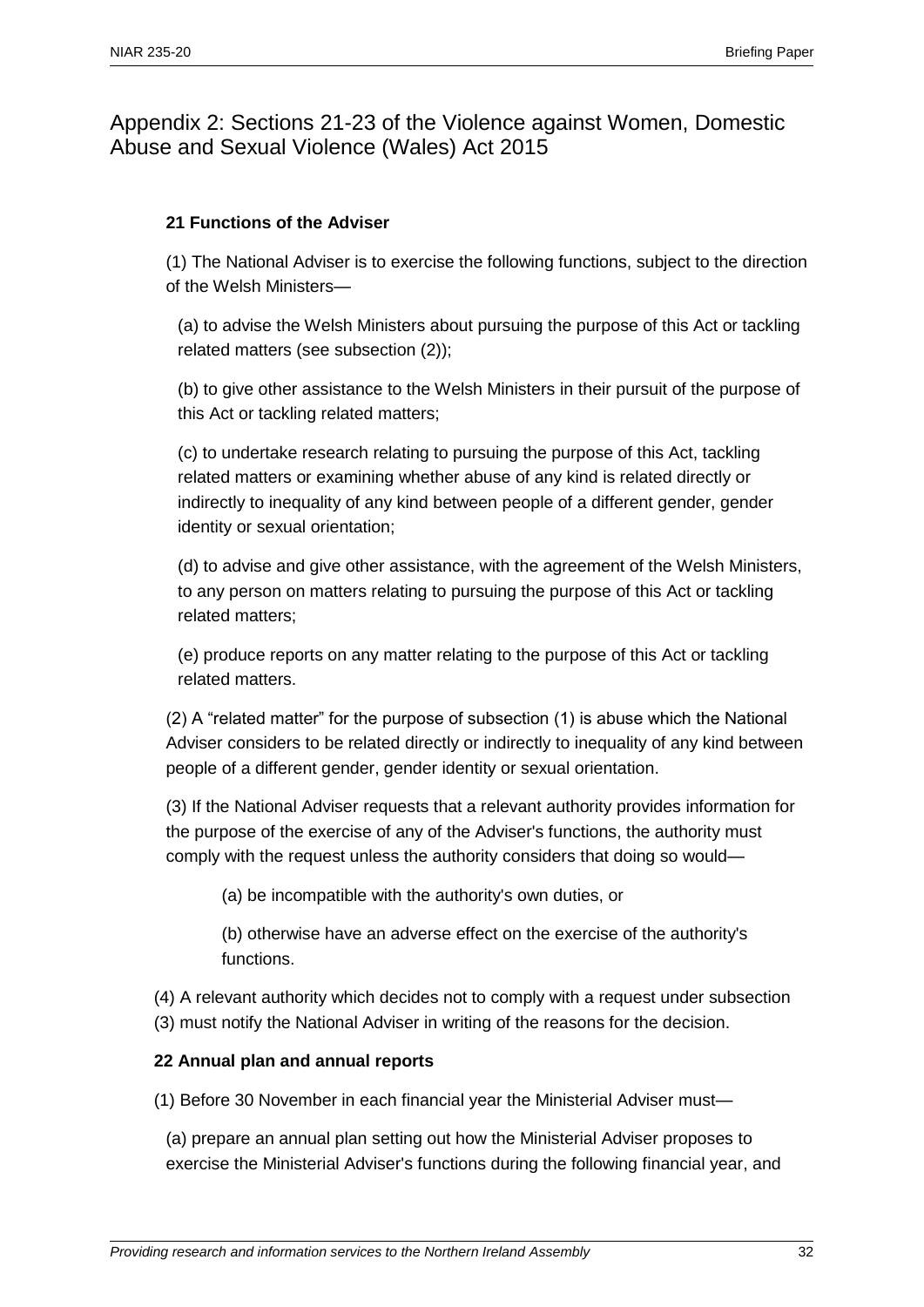(b) submit the annual plan to the Welsh Ministers for approval.

(2) An annual plan must—

(a) state the Ministerial Adviser's objectives and priorities for the financial year covered by the report;

(b) state any matters on which the Ministerial Adviser proposes to report under section 21(1)(e) during that year;

(c) state any other activities the National Adviser proposes to undertake during that year in the exercise of the National Adviser's functions.

(3) The National Adviser may consult any person in preparing an annual plan.

(4) The Welsh Ministers may approve an annual plan without modifications or with modifications agreed with the National Adviser.

(5) Before 30 September in each financial year the National Adviser must send a report to the Welsh Ministers about the exercise of his or her functions during the previous financial year. (6) An annual report must include—

(a) an assessment of the extent to which the National Adviser's objectives and priorities for the financial year covered by the report have been met;

(b) a statement of the matters on which the National Adviser has reported under section 21(1)(e) during that year;

(c) a statement of the other activities the National Adviser has undertaken during that year in the exercise of the National Adviser's functions.

#### **23 Publication of reports**

(1) The Welsh Ministers must publish—

(a) each annual plan and each annual report sent to them by the National Adviser, and

(b) each report sent to them by the National Adviser, if the report is mentioned in an approved annual plan.

(2) The Welsh Ministers may publish a report sent to them by the National Adviser that is not mentioned in an approved annual plan. (3) Before publication of a plan or report, the Welsh Ministers may remove from it any material whose publication the Welsh Ministers think—

(a) is undesirable for reasons of national security,

(b) might jeopardise an individual's safety, or (c) might prejudice the investigation or prosecution of an offence.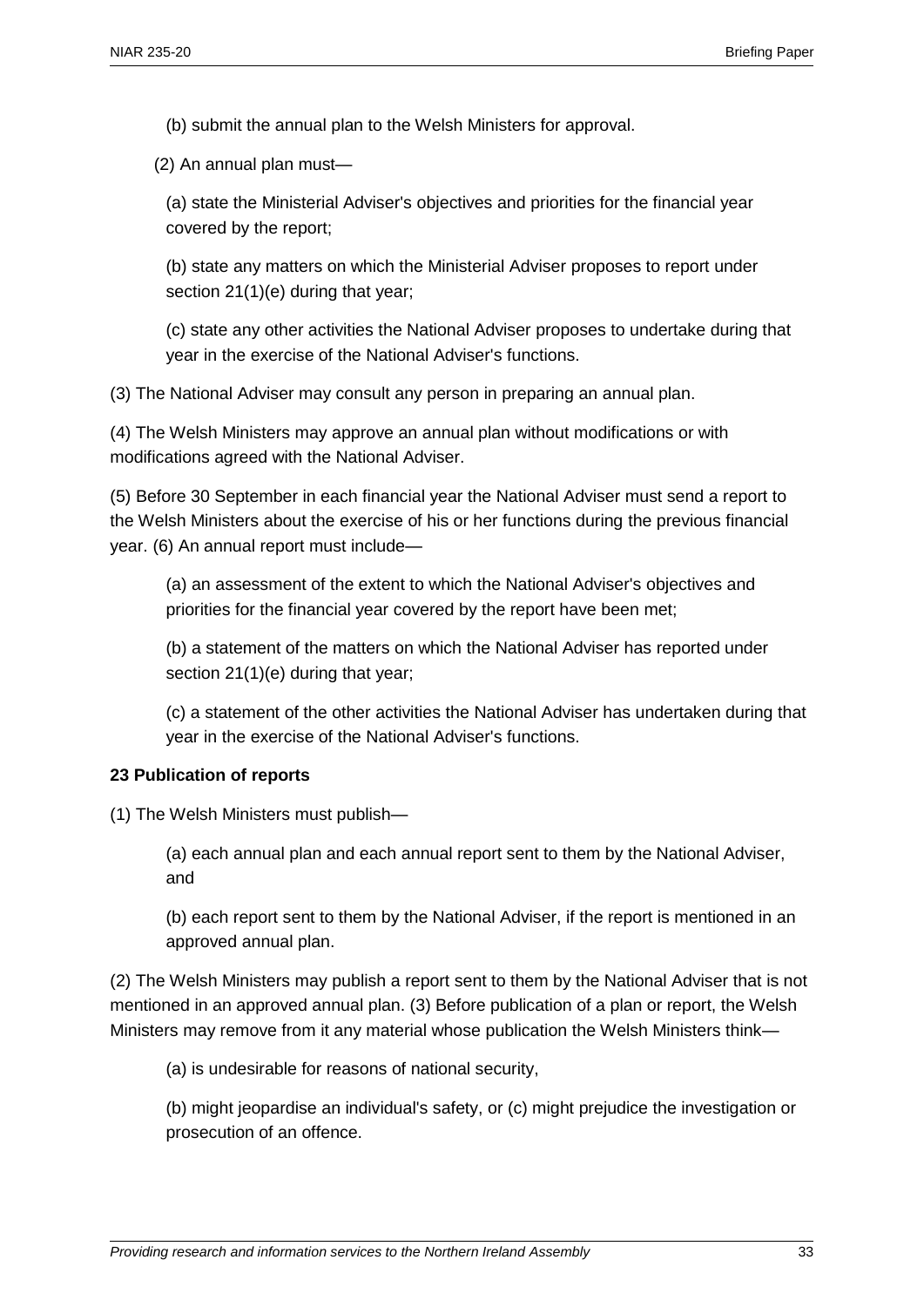## Appendix 3: Part II of the Gender-Based Violence and Domestic Violence Act 2018 (Malta)

#### **Part II**

Commission on Gender-Based Violence and Domestic Violence

Establishment of the Commission.

**6**. (1) There shall be a Commission to be known as the Commission on Gender-Based Violence and Domestic Violence which shall be a co-ordinating body with the aim of offering a holistic response to gender-based violence and domestic violence by promoting the right of all persons to live free from violence in both the public and private sphere, and of implementing measures to prevent all forms of violence falling within the scope of this Act.

(2) The Commission shall be a body corporate having a distinct legal personality and shall be capable, subject to the provisions of this Act, of entering into contracts, of employing personnel, of acquiring, holding and disposing of property of any kind for the purposes of its functions under this Act or any other law, of suing and of being sued, and of doing all such things and entering into all such transactions as are conducive or incidental to the exercise or performance of its functions as herein contained.

(3) The legal and judicial representation of the Commission shall lie in its Commissioner or such other officer as the Minister may from time to time appoint by notice in the Gazette: Provided that the Commission may appoint any one of its members or any other person to appear in its name and on its behalf in any judicial proceedings, and on any act, contract, agreement or document whatsoever.

Appointment and composition.

7. (1) The Commission shall be composed of a Commissioner who shall be called the Commissioner on Gender Based Violence and Domestic Violence and not less than six but not more than twelve other members who are knowledgeable on issues of genderbased violence and domestic violence, and, or legal and administrative issues connected therewith.

(2) The members of the Commission shall be appointed by the Minister after consulting such public and private agencies or entities involved in the research, prevention and treatment of gender-based violence and domestic violence, as the Minister may deem appropriate.

(3) The Minister shall ensure that the Commission is composed of members which represent, as far as possible, a wide representation of civil society.

(4) The members of the Commission shall designate any one of its members as Deputy Commissioner and the member so designated shall have all the powers and perform all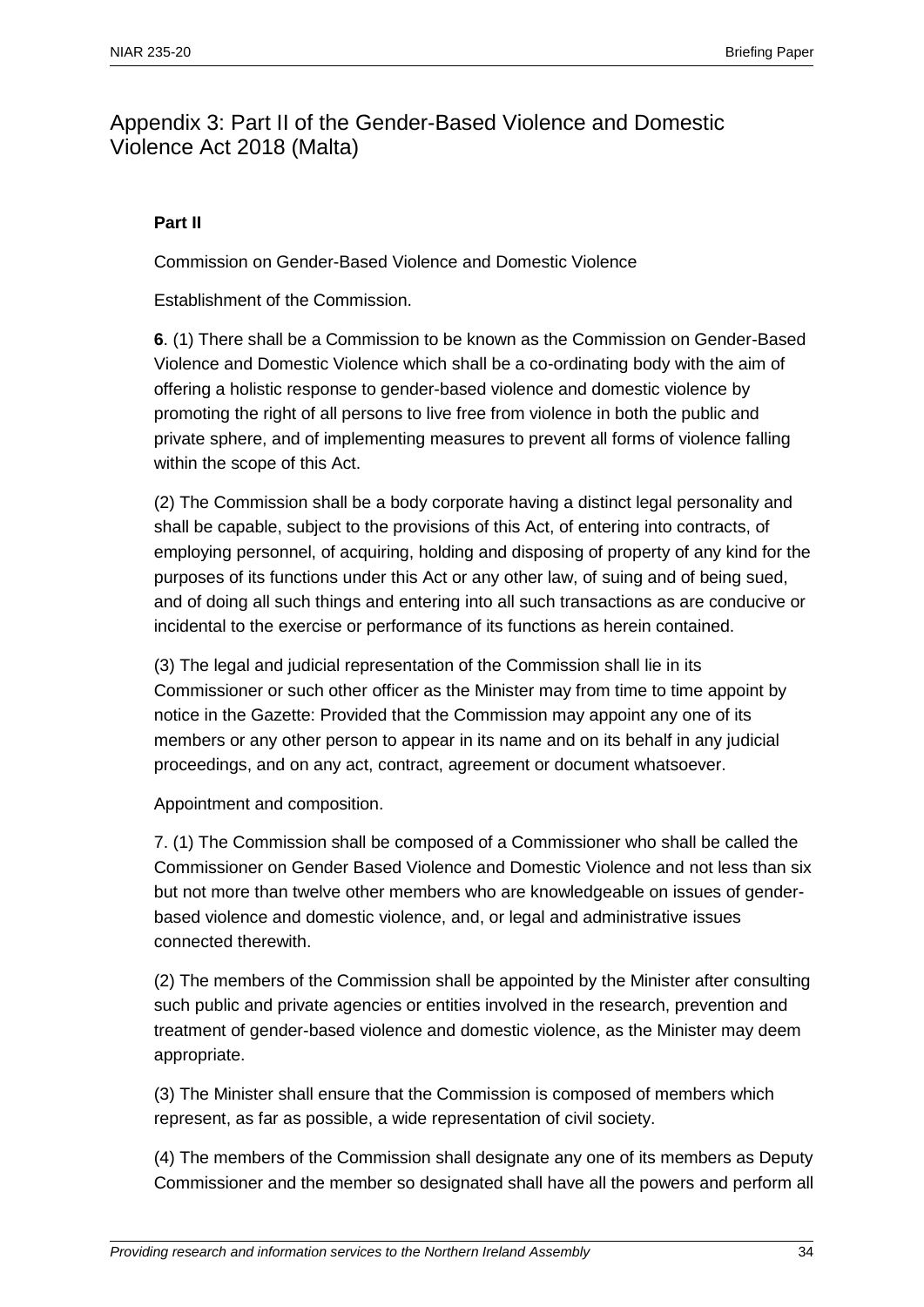the functions of the Commissioner during his temporary absence or inability, or while the Commissioner is on vacation, or during any vacancy in the office of Commissioner. The name of the person designated as Deputy Commissioner shall be published in the Gazette.

Term of office.

**8**. Every member of the Commission shall hold office for a term of three years and may be reappointed at the end of his term of office only once.

Disqualification.

**9**. A person shall not be qualified to hold office as a member of the Commission if that person:

(a) is a Minister or a Parliamentary Secretary;

(b) is a practicing Judge or Magistrate;

(c) is legally interdicted or incapacitated;

(d) has been convicted of an offence liable to a term of imprisonment for not less than six months; (e) has been convicted of an offence relating to a breach of human rights or discrimination; or

(f) is subject to disqualification under article 320 of the Companies Act.

Termination and resignation.

**10**. (1) Subject to the provisions of this article, the office of a member of the Commission shall become vacant:

(a) upon the expiration of three years from the date of appointment or at such earlier time as may be specified in the instrument by which he was appointed; or

(b) upon resignation by a letter addressed to the Minister; or

(c) if any circumstances arise that, if he were not a member of the Commission, would cause him to be disqualified for appointment as such; or

(d) upon removal by the Commissioner upon a two thirds vote taken by all members for failure to attend meetings as specified in article 12(2).

(2) A member of the Commission may, at any time, be removed by the Minister after consultation with the other members of the Commission and substituted by another member.

(3) If a member resigns or if the office of a member of the Commission is otherwise vacant, it shall be filled by the appointment of another member by the Minister in accordance with article 7(2). The term of appointment of such member shall be for the remaining period of the three year term of the member whose post has become vacant.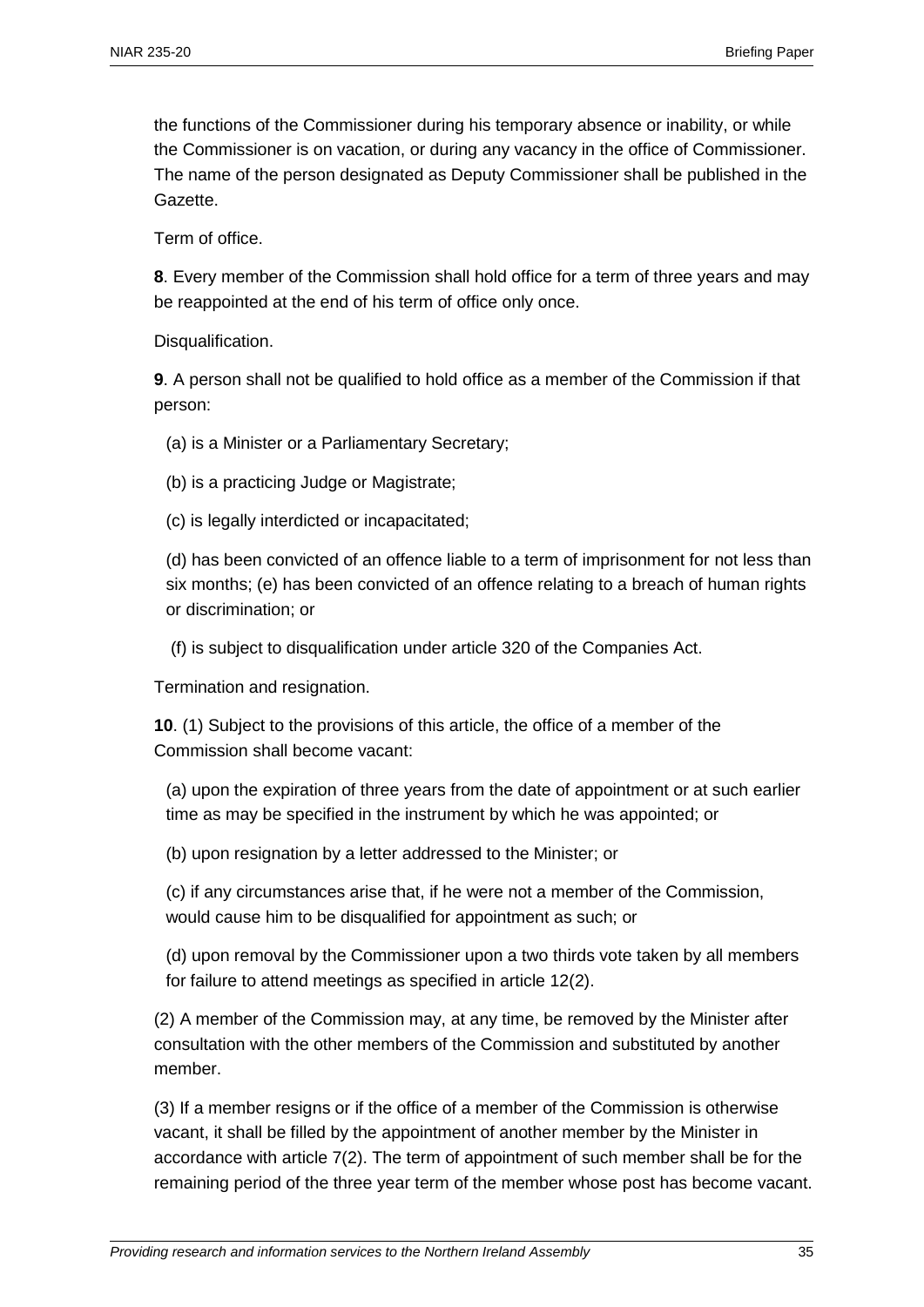Conflict of interest.

**11**. Any member of the Commission who has any direct or indirect interest in any matter or situation being considered by the Commission, not being an interest which disqualifies such member from remaining a member, shall disclose the nature of his interest at the first meeting of the Commission after the relevant facts have come to his knowledge. Such disclosure shall then be recorded in the minutes of the meeting, and the member having an interest as aforesaid shall withdraw from any meetings at which such matter or situation is discussed.

Provisions with respect to proceedings of the Commission.

**12**. (1) The Commission shall meet within one month from its constitution, and meetings of the Commission shall be called by the Commissioner as often as may be necessary but not less than once every two months, either on his own initiative or at the request of any two of the other members thereafter.

(2) Attendance by all members shall be compulsory, with failure to attend without reasonable cause for three consecutive meetings resulting in an immediate and automatic motion for removal.

(3) The quorum for meetings of the Commission shall be half the number of its members, one of whom shall be the Commissioner or the Deputy Commissioner.

(4) Decisions of the Commission shall be taken by a simple majority of the votes of the members present and in the event of an equality of votes the Commissioner shall have a casting vote.

(5) Subject to the provisions of this Act, the Commission shall, in general, regulate its own proceedings.

(6) The Commission may appoint sub-committees or working groups from among its members as it deems appropriate in order to better discharge its functions.

(7) The validity of any proceedings of the Commission shall not be affected by any vacancy among the members of the Commission or by any defect in the appointment of any member.

(8) The Commission may appoint any of its officers or employees to act as Secretary and to assist with taking of minutes of its meetings.

(9) The Commission may from time to time invite any person to attend one or more of its meetings, in particular to provide expert advice on specific issues.

Functions of the Commission.

**13**. The functions of the Commission shall be the following: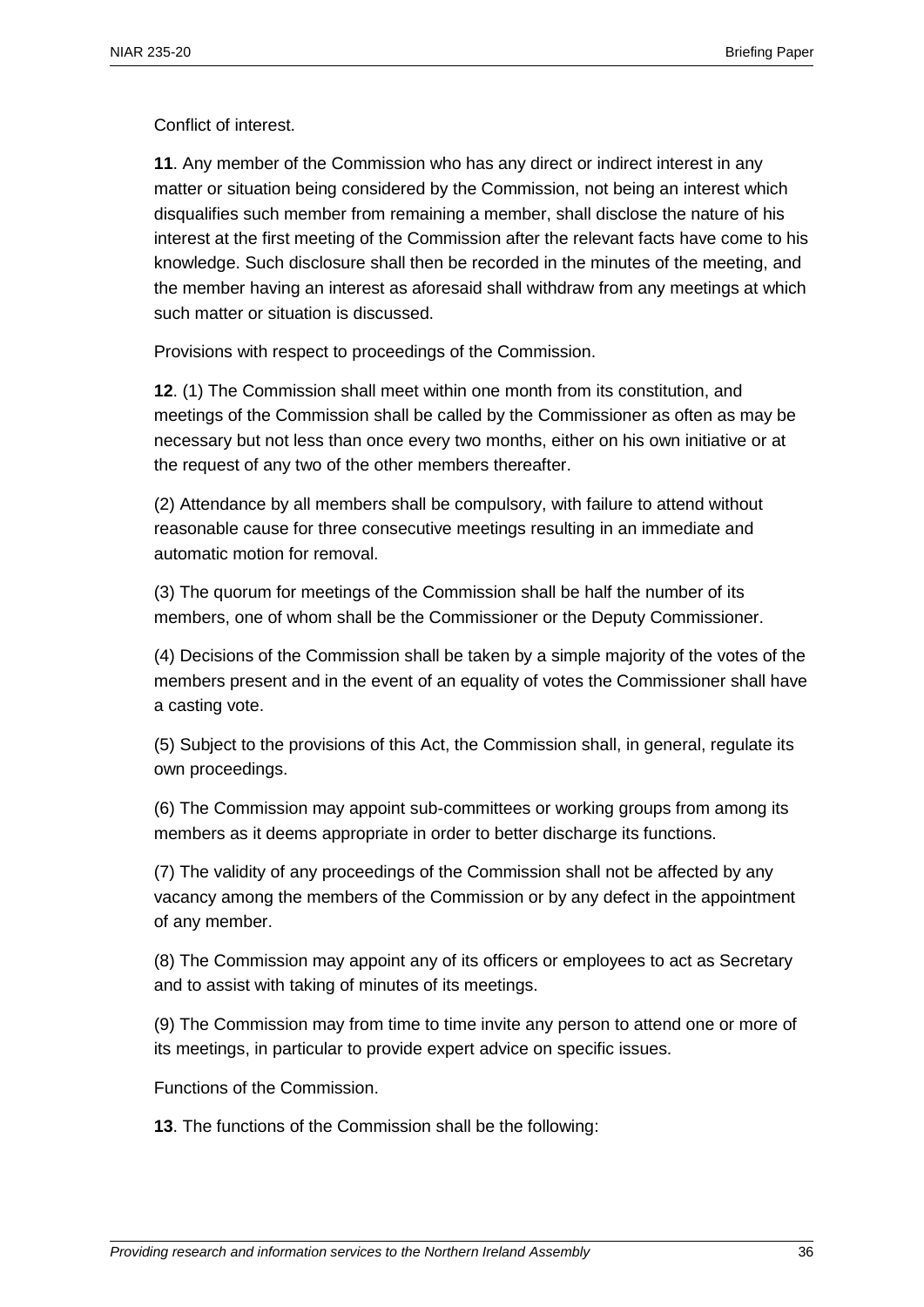(a) to advise the Minister and any State institution on all issues relating to genderbased violence and domestic violence, as well as the measures deemed necessary to ensure conformity with their due diligence obligations as established in article 5 and the Convention;

(b) to monitor and oversee the effective implementation of the Action Plan developed by Government in accordance with article 5;

(c) to engage any relevant stakeholders, including civil society, in the effective implementation of the Action Plan mentioned in the preceding paragraph;

(d) to determine the appropriate financial and human resources required for the adequate implementation of the integrated policies, measures and programmes to prevent and combat all forms of gender-based violence and domestic violence covered by the scope of this Act;

(e) to support research in the field of gender-based violence and domestic violence in order to study its root causes and effects, incidences and conviction rates, as well as the efficacy of measures taken to implement the Convention;

(f) to monitor national standards for support services for victims and perpetrators of gender-based violence and domestic violence, including public or private shelter services or facilities;

(g) to monitor standards and protocols for professionals in the areas covered by the scope of this Act and organise specialised training for the said professionals, including, but not limited to, educators, members of the judiciary and law enforcement officers;

(h) to comprehensively collect and collate relevant disaggregated statistical data at regular intervals on cases of all forms of violence covered by the scope of this Act from the State, public sector, agencies and other relevant entities, as appropriate;

(i) to collaborate with the relevant national institutions to conduct population-based surveys at regular intervals to assess the prevalence of and trends in all forms of violence covered by the scope of this Act;

(j) to provide the group of experts, as referred to in article 66 of the Convention, with the information collected pursuant to this article in order to stimulate international cooperation and enable international benchmarking;

(k) to ensure that the information collected pursuant to this article is available to the public;

(l) to conduct, on a regular basis and at all levels, awareness-raising campaigns or programmes, including those in co-operation with national human rights institutions and equality bodies, civil society and non-governmental organisations to increase awareness and understanding among the general public of the different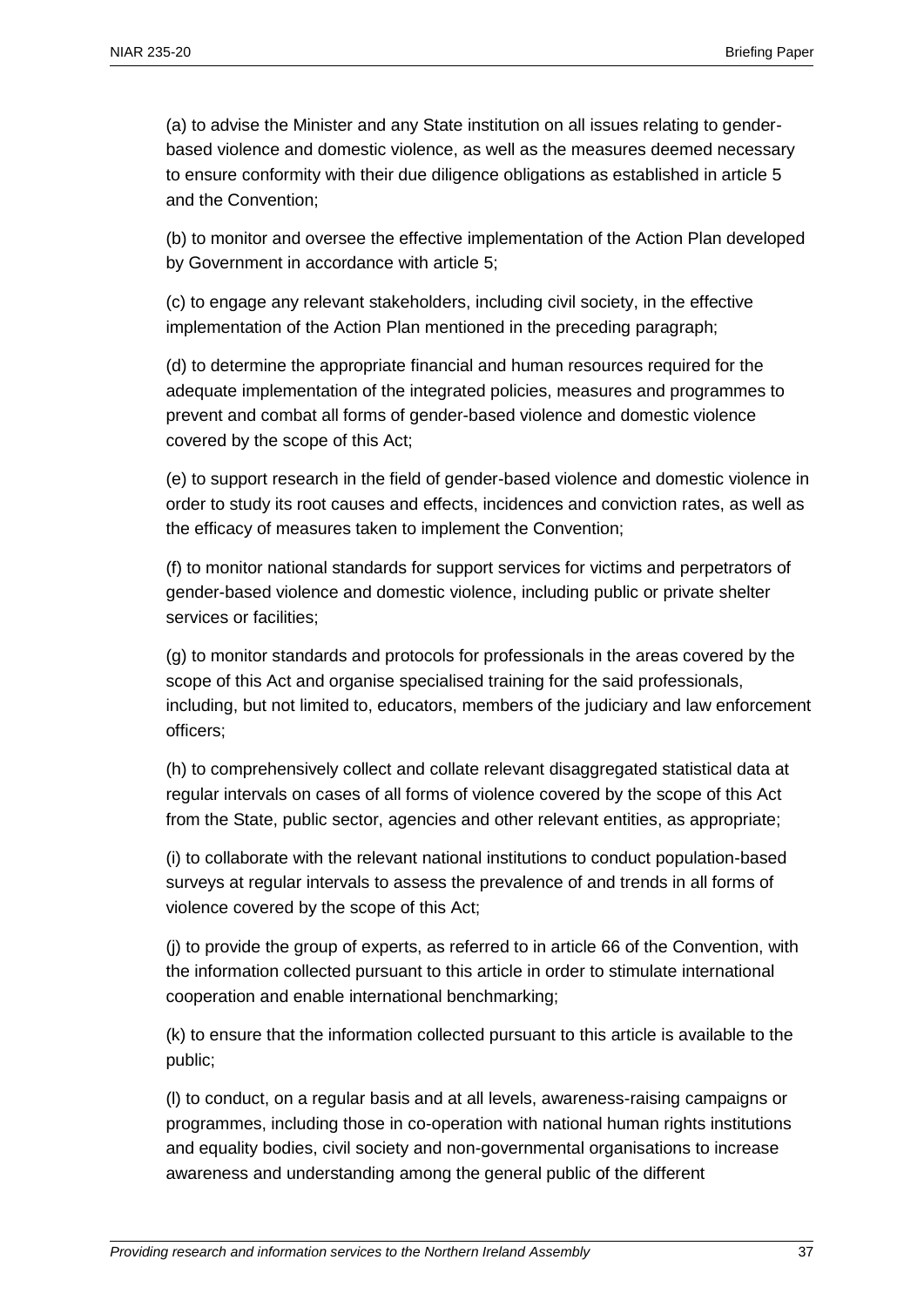manifestations of all forms of gender-based violence and domestic violence and the need to prevent and address such violence;

(m) to ensure the wide dissemination among the general public of information on measures available to prevent acts of violence covered by the scope of this Act, as well as any means of redress available;

(n) to collaborate with the educational authorities to educate students on the forms of violence covered by this Act and the preventive measures in their regard;

(o) to provide guidelines to the media in relation to the prevention of the forms of violence covered by the scope of this Act.

Auditing and accounts.

**14**. (1) The Commission shall keep proper accounts of its income and expenditure and shall prepare and send to the Minister, by the 31st day of July of each calendar year, statements of accounts in relation to the preceding financial year.

(2) The financial year of the Commission shall commence on the 1st of January and shall end on the 31st of December of each year: Provided that the first financial year of the Commission shall begin on the coming into force of this Act and end on the 31st of December of the next following year.

(3) The accounts of the Commission shall be audited by the Auditor General and the Financial Administration and Audit Act shall apply.

Exemption from income tax.

**15**. The Commission shall be exempt from any liability to pay tax, in respect of its income, under the Income Tax Act.

#### Reports.

**16**. (1) As soon as practicable after the end of every calendar year, but in any case by no later than the end of March of the year immediately following the year of its constitution, the Commission shall publish a report of all its activities and shall continue to draw up such a report by the end of March of every year thereafter (such report shall hereinafter in this article be referred to as the "annual report").

(2) The annual report shall include a general report of developments during the period to which it relates in respect of matters falling within the functions of the Commission and shall also include a report on the activities, recommendations, advice and other initiatives carried out by the Commission in furtherance of its functions during the period to which the report relates.

(3) A copy of the annual report shall be sent to the Minister who shall, by not later than four weeks after receipt of the report, lay a copy thereof on the Table of the House, so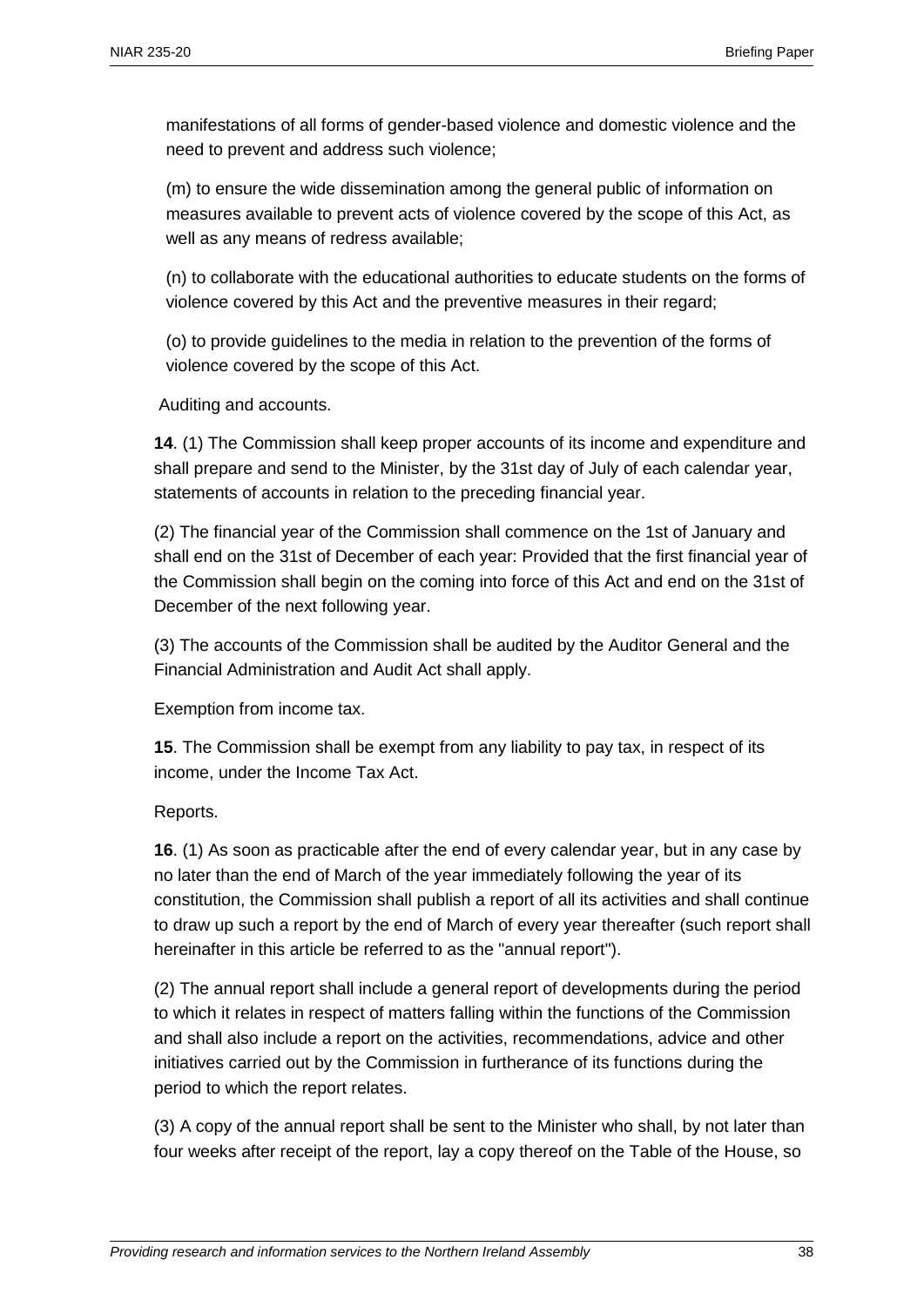however that if the House is not in session, then such report shall be laid by not later than four weeks after the House resumes its session.

(4) The Commission may also send a copy of the annual report to such other bodies or organisations as the Minister may direct from time to time.

(5) The annual report shall, within the period of eight weeks from the date on which a copy thereof is laid on the Table of the House, be discussed by the Social Affairs Committee of the House of Representatives or any other committee substituting the same.

Persons to assist the Commission.

**17**. (1) The Minister may, whenever the Commission so requests, appoint a person or designate a public officer to assist it, in a consultative capacity, for the purpose of exercising any of its functions under this Act. (2) There shall be a Secretary to the Commission who shall be a person appointed as such by the Minister or a public officer designated by the Minister to perform the functions of Secretary. (3) The Commission shall also have such other staff as the Minister may deem necessary in order for the Commission to perform its functions and duties under this Act, and appoint or designate as aforesaid.

Funding.

**18**. (1) The Minister shall be responsible for securing adequate funds for the actual and effective performance of the functions as set out in article 13.

(2) In administering such funds, the Commission shall ensure adherence to all applicable legislation, including the provisions of the Financial Administration and Audit Act and relevant public procurement legislation.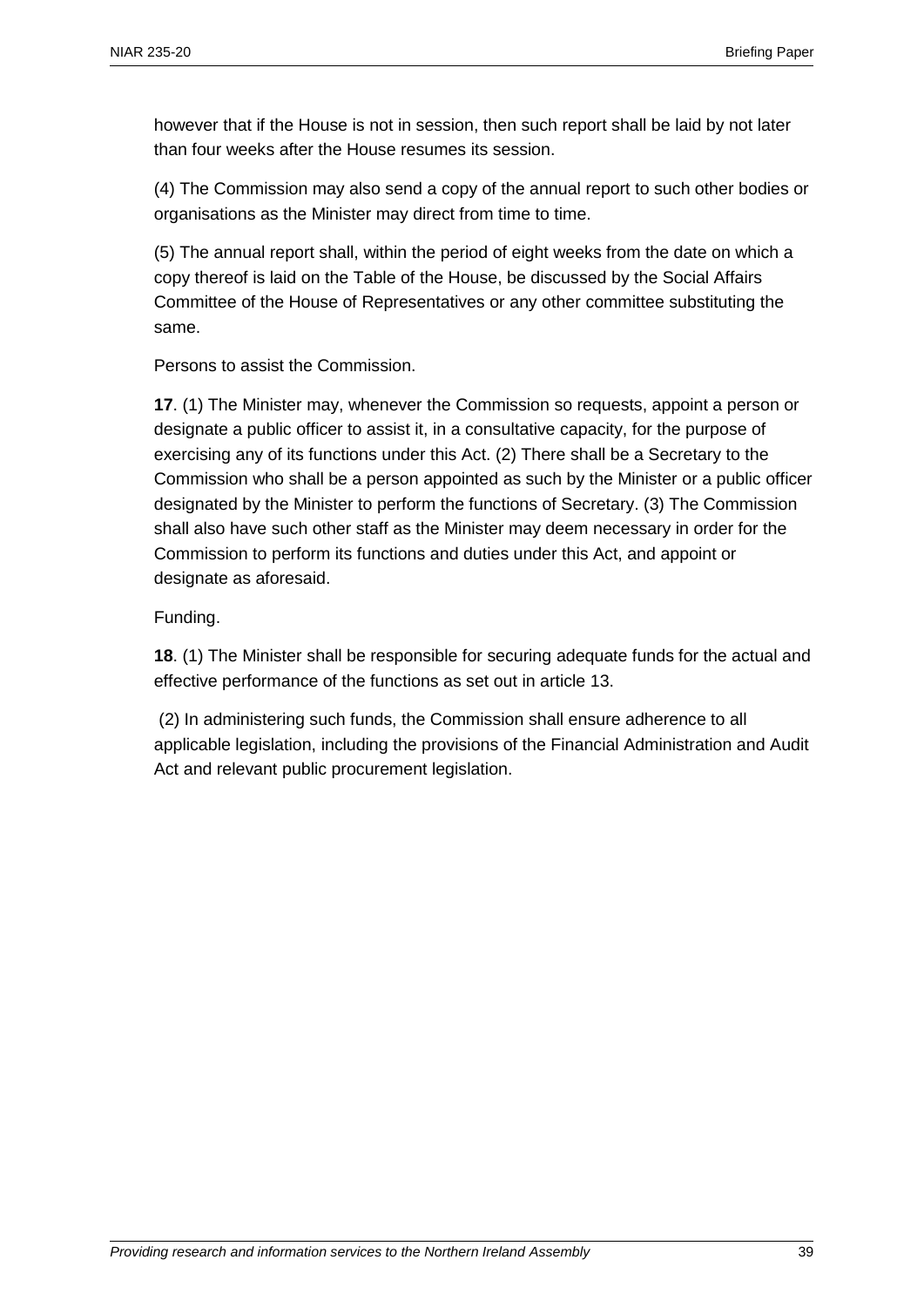Appendix 4: Statutes Establishing the North Carolina Commission on Domestic Violence and Providing for its Functions

#### **§ 143B-394.15. Commission established; purpose; membership; transaction of business.**

(a) Establishment. – There is established the Domestic Violence Commission. The Commission shall be located within the Department of Administration for organizational, budgetary, and administrative purposes.

(b) Purpose. – The purpose of the Commission is to

(i) assess statewide needs related to domestic violence,

(ii) assure that necessary services, policies, and programs are provided to those in need,

(iii) strengthen the existing domestic violence programs which have been established pursuant to G.S. 50B-9 and are funded through the Domestic Violence Center Fund, and

(iv) recommend new domestic violence programs.

(c) Membership. – The Commission shall consist of 38 members, who reflect the geographic and cultural regions of the State, as follows:

(1) Nine persons appointed by the Governor, one of whom is a clerk of superior court; one of whom is an academician who is knowledgeable about domestic violence trends and treatment; one of whom is a member of the medical community; one of whom is a United States Attorney for the State of North Carolina or that person's designee; one of whom is a member of the North Carolina Bar Association who has studied domestic violence issues; one of whom is a representative of a victims' service program eligible for funding by the Governor's Crime Commission or the North Carolina Council for Women; one of whom is a member of the North Carolina Coalition Against Domestic Violence; one of whom is a former victim of domestic violence; and one of whom is a member of the public at large.

(2) Nine persons appointed by the General Assembly, upon recommendation of the President Pro Tempore of the Senate, one of whom is a district court judge; one of whom is a district attorney or assistant district attorney; one of whom is a representative of the law enforcement community with specialized knowledge of domestic violence issues; one of whom is a county manager; one of whom is a representative of a community legal services agency who works with domestic violence victims; one of whom is a representative of the linguistic and cultural minority communities; one of whom is a representative of a victims' service program eligible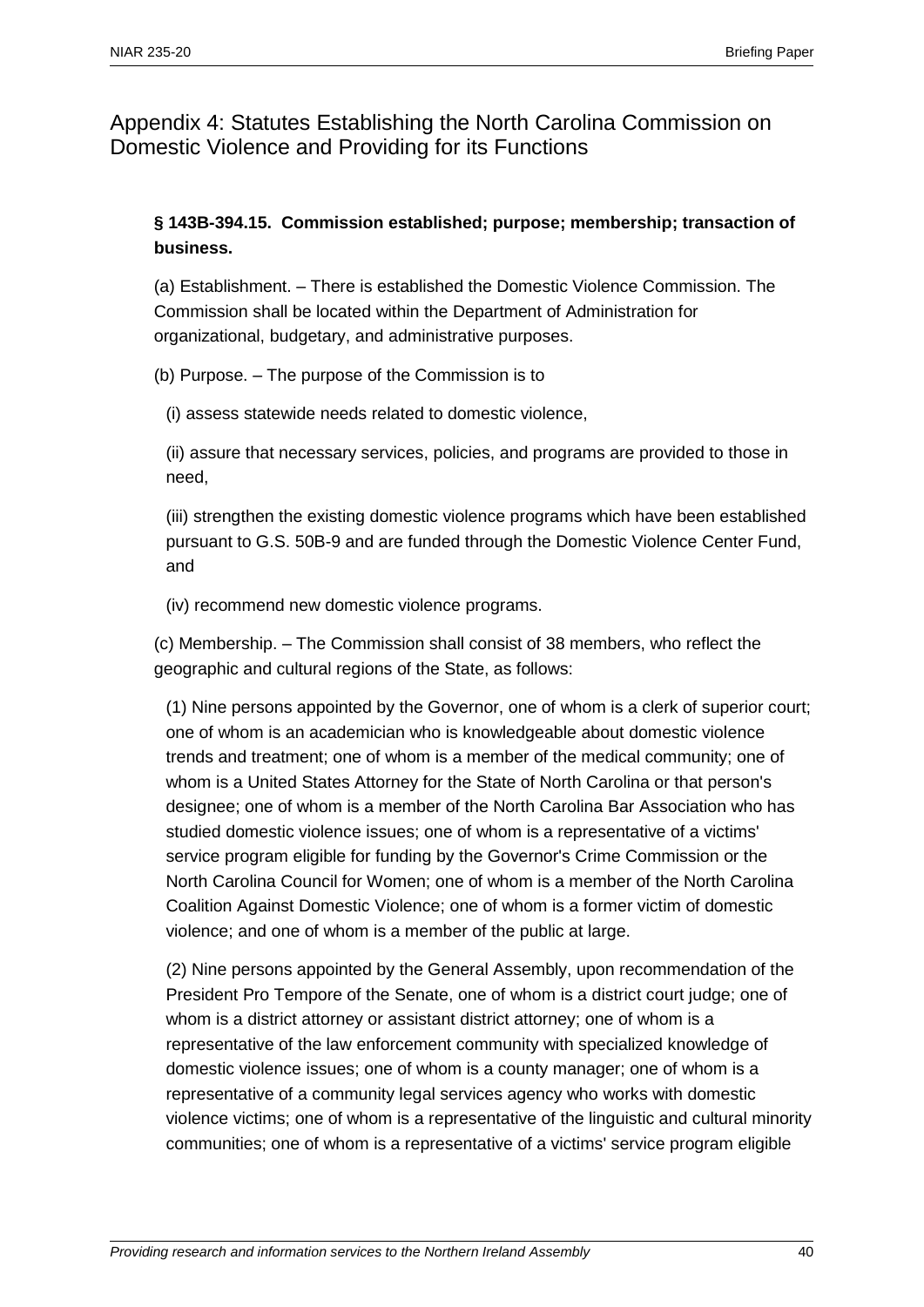for funding by the Governor's Crime Commission or the North Carolina Council for Women; and two of whom are members of the public at large.

(3) Nine persons appointed by the General Assembly, upon recommendation of the Speaker of the House of Representatives, one of whom is a magistrate; one of whom is a member of the business community; one of whom is a district court judge; one of whom is a representative of a victims' service program eligible for funding by the Governor's Crime Commission or the North Carolina Council for Women; one of whom is a representative of the law enforcement community with specialized knowledge of domestic violence issues; one of whom provides offender treatment and is approved by the North Carolina Council for Women; one of whom is a representative of the linguistic and cultural minority communities; and two of whom are members of the public at large.

- (4) The following persons or their designees, ex officio:
	- a. The Governor.
	- b. The Lieutenant Governor.
	- c. The Attorney General.
	- d. The Secretary of Administration.
	- e. Repealed by Session Laws 2017-102, s. 24, effective July 12, 2017.
	- f. The Superintendent of Public Instruction.
	- g. The Secretary of Public Safety.
	- h. The Secretary of Health and Human Services.
	- i. The Director of the Office of State Human Resources.
	- j. The Chair of the North Carolina Council for Women.

k. The Dean of the School of Government at the University of North Carolina at Chapel Hill.

l. The Chairman of the Governor's Crime Commission.

(d) Terms. – Members shall serve for two-year terms, with no prohibition against being reappointed, except initial appointments shall be for terms as follows:

(1) The Governor shall initially appoint five members for terms of two years and four members for terms of three years.

(2) The President Pro Tempore of the Senate shall initially appoint five members for terms of two years and four members for terms of three years.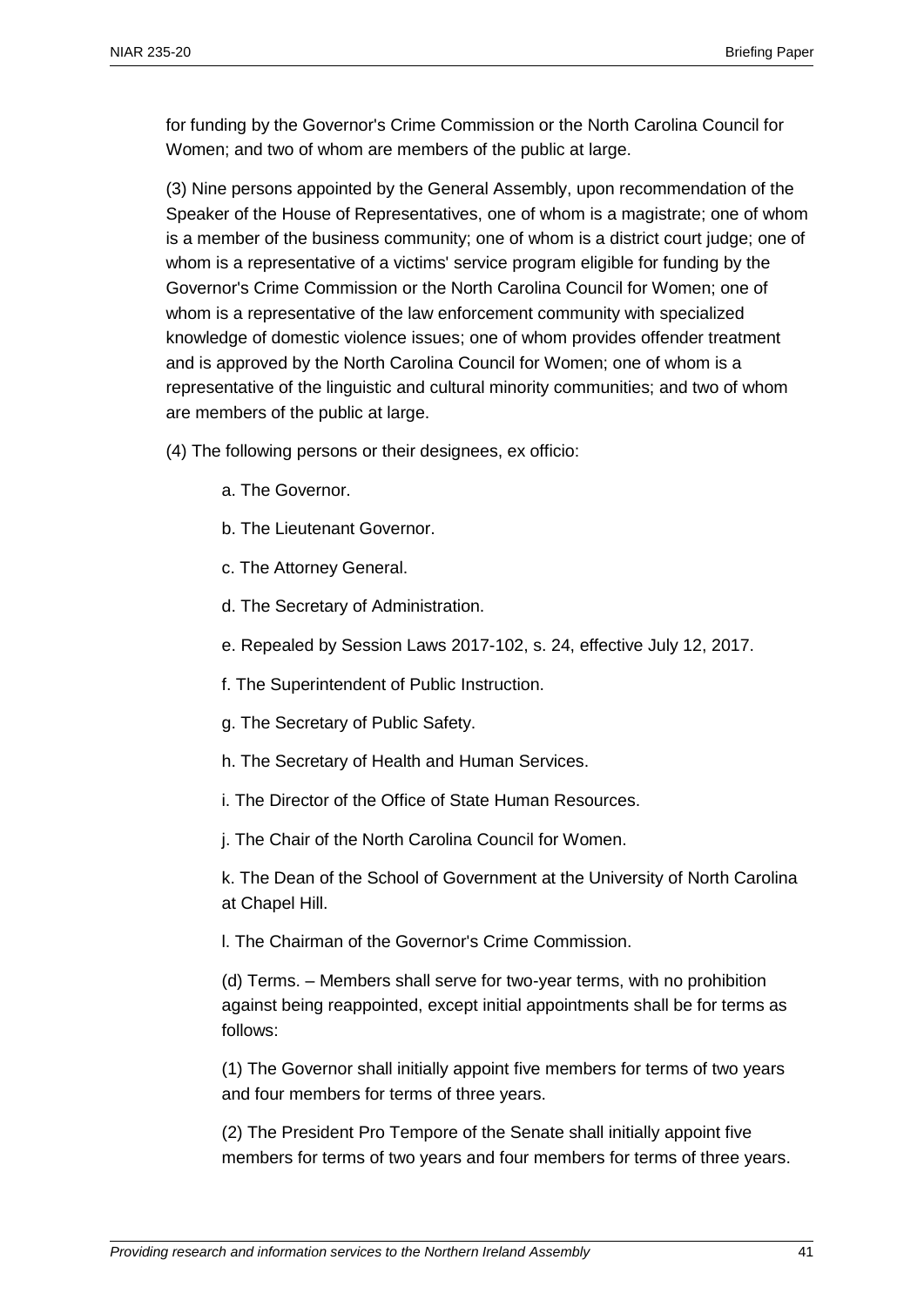(3) The Speaker of the House of Representatives shall initially appoint five members for terms of two years and four members for terms of three years. Initial terms shall commence on September 1, 1999.

(e) Chair. – The chair shall be appointed biennially by the Governor from among the membership of the Commission. The initial term shall commence on September 1, 1999.

(f) Vacancies. – A vacancy on the Commission or as chair of the Commission resulting from the resignation of a member or otherwise shall be filled in the same manner in which the original appointment was made, and the term shall be for the balance of the unexpired term.

(g) Compensation. – The Commission members shall receive no salary as a result of serving on the Commission but shall receive per diem, subsistence, and travel expenses in accordance with the provisions of G.S. 120-3.1, 138-5, and 138-6, as applicable. When approved by the Commission, members may be reimbursed for subsistence and travel expenses in excess of the statutory amount.

(h) Removal. – Members may be removed in accordance with G.S. 143B-13 as if that section applied to this Article.

(i) Meetings. – The chair shall convene the Commission. Meetings shall be held as often as necessary, but not less than four times a year.

(j) Quorum. – A majority of the members of the Commission shall constitute a quorum for the transaction of business. The affirmative vote of a majority of the members present at meetings of the Commission shall be necessary for action to be taken by the Commission.

(k) Office Space. – The Department of Administration shall provide office space in Raleigh for use as offices by the Domestic Violence Commission, and the Department of Administration shall receive no reimbursement from the Commission for the use of the property during the life of the Commission.

(l) Staffing. – The Secretary of the Department of Administration shall be responsible for staffing the Commission.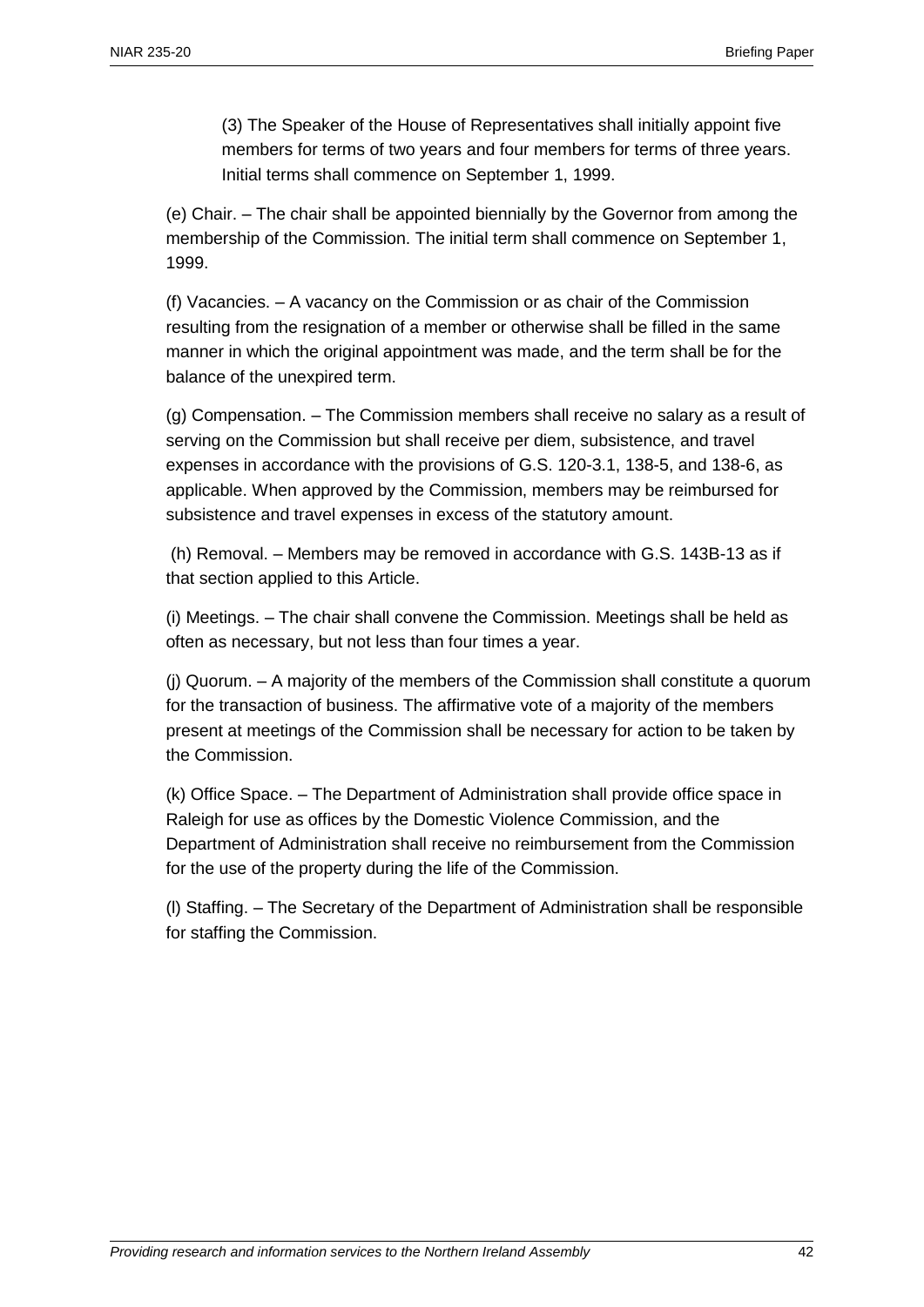#### **§ 143B-394.16. Powers and duties of the Commission; reports.**

(a) Powers and Duties. – The Commission shall have the following powers and duties:

(1) As recommended in the January 15, 1999, final report of the Governor's Task Force on Domestic Violence, to develop and recommend to the General Assembly the "Safe Families Act" and to promote adequate funding to promote victim safety and accountability of perpetrators.

(2) To develop and recommend domestic violence training initiatives for law enforcement and judicial personnel and for all persons who provide treatment and services to domestic violence victims.

(3) To develop training initiatives for and make recommendations and provide information and advice to State agencies in the areas of child protection, education, employer/employee relations, criminal justice, and subsidized housing.

(4) To provide information and advice to any private entities that request assistance in providing services and support to domestic violence victims.

(5) To design, coordinate, and oversee a statewide public awareness campaign.

(6) To design and coordinate improved data collection efforts for domestic violence crimes and acts in the State.

(7) To research, develop, and recommend proposals of how best to meet the needs of domestic violence victims and to prevent domestic violence in the State.

(8) To adopt rules in accordance with Article 2A of Chapter 150B of the General Statutes for the approval of abuser treatment programs as provided in G.S. 50B-3(a)(12). The Commission shall adopt rules to establish a consistent level of performance from providers of abuser treatment programs and to ensure that approved programs enhance the safety of victims and hold those who perpetrate acts of domestic violence responsible.

(b) Report. – The Commission shall report its findings and recommendations, including any legislative or administrative proposals, to the General Assembly no later than April 1 each year.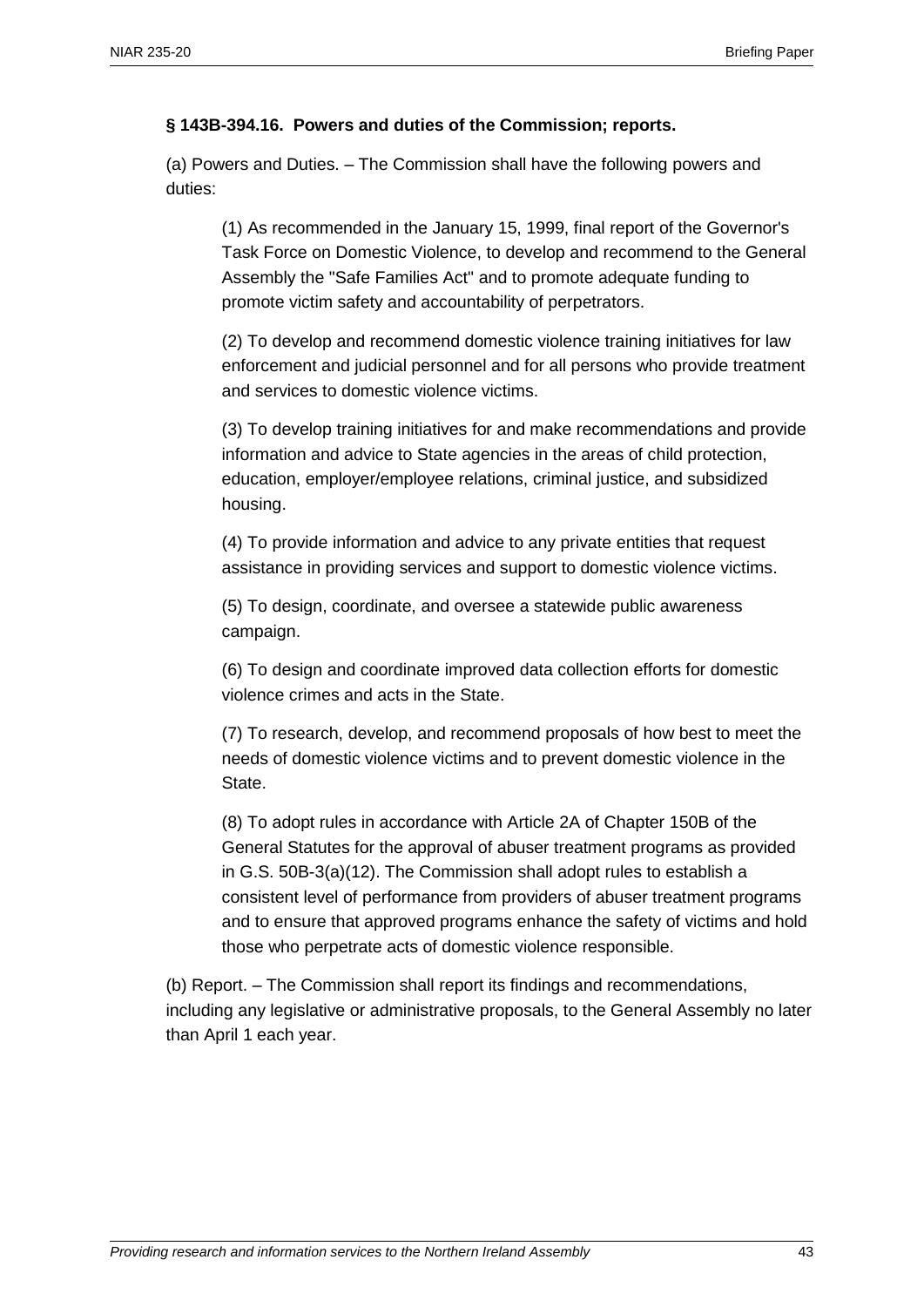## Appendix 5: Statues Relating to the Georgia Commission on Family Violence

#### **§ 19-13-30. State Commission on Family Violence**

(a) The General Assembly finds and declares that violence in Georgia homes among family members accounts for many serious injuries, deaths, and extensive physical and emotional damage to children and adults. Family violence knows no economic or social barriers. The costs of family violence include misery and trauma for individuals and families and increased government spending for police services, criminal prosecutions, incarcerations, court personnel, foster care, public assistance, and juvenile corrections.

(b) The General Assembly has enacted comprehensive legislation addressing family violence, including provision for the issuance of temporary protective orders to protect individuals from violence. It has become evident that enforcement of these laws is inconsistent and an effective response to family violence will require a comprehensive community effort as well as coordination among the courts, prosecutors, law enforcement agencies, the correctional system, and public assistance and other service providers. The creation of a state commission and local task forces to combat family violence was highly recommended by the Georgia Commission on Gender Bias in the Judicial System.

#### **§ 19-13-31. Commission created; comprehensive state plan for ending family violence; establishment of community task forces**

There is created a State Commission on Family Violence which shall be responsible for developing a comprehensive state plan for ending family violence. This plan shall include the initiation, coordination, and oversight of the implementation of family violence laws and the establishment in each judicial circuit of a Community Task Force on Family Violence. These task forces shall be supported by and work in collaboration with the state commission. The commission shall be assigned for administrative purposes only, as set out in Code Section 50-4-3, to the Department of Community Supervision.

#### **§ 19-13-32. Membership; terms; filling of vacancies; officers**

(a) The State Commission on Family Violence shall consist of 37 members:

(1) Three ex officio members shall be the director of the Division of Family and Children Services of the Department of Human Services, the director of Women's Health Services in the Department of Public Health, and the Attorney General;

(2) Three members shall be members of the House of Representatives and shall be appointed by the Speaker of the House of Representatives;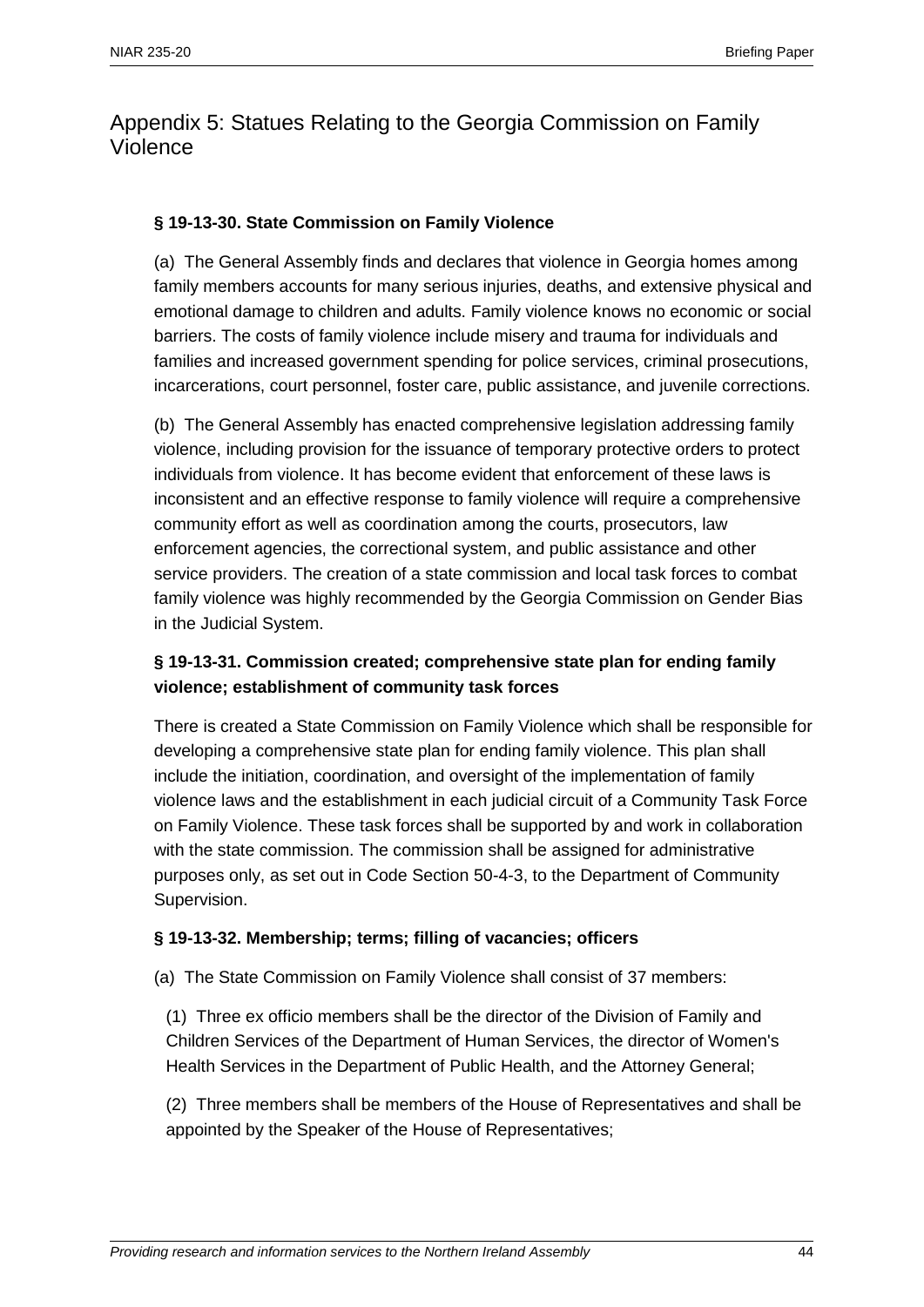(3) Three members shall be members of the Senate and shall be appointed by the President of the Senate;

(4) The remaining members shall be appointed by the Governor as follows:

(A) One judge from each judicial administrative district;

(B) Three advocates for victims of family violence, taking into account recommendations made by groups which have addressed the problem of family violence;

(C) One person with expertise and interest regarding family violence involving persons who are 60 years of age or older;

(D) One person with expertise and interest regarding family violence involving children; and

- (E) One representative from each of the following:
	- (i) The Administrative Office of the Courts;
	- (ii) The Georgia Peace Officer Standards and Training Council;
	- (iii) The Georgia Association of Chiefs of Police;
	- (iv) The District Attorneys Association of Georgia;
	- (v) The State Board of Pardons and Paroles;
	- (vi) The Department of Community Supervision;
	- (vii) The Georgia Sheriffs' Association;
	- (viii) The Criminal Justice Coordinating Council;
	- (ix) The Solicitors Association of Georgia;
	- (x) The legal aid community;
	- (xi) The academic community;
	- (xii) A family violence intervention program, as such term is defined in Code Section 19-13-10; and
	- (xiii) A former victim of family violence.

(b) The Governor, Speaker of the House, and President of the Senate shall appoint individuals who are specially qualified to serve on the commission by reason of their experience and knowledge of family violence issues.

(c) Members serving on July 1, 2017, and persons appointed to complete the unexpired terms of members serving shall complete the terms for which they were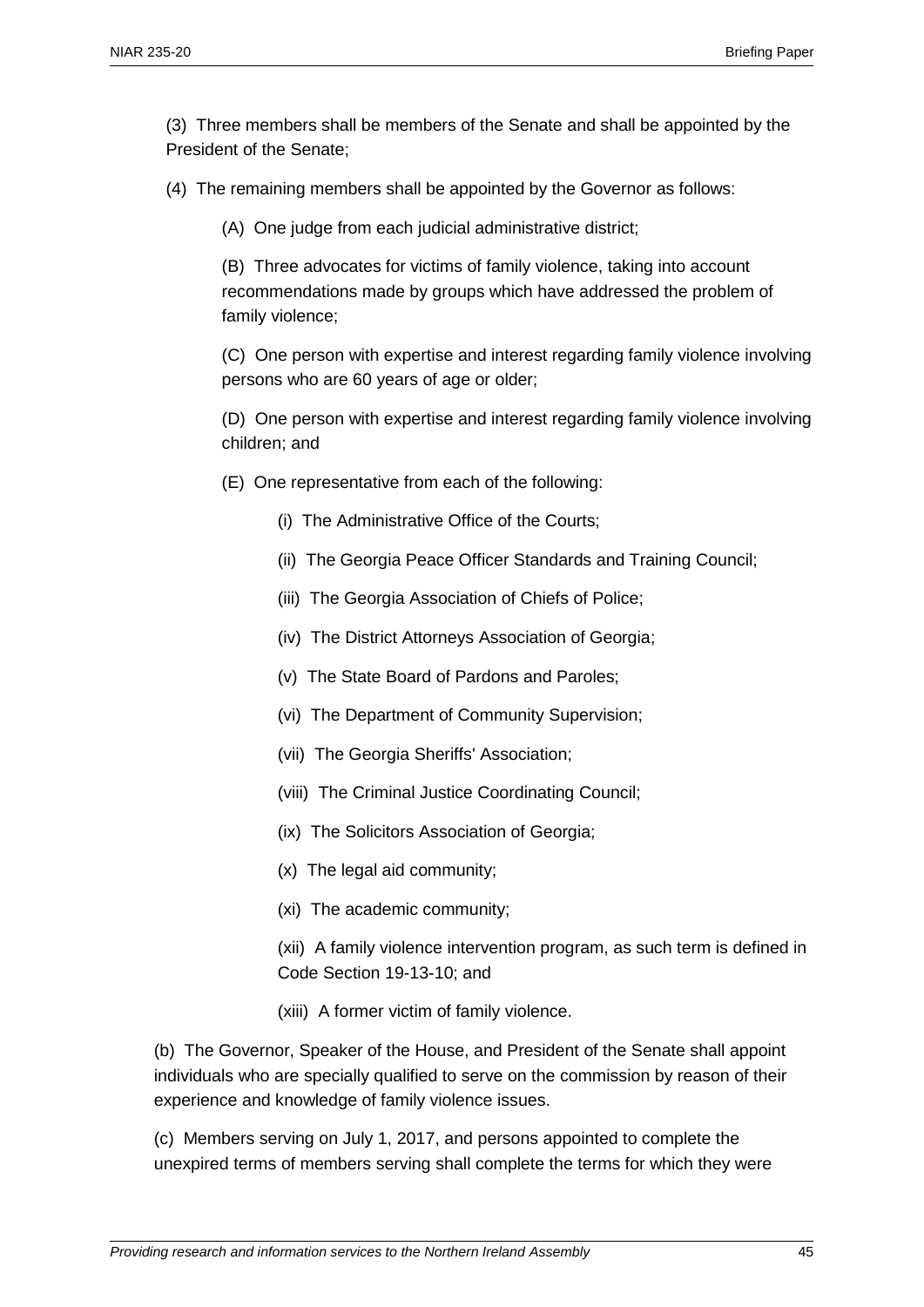appointed. Thereafter, each member shall be appointed for a term of three years, and no member shall serve more than two consecutive terms unless he or she is serving in an ex officio capacity. The letter of appointment shall set out the term for which each member is appointed. Each member shall serve until the date his or her successor is appointed. A commission member shall be eligible to serve so long as he or she retains his or her status as the designation for which he or she was appointed, but a vacancy shall be created by operation of law when he or she no longer has such designation. All vacancies shall be filled by the appointing official for the unexpired term. Any member appointed to fill a vacancy may serve an additional two consecutive terms.

(d) The commission shall elect a chairperson, vice chairperson, and a secretary from among its members for terms of three years, and any member shall be eligible for successive election to such office by the commission.

(e) Legislative members of the commission shall receive the allowances provided for in Code Section 28-1-8. Citizen members shall receive a daily expense allowance in the amount specified in subsection (b) of Code Section 45-7-21 as well as the mileage or transportation allowance authorized for state employees. Members of the commission who are state officials, other than legislative members, or state employees shall receive no compensation for their services on the commission, but they shall be reimbursed for expenses incurred by them in the performance of their duties as members of the commission in the same manner as they are reimbursed for expenses in their capacities as state officials or state employees. The funds necessary for the reimbursement of the expenses of state officials, other than legislative members, and state employees shall come from funds appropriated or otherwise available to their respective departments.

#### **§ 19-13-33. Meetings; quorum; reimbursement for expenses**

(a) The commission shall hold regular meetings at least once every calendar quarter. Special meetings may be called by the chairperson or a majority of the members of the commission. The commission shall meet at such times and at such designated places in the state as it may determine.

(b) A quorum for transacting business shall be determined by the members of the commission.

(c) The members of the commission may be reimbursed for expenses incurred while conducting the business of the commission from public or private grants, devises, or bequests received by the commission.

#### **§ 19-13-34. Powers and duties of commission**

(a) The commission shall have the following duties:

(1) To study and evaluate the needs, priorities, programs, policies, and accessibility of services relating to family violence throughout this state;